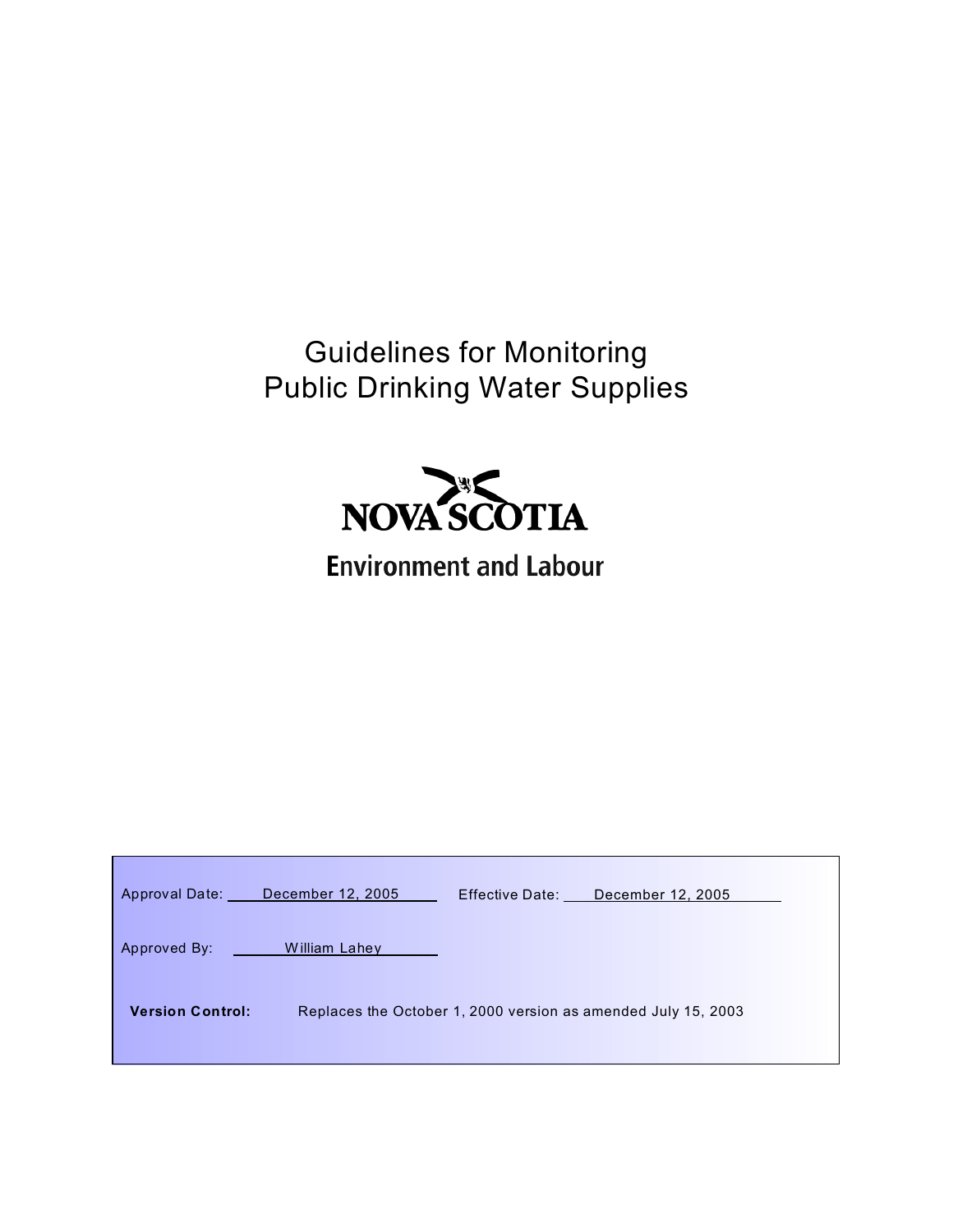# **Table of Contents**

| 1.0 | 1.1<br>1.2<br>1.3        |                                                              |  |
|-----|--------------------------|--------------------------------------------------------------|--|
| 2.0 |                          |                                                              |  |
| 3.0 | 3.1<br>3.2<br>3.3<br>3.4 |                                                              |  |
| 4.0 | 4.1<br>4.2               | Routine Monitoring for Chemical and Physical Quality  8      |  |
|     | 4.3                      |                                                              |  |
|     | 4.4                      | Corrective Actions to be Taken When Bacteria Are Present  12 |  |
|     |                          |                                                              |  |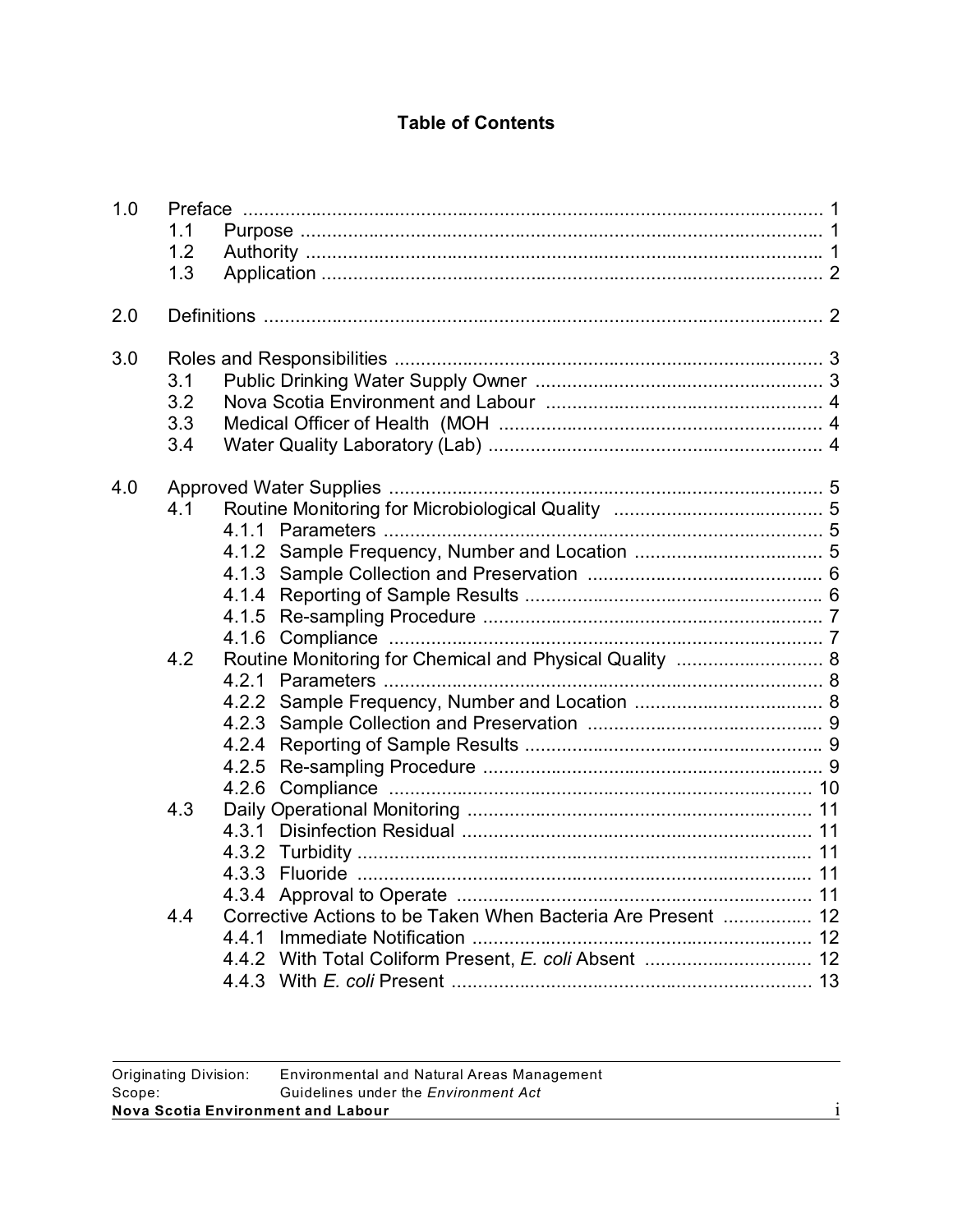|     | 4.5 |                                                                  |  |
|-----|-----|------------------------------------------------------------------|--|
|     |     | 4.5.1 Deficiencies That Require a Boil Water Advisory  14        |  |
|     | 4.6 | 4.5.2 Deficiencies That May Require a Boil Water Advisory  14    |  |
|     |     |                                                                  |  |
|     |     | 4.6.1                                                            |  |
|     |     | 4.6.2 Procedure for Notification of Boil Water Advisory  15      |  |
|     |     | 4.6.3 Suggested Wording for Boil Water Advisory  16              |  |
|     |     | 4.6.4 Follow up Communication Plan for Boil Water Advisory  16   |  |
|     |     | Instructions for Boiling and Disinfecting Tap Water  16<br>4.6.5 |  |
|     |     |                                                                  |  |
| 5.0 |     |                                                                  |  |
|     | 5.1 |                                                                  |  |
|     |     |                                                                  |  |
|     |     |                                                                  |  |
|     |     |                                                                  |  |
|     |     |                                                                  |  |
|     |     |                                                                  |  |
|     | 5.2 | Routine Monitoring for Chemical and Physical Quality  20         |  |
|     |     |                                                                  |  |
|     |     |                                                                  |  |
|     |     |                                                                  |  |
|     |     |                                                                  |  |
|     |     |                                                                  |  |
|     |     | 5.2.6                                                            |  |
|     | 5.3 |                                                                  |  |
|     |     |                                                                  |  |
|     | 5.4 | Corrective Actions to be Taken When Bacteria Are Present  24     |  |
|     |     |                                                                  |  |
|     |     |                                                                  |  |
|     |     | 5.4.2.1 No Obvious Signs of Well Construction Problems  24       |  |
|     |     |                                                                  |  |
|     |     | Positive Re-sample Following Disinfection  25<br>a)              |  |
|     |     | b) Negative Re-sample Following Disinfection  25                 |  |
|     |     | 5.4.2.2 Obvious Signs of Well Construction Problems  26          |  |
|     |     |                                                                  |  |
|     | 5.5 |                                                                  |  |
|     |     | 5.5.1 Deficiencies That Require a Boil Water Advisory  27        |  |
|     | 5.6 |                                                                  |  |
|     |     |                                                                  |  |
|     |     | 5.6.2 Procedure for Notification of Boil Water Advisory  28      |  |
|     |     | 5.6.3 Instructions for Boiling and Disinfecting Tap Water  28    |  |
|     |     |                                                                  |  |
|     |     |                                                                  |  |

| Nova Scotia Environment and Labour |                                             | $\cdot$ . |
|------------------------------------|---------------------------------------------|-----------|
| Scope:                             | Guidelines under the <i>Environment Act</i> |           |
| Originating Division:              | Environmental and Natural Areas Management  |           |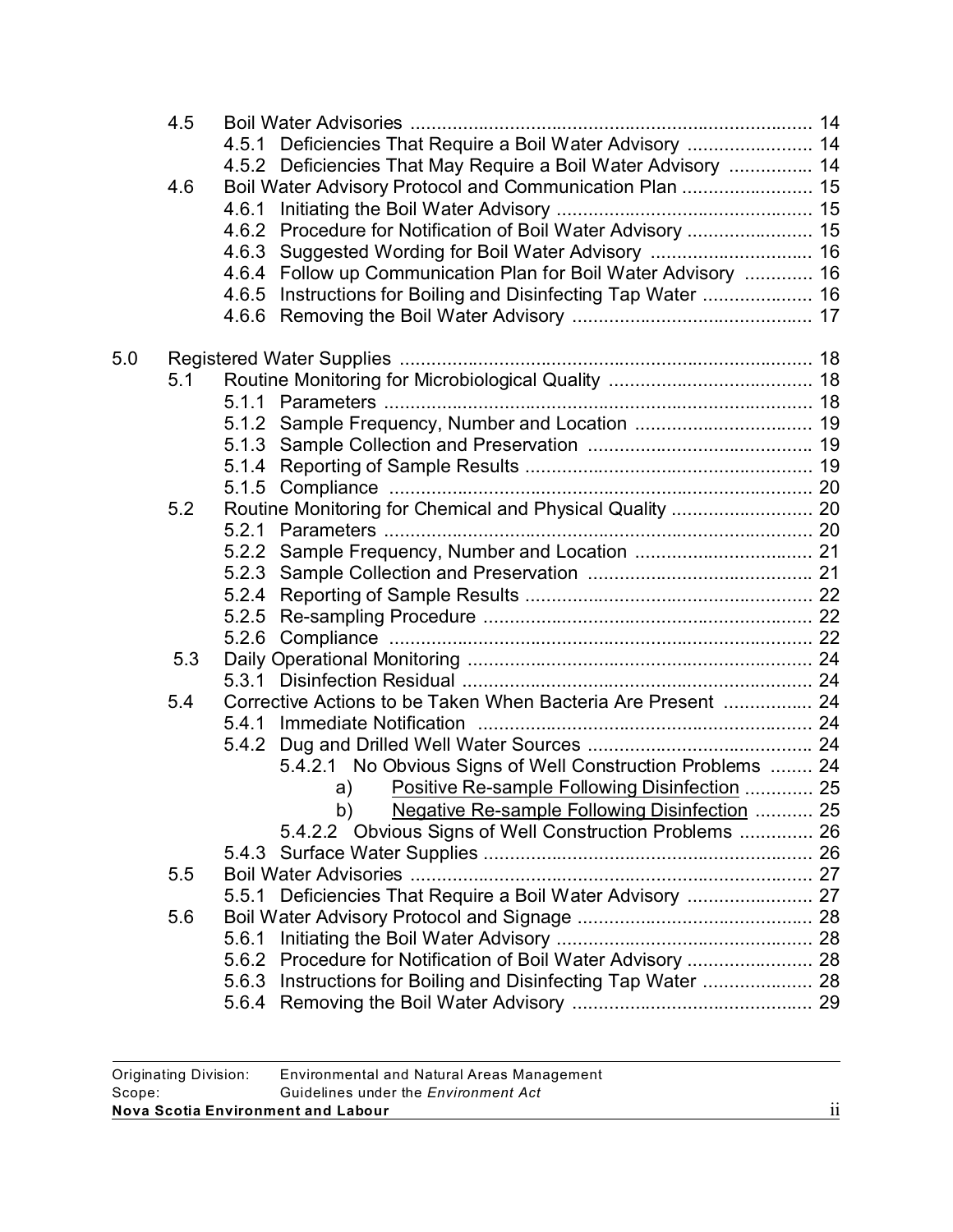|                                           | APPENDIX A: Sample Collection and Preservation - Microbiological Quality  30                                                                                                                                                                  |    |
|-------------------------------------------|-----------------------------------------------------------------------------------------------------------------------------------------------------------------------------------------------------------------------------------------------|----|
|                                           | APPENDIX B: Sample Collection and Preservation - Chemical and Physical Quality                                                                                                                                                                | 32 |
|                                           |                                                                                                                                                                                                                                               |    |
|                                           |                                                                                                                                                                                                                                               |    |
|                                           | APPENDIX E: Instructions for Boiling and Disinfecting Tap Water During a                                                                                                                                                                      |    |
| a)<br>b)<br>$\mathsf{c})$<br>$\mathsf{d}$ | APPENDIX F: Users That Must Take Particular Precautions During a Boil Advisory  38<br>Commercial Establishments (Restaurants, Hotels, Convenience Stores, etc.). 38<br>Hospitals, Clinics, Long Term Care Facilities, Nursing Homes, etc.  40 |    |
| $\epsilon$<br>f)                          | Water Vending Outlets (Includes Wine and Beer Vending)  44                                                                                                                                                                                    |    |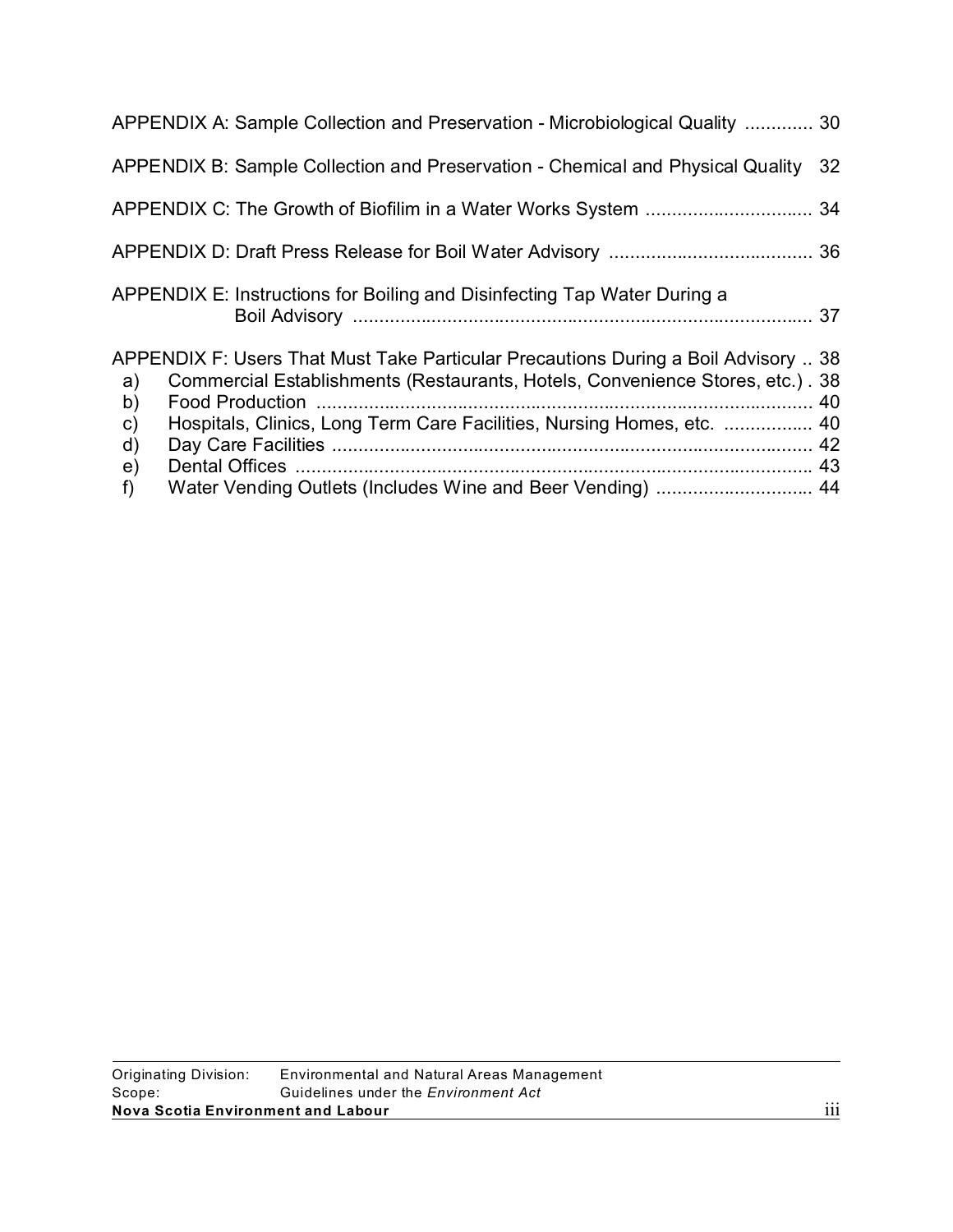# **GUIDELINES FOR MONITORING PUBLIC DRINKING WATER SUPPLIES**

# **1.0 Preface**

#### **1.1 Purpose**

The purpose of these guidelines is to assist an owner of a public drinking water supply with developing and implementing an acceptable water quality monitoring program. These guidelines reflect the minimum requirements under the *Water and Wastewater Facilities and Public Drinking Water Supplies Regulations* made pursuant to the *Environment Act*.

The objective is to ensure that consumers of water provided by a public drinking water supply in Nova Scotia have safe drinking water. Systematic water quality monitoring and immediate notification and corrective action are essential elements to a comprehensive water supply protection program.

All owners of public drinking water supplies must use these guidelines to develop and implement a water quality monitoring program that supports the maintenance and optimization of water system operations.

### **1.2 Authority**

*Regular Testing* - Section 33 of the *Water and Wastewater Facilities and Public Drinking Water Supplies Regulations* requires an owner of a public drinking water supply to regularly monitor drinking water quality for the parameters listed in the *Guidelines for Monitoring Public Drinking Water Supplies,* as well as other substances as may be required by the Minister or an Administrator. Samples are to be collected in the manner and with the frequency set out in the *Guidelines for Monitoring Public Drinking Water Supplies* or as required by the Minister or an Administrator.

Drinking water quality testing is to be completed by approved laboratories in accordance with the Policy for the Accreditation of Laboratories.

*Immediate Notification and Corrective Action* - Section 34 of the *Water and Wastewater Facilities and Public Drinking Water Supplies Regulations* requires an owner of a public drinking water supply to:

notify the department immediately upon becoming aware of not meeting healthrelated drinking water quality criteria; and

| Nova Scotia Environment and Labour |                                             | Page 1 of 44 |
|------------------------------------|---------------------------------------------|--------------|
| Scope:                             | Guidelines under the <i>Environment Act</i> |              |
| Originating Division:              | Environmental and Natural Areas Management  |              |
|                                    |                                             |              |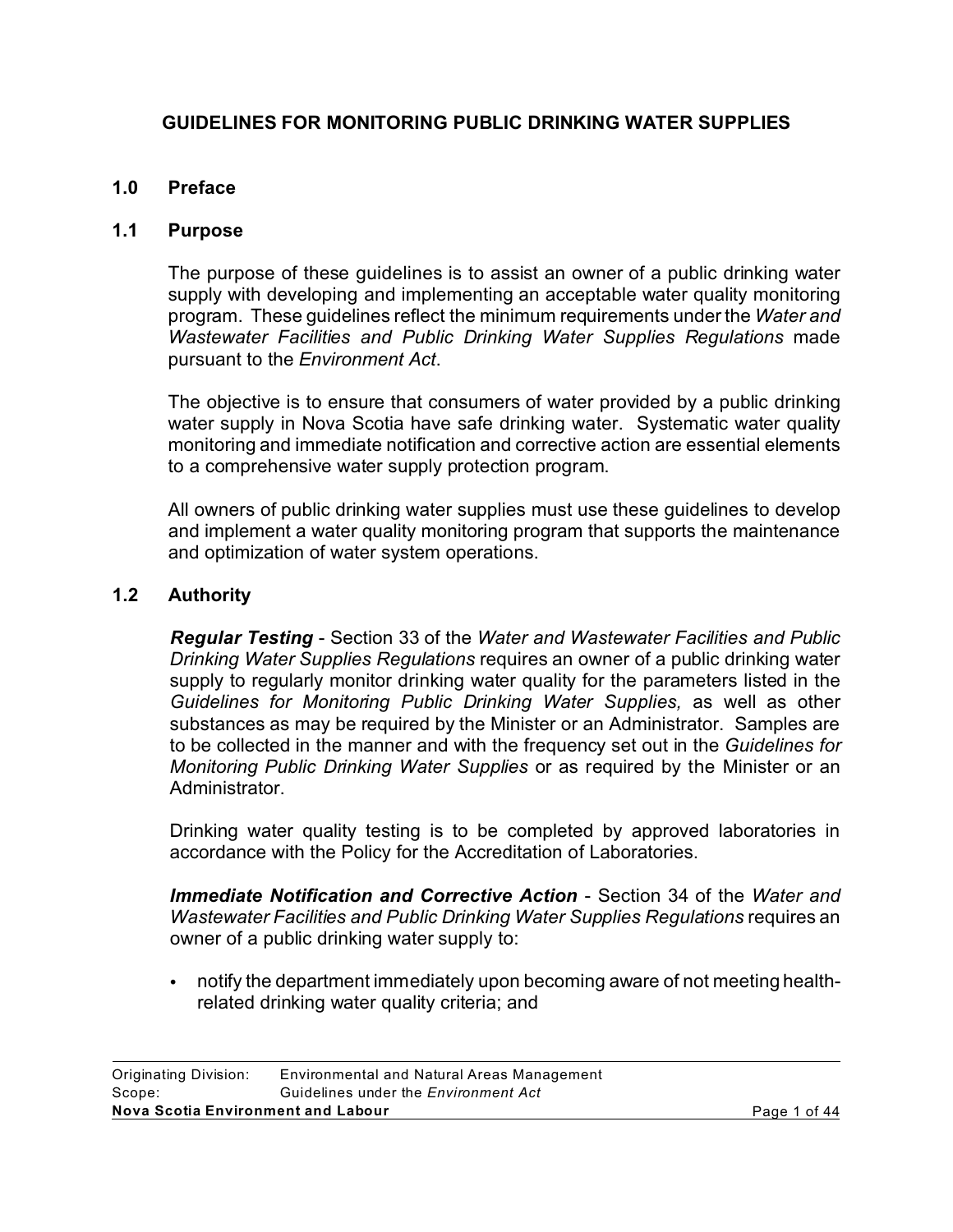• take corrective action as set out in the *Guidelines for Monitoring Public Drinking Water Supplies* or as may be required by the Minister or Administrator.

*Provision of Safe Drinking Water* - Section 35 of the *Water and Wastewater Facilities and Public Drinking Water Supplies Regulations* requires that an owner of a public drinking water supply ensure that the microbiological, physical and chemical characteristics of a public drinking water supply do not exceed the maximum acceptable concentration (MAC) or interim maximum acceptable concentration (IMAC) for substances listed in the most recent version of Health Canada's *Guidelines for Canadian Drinking Water Quality*, as amended from time to time.

# **1.3 Application**

These guidelines apply to a public drinking water supply as defined herein and include municipal, commercial, industrial, institutional, and privately owned water supplies. **It should be noted that these guidelines are considered to be minimum requirements under the** *Water and Wastewater Facilities and Public Drinking Water Supplies Regulations* **and any conditions to an operating approval that the facility has or may require will always take precedence.**

# **2.0 Definitions**

*Public Drinking Water Supply* (water supply) means a water supply system, including any source, intake, treatment, storage, transmission or distribution, that is intended to provide the public with potable, piped water and that:

- i) has at least 15 service connections; or
- ii) regularly serves 25 or more persons per day at least 60 days of the year.

*Owner* means a person who owns, operates or maintains a public drinking water supply.

*Safe Drinking Water* means water that meets the health-related criteria for substances specified in the most recent version of Health Canada's *Guidelines for Canadian Drinking Water Quality*, as amended from time to time.

*Water Quality Committee* means an ad hoc committee appointed at the discretion of Nova Scotia Environment and Labour (NSEL) or the Medical Officer of Health (MOH) to investigate water quality deficiencies that require a boil water advisory. In addition to representatives from NSEL and the MOH, the committee may include an owner, a representative from a water quality laboratory and other experts as required.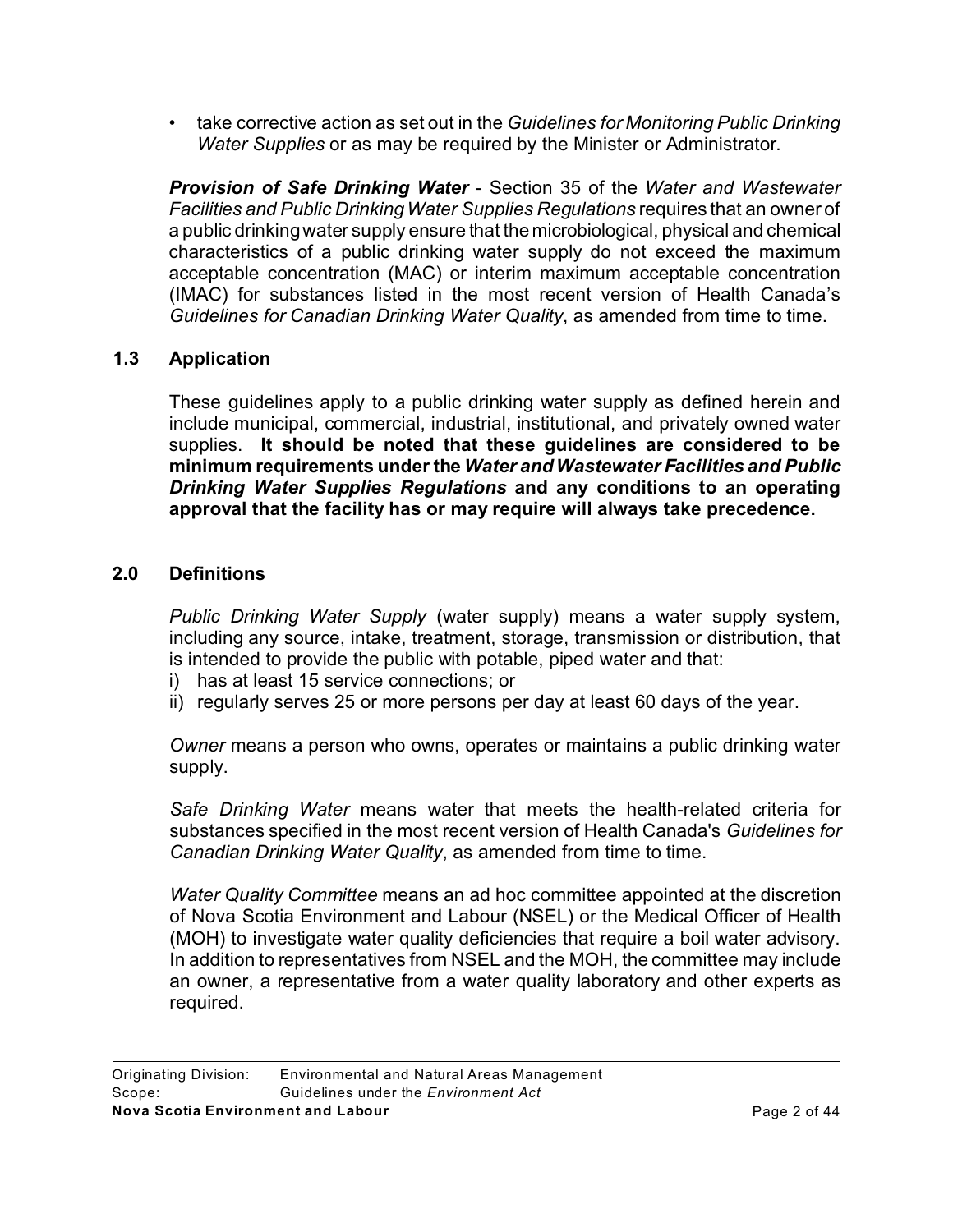*Approved Water Supply* means a public drinking water supply that holds a municipal water works approval issued under the *Activities Designation Regulations* made pursuant to the *Environment Act* for the collection, production, treatment, storage, supply or distribution of potable, piped water to the public.

*Registered Water Supply* means a public drinking water supply that holds a registration with NSEL under the *Water and Wastewater Facilities and Public Drinking Water Supplies Regulations* made pursuant to the *Environment Act* for the collection, production, treatment, storage, supply or distribution of potable, piped water to the public. Examples of registered water supplies include: trailer parks, apartment buildings, rural developments, schools, day cares, nursing homes, industrial or commercial buildings, eating establishments, fixed roof accommodations, recreational facilities, campgrounds, etc. that are not connected to a municipal water works.

*Maximum acceptable concentration* means the health-related criteria specified for substances in the *Guidelines for Canadian Drinking Water Quality*, which when present above the set concentration have known or suspected adverse health effects.

*Interim maximum acceptable concentration* means the health-related criteria specified for substances in the *Guidelines for Canadian Drinking Water Quality*, which when present above the set concentration may have adverse health effects but there is insufficient toxicological data to set a maximum acceptable concentration.

# **3.0 Roles and Responsibilities**

# **3.1 Public Drinking Water Supply Owner**

An owner is responsible for delivering safe drinking water to the consumer. This responsibility includes routine monitoring of the public drinking water supply, informing the consumer and Nova Scotia Environment and Labour (NSEL) if water quality fails to meet the health-related criteria set out in the*Guidelines for Canadian Drinking Water Quality* and for correcting any deficiencies that may result. The owner is also responsible for contacting NSEL as soon as he/she becomes aware of any problem that may result in unsafe water being supplied to the consumer such as equipment failure and/or malfunction. The owner shall have contingency plans in place to deal with poor water quality, major fluctuations in system flow and/or pressure, or a prolonged interruption in the supply of water.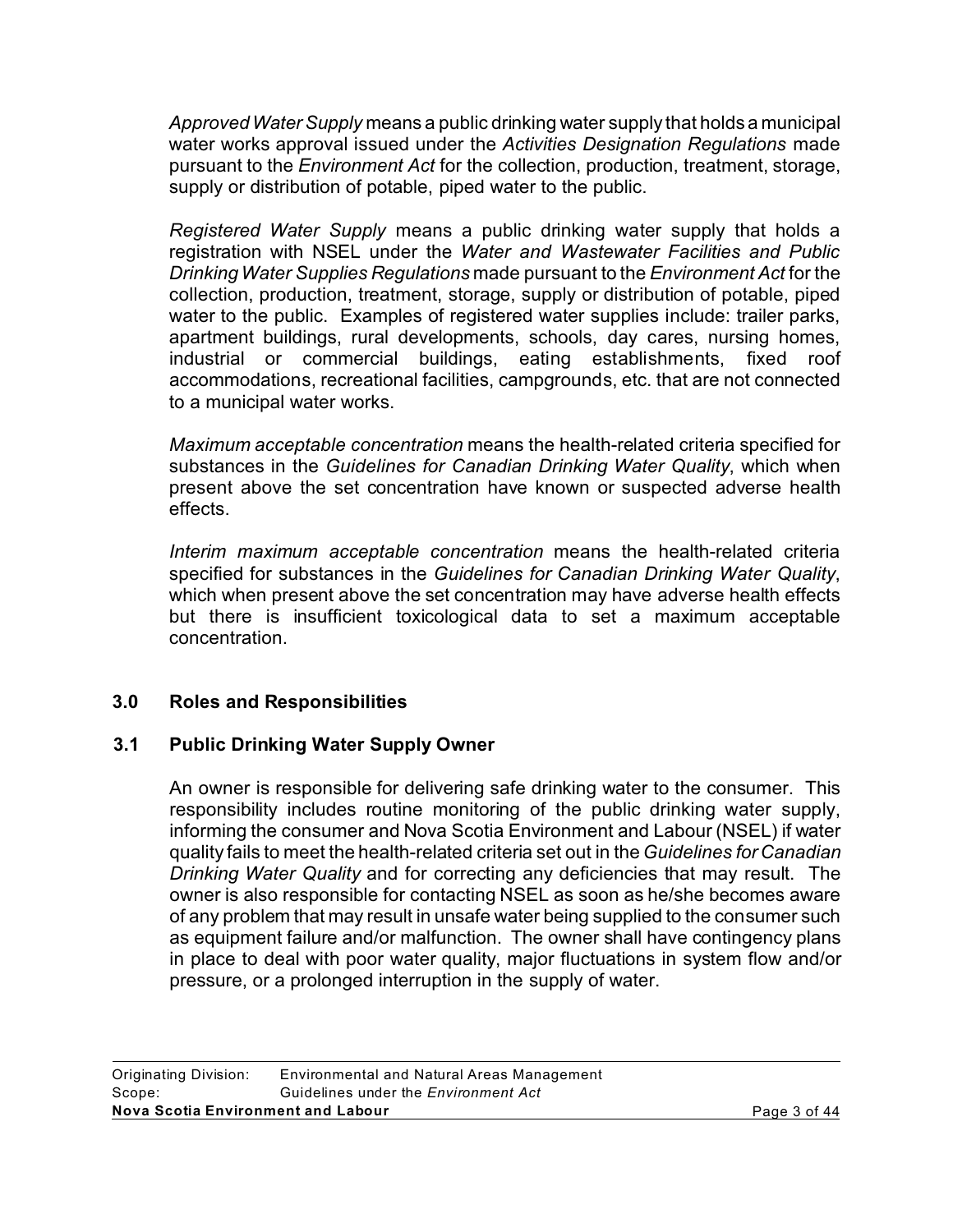Owners of public drinking water supplies should refer to the appropriate section of these Guidelines, namely:

- Approved Water Supply Section 4
- Registered Water Supply Section 5

# **3.2 Nova Scotia Environment and Labour**

Nova Scotia Environment and Labour (NSEL) has been designated as the lead agency to take such measures as are reasonable to provide access to safe, adequate and reliable public water supplies (*Environment Act*, Section 104(c)). To carry out this mandate, NSEL issues approvals to construct and operate water distribution and water treatment facilities, classifies facilities, requires certified operators, registers public drinking water supplies, audits facilities and ensures water quality monitoring programs are carried out and appropriate action is taken to address any problems that may arise. When a public drinking water supply owner fails to notify consumers that a public health risk exists, NSEL will cause a public notification to be issued, including the issuance of boil water advisories. NSEL may assist with non-routine or site-specific monitoring.

# **3.3 Medical Officer of Health (MOH)**

The MOH provides advice to the Minister of Health, the Minister of Environment and Labour, the owner, NSEL and the public regarding public health concerns associated with drinking water supplies. The MOH may issue orders to protect public health, including the issuance of boil water advisories.

# **3.4 Water Quality Laboratory (Lab)**

The lab conducts analyses of samples following procedures defined in the latest edition of *Standard Methods for the Examination of Water and Wastewater*, published jointly by the American Public Health Association, the American Water WorksAssociation and the Water Environment Federation, or an alternative method acceptable to NSEL. The lab also participates in quality control, quality assurance and accreditation programs, as required, to ensure accurate results. All sample analyses are to be performed by a laboratory acceptable to NSEL.

The lab, when analysing water samples from a public drinking water supply, is responsible to immediately notify the water supply owner and NSEL of any sample results indicating the presence of coliforms.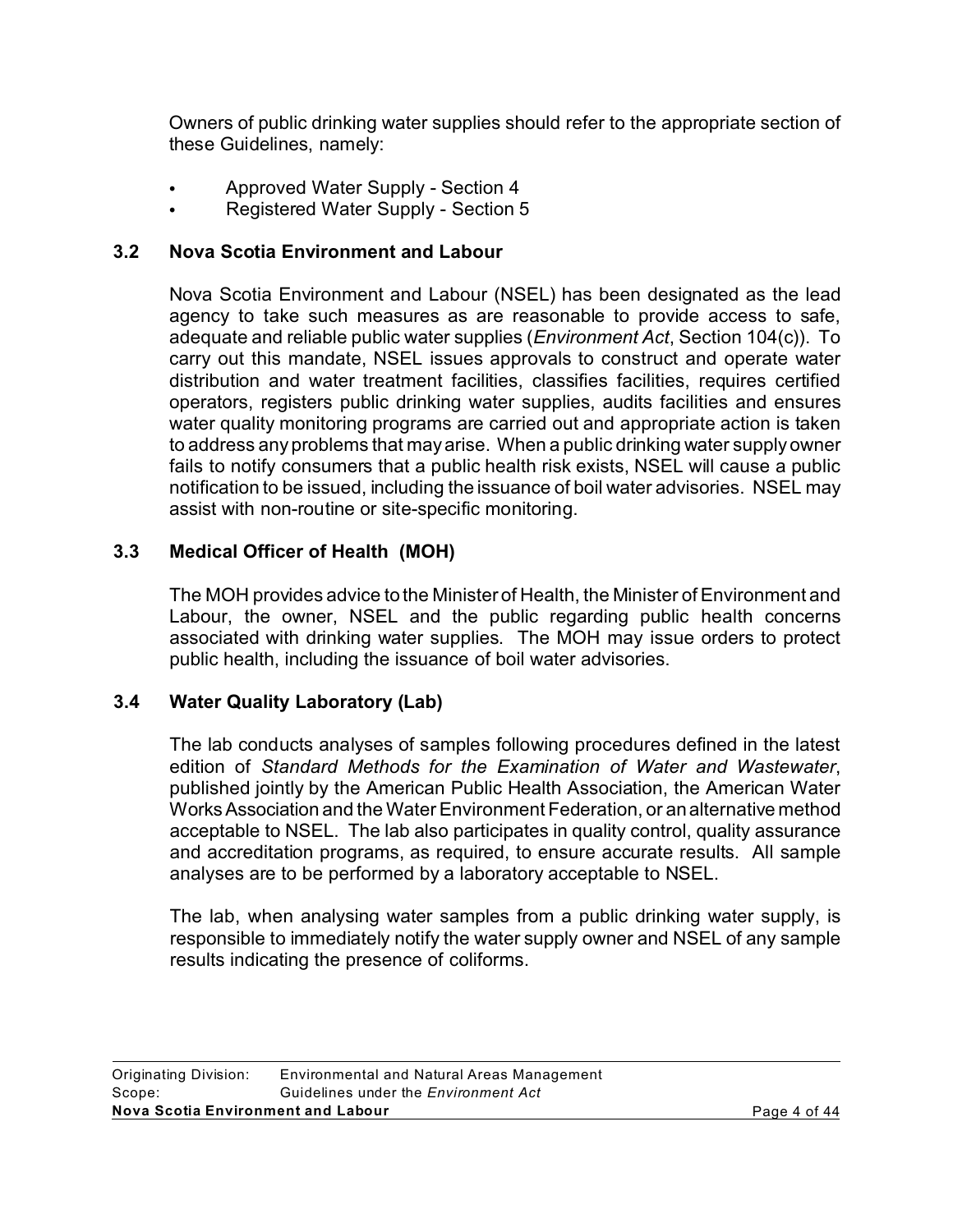### **APPROVED WATER SUPPLIES**

#### **4.0 Approved Water Supplies**

The following sections apply to public drinking water supplies that hold a municipal water works approval issued under the *Activities Designation Regulations* made pursuant to the *Environment Act* for the collection, production, treatment, storage, supply or distribution of potable, piped water to the public (i.e. approved water supplies).

# **4.1 Routine Monitoring for Microbiological Quality**

#### **4.1.1 Parameters**

An owner shall monitor all public drinking water supplies for total coliform and *Escherichia coli (E. coli)* bacteria. Coliform bacteria (total or *E. coli*) are indicator organisms used to determine the efficiency of treatment and the integrity of the water works system. They are surrogates for less abundant and more difficult to detect human pathogens. *E. coli* bacteria is a sub-group of total coliform bacteria and is used as a screen for fecal contamination. Thus, the presence of coliform organisms in treated water indicates that barriers are ineffective and there is an increased chance for waterborne pathogens to follow the same pathway. However, the absence of coliforms does not guarantee safe water and the presence of coliforms does not necessarily indicate an immediate hazard. Generally, the presence of total coliform indicates that treatment is not effective or that there is a secondary contamination in the water works system such as from a cross connection or biofilm growth or accumulation. The presence of *E. coli* indicates ineffective treatment and recent fecal contamination.

An owner shall ensure that all samples collected for routine bacteriological monitoring are tested for the presence of total coliform and *E. coli* organisms using methods listed in the latest edition of *Standard Methods for the Examination of Water and Wastewater*. It is recommended that the samples be analysed using the presence/absence (P/A) method that permits both total coliform and *E. coli* organisms to be determined simultaneously.

#### **4.1.2 Sample Frequency, Number and Location**

An owner of an approved water supply shall sample the public drinking water supply routinely. The minimum number of bacteriological samples an owner shall collect

| Page 5 of 44 |
|--------------|
|              |
|              |
|              |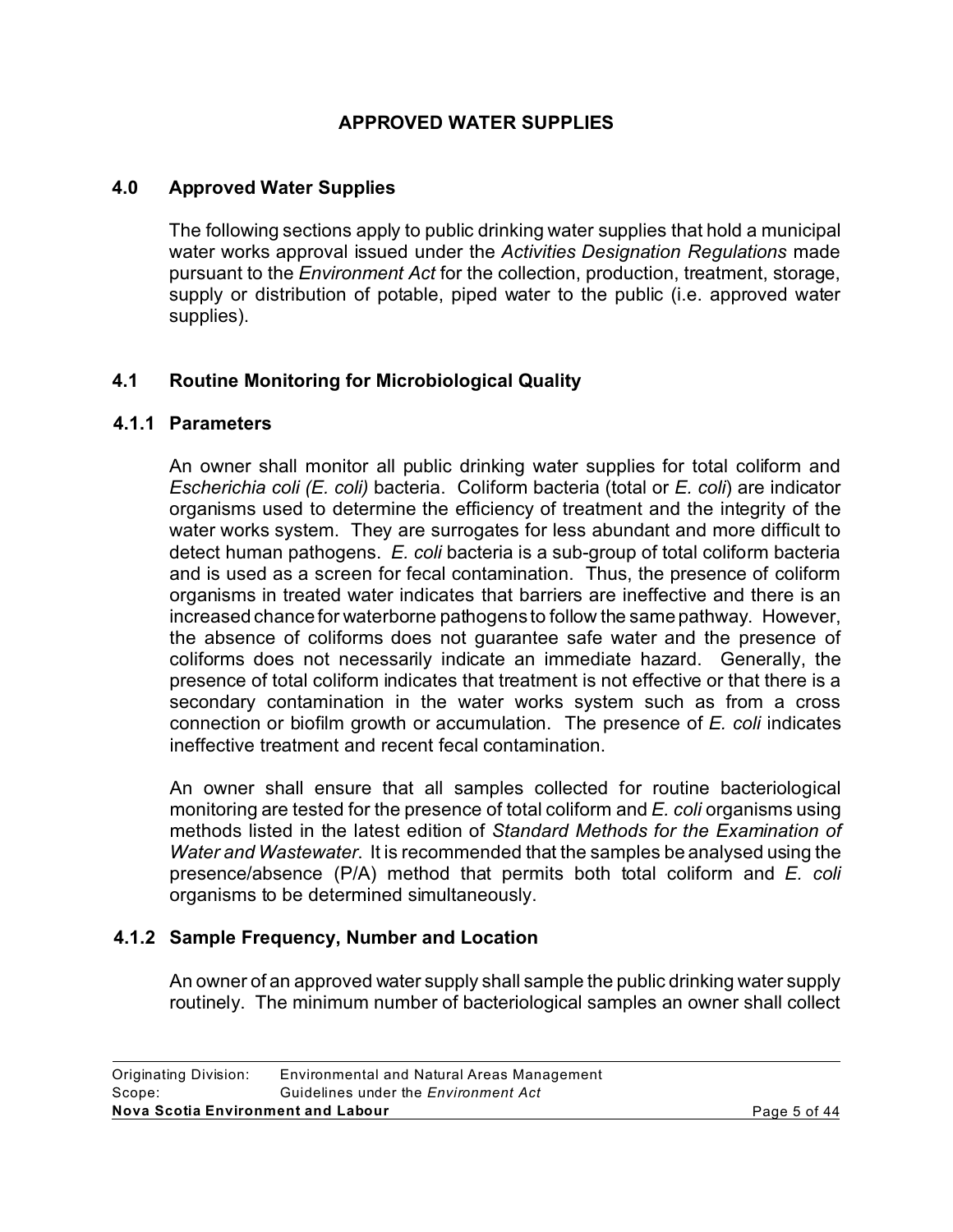from a public drinking supply water is set out in the most recent version of the *Guidelines for Canadian Drinking Water Quality* and shown in the following table:

| <b>Population Served</b> | <b>Minimum Number of</b><br><b>Samples per Month</b> |
|--------------------------|------------------------------------------------------|
| Up to 5,000              |                                                      |
| 5,000 to 90,000          | 1 per 1,000 persons                                  |
| More than 90,000         | $90 + (1 \text{ per } 10,000 \text{ persons})$       |

In many cases the number of samples necessary to obtain an accurate representation of a water works system will exceed these minimums. Sampling frequency from the system shall be at least weekly.

The sampling locations shall be chosen to be representative of the water works system and include central and peripheral locations. Buildings with prolonged periods of low or no use of water should be avoided as sampling locations.

For systems using surface water supplies, at least one water sample per week shall be collected from the point where the treated water enters the water works system.

NSEL may alter the frequencies, locations, numbers and parameters to be monitored depending on local conditions, analytical results or changes to the *Guidelines for Canadian Drinking Water Quality*.

#### **4.1.3 Sample Collection and Preservation**

All samples shall be collected and transported according to the standard procedures outlined in APPENDIX A.

#### **4.1.4 Reporting of Sample Results**

- 1) An owner shall ensure that results of all routine samples collected are sent from the lab to the owner. An owner shall record summaries of routine sample results in a uniform manner and make them available to NSEL upon request. The owner shall maintain records of sample results, including the original lab records, for a minimum of two years from the collection date.
- 2) Whenever the presence of coliforms is detected (total or *E. coli*), the lab shall immediately notify the water supply owner and NSEL and forward the results

| Nova Scotia Environment and Labour          |  |
|---------------------------------------------|--|
| Guidelines under the <i>Environment Act</i> |  |
| Environmental and Natural Areas Management  |  |
|                                             |  |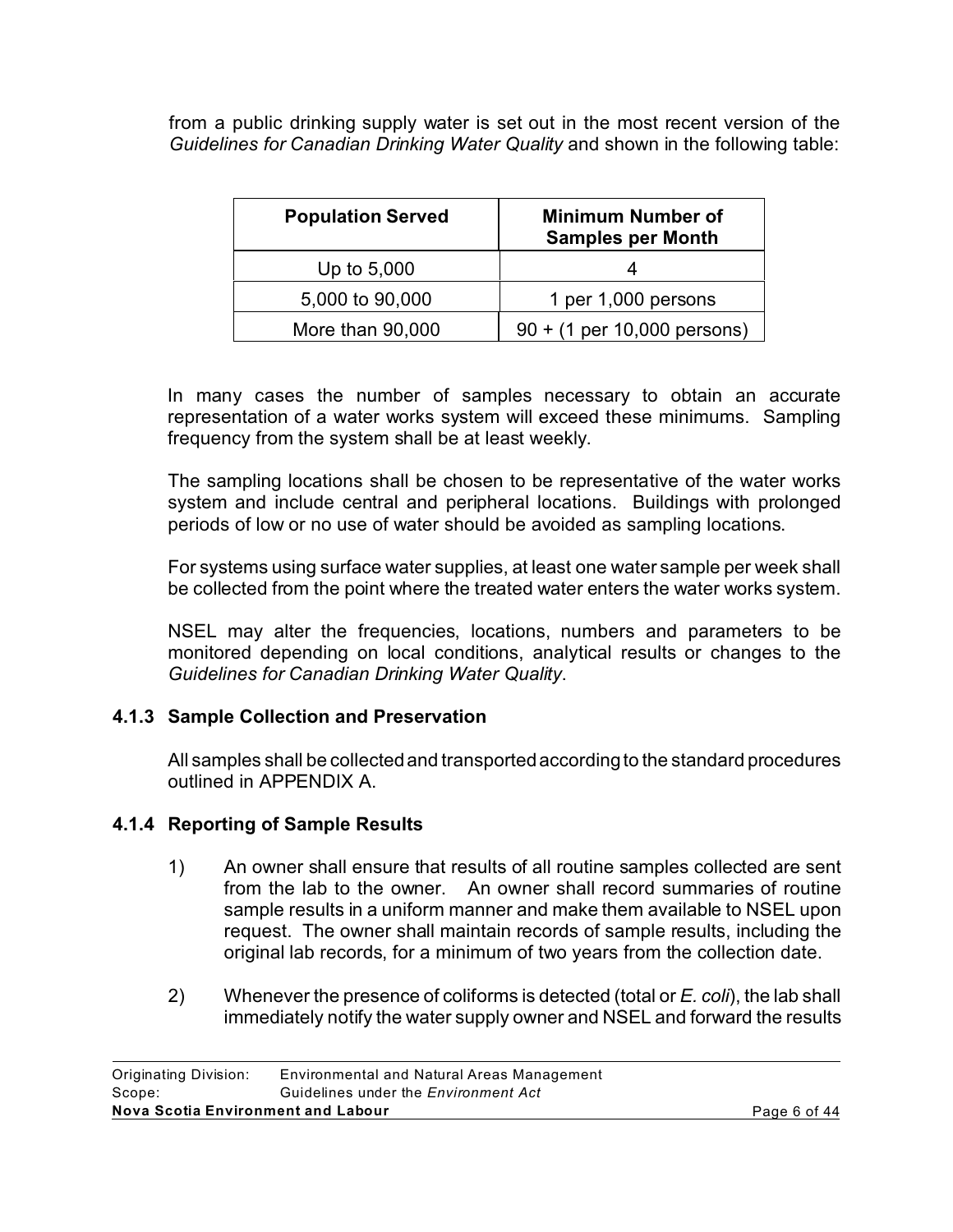to NSEL. The owner shall also immediately notify NSEL and forward the results to NSEL immediately after they receive the results from the lab. Receipt of any results sent electronically must be confirmed by telephone. If the local NSEL office cannot be contacted for any reason, the environmental emergencies number is to be called at 1-800-565-1633.

- 3) Upon receipt of sample results indicating the presence of coliforms (total or *E. coli*), the owner shall comply with Section 4.4 of this Guideline, "Corrective Actions to be Taken When Bacteria Are Present". Depending on the particular circumstances, advice may be sought from NSEL.
- 4) If the results indicate deficiencies that require a boil water advisory (see Section 4.5), the owner shall notify and work cooperatively with NSEL and the MOH. NSEL and the MOH may appoint a water quality committee to investigate the problem.

# **4.1.5 Re-sampling Procedure**

The owner shall re-sample all locations showing coliforms present immediately upon receiving the results. Depending on the circumstances, NSEL may require that the owner collect additional samples throughout the water works system. The owner shall make arrangements with the lab to ensure the samples are analysed when received.

All re-samples shall be analysed by the P/A method (e.g. Colilert<sup>TM</sup>, Colisure<sup>TM</sup>, etc.) for a 24-28 hour result to confirm the presence of coliforms (total or *E. coli*).

# **4.1.6 Compliance**

An owner shall ensure that the drinking water meets the bacteriological quality requirements as set out in the *Guidelines for Canadian Drinking Water Quality*.

Currently, the *Guidelines for Canadian Drinking Water Quality* require that:

*The maximum acceptable concentration (MAC) for the bacteriological quality of approved water supplies is no coliforms detectable per 100 mL.* 

However, because coliforms are not uniformly distributed in water and are subject to considerable variations in public health significance, this MAC will be applied in Nova Scotia as outlined in Section 4.4.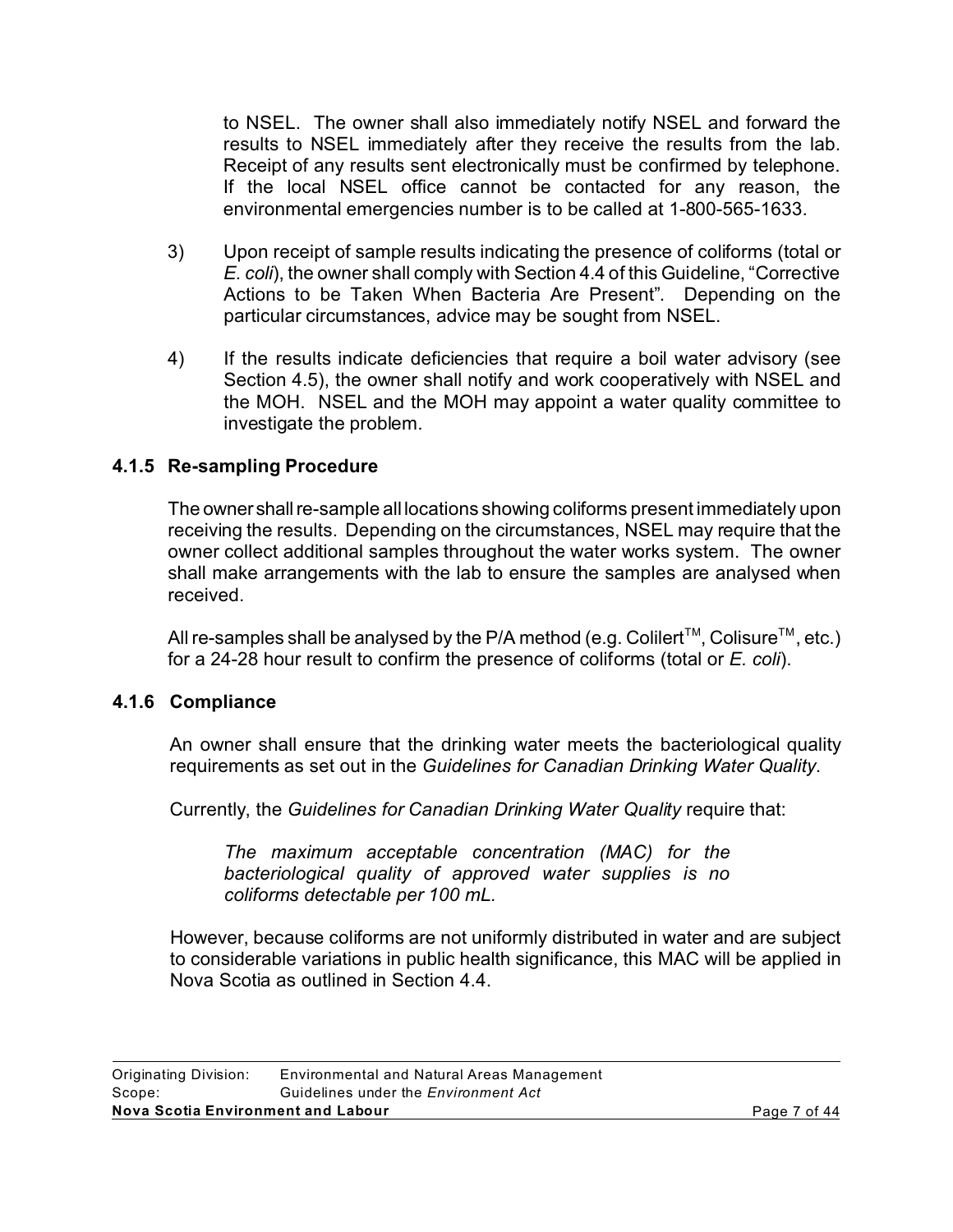Section 4.4 outlines the corrective actions to be taken by the owner when coliform bacteria are present. When a boil water advisory is necessary (see Section 4.5), the owner shall comply with Section 4.6.

# **4.2 Routine Monitoring for Chemical and Physical Quality**

#### **4.2.1 Parameters**

The owner shall monitor for general chemical and physical quality. The minimum parameters to be monitored are shown in the following table and include inorganic and physical parameters with recommended limits in the *Guidelines for Canadian Drinking Water Quality* and some with no guidelines at the present time. These parameters are included in standard general chemical analysis and metal scan packages available at most labs.

**The following parameters are considered to be minimum requirements and any conditions to an operating approval that the facility has or may require will always take precedence. NSEL may require additional parameters to be monitored as part of an approval to operate.**

| Alkalinity    | Colour          | Potassium                     |
|---------------|-----------------|-------------------------------|
| Aluminum      | Conductivity    | Selenium                      |
| Ammonia       | Copper          | Sodium                        |
| Antimony      | Fluoride        | Sulphate                      |
| Arsenic       | <b>Hardness</b> | <b>Total Dissolved Solids</b> |
| <b>Barium</b> | <b>Iron</b>     | <b>Total Organic Carbon</b>   |
| <b>Boron</b>  | Lead            | Turbidity                     |
| Cadmium       | Magnesium       | Uranium                       |
| Calcium       | Manganese       | <b>Zinc</b>                   |
| Chloride      | <b>Nitrate</b>  |                               |
| Chromium      | pH              |                               |

# **4.2.2 Sample Frequency, Number and Location**

An owner of an approved water supply shall monitor a surface water supply at least annually or a groundwater supply at least once every two years. On each occasion two samples shall be collected, one sample from the raw water source and one sample from a point after treatment. The same sample points shall be used each year.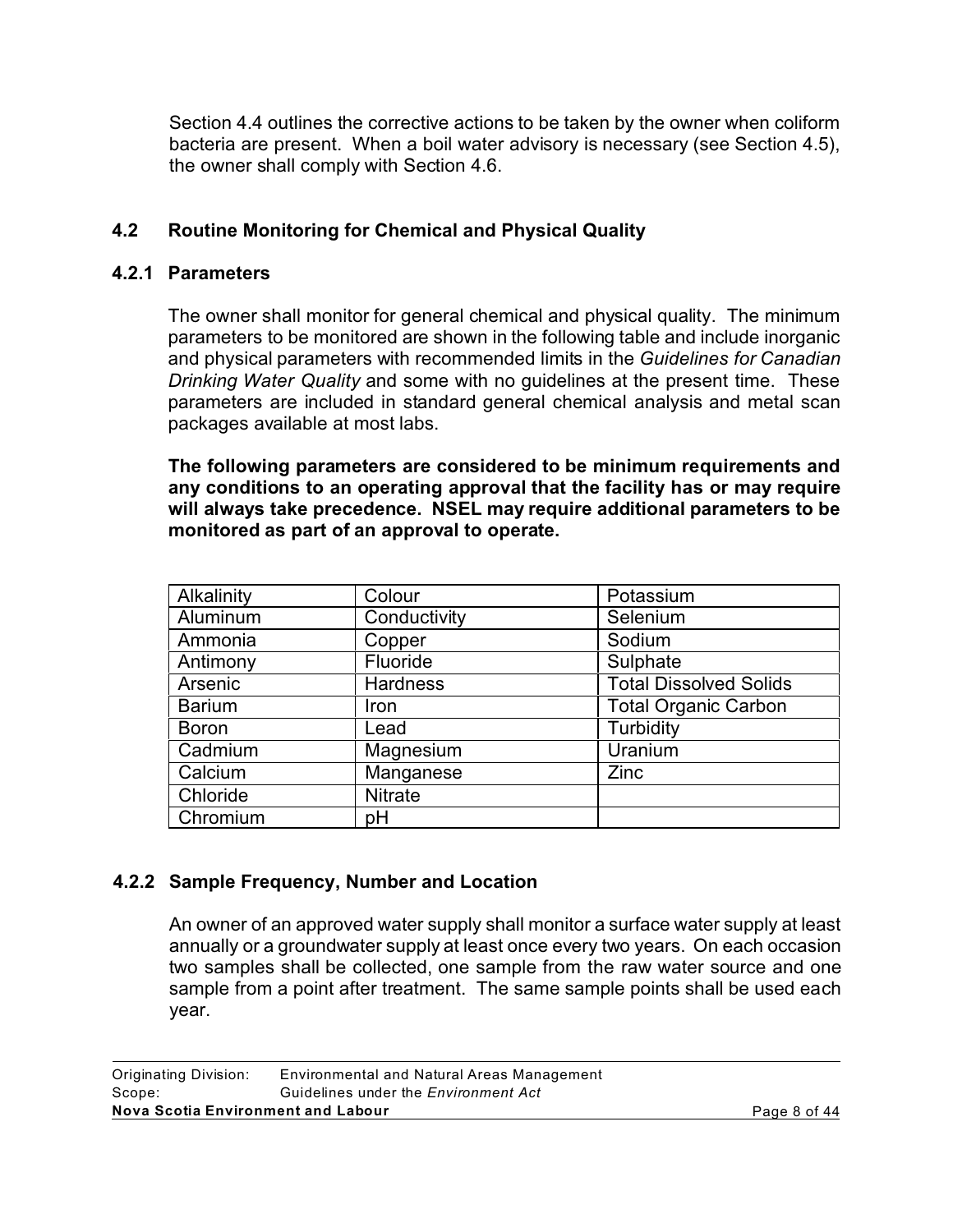In many cases the number of samples necessary to obtain an accurate representation of a water works system will exceed these minimums. The sampling locations shall be chosen to be representative of the water works system and include central and peripheral locations.

If there is reason to suspect the presence of other substances not listed in the table in Section 4.2.1 in a public drinking water supply, an owner shall monitor for these substances to ensure that their concentrations are below acceptable limits.

NSEL may alter the frequencies, locations, numbers and parameters to be monitored depending on local conditions, analytical results or changes to the *Guidelines for Canadian Drinking Water Quality* pursuant to Section 33 of the *Water and Wastewater Facilities and Public Drinking Water Supplies Regulations*.

# **4.2.3 Sample Collection and Preservation**

An owner shall collect and transport samples according to the standard procedures outlined in APPENDIX B.

### **4.2.4 Reporting of Sample Results**

- 1) An owner shall ensure that the results of samples for chemical and physical quality are sent from the lab to the owner. An owner shall record summaries of routine sample results in a uniform manner and make the results available to NSEL upon request. The owner shall maintain records of sample results for a minimum of ten years from the collection date.
- 2) Upon receipt of results that indicate that a Maximum Acceptable Concentration (MAC) or an Interim Maximum Acceptable Concentration (IMAC) has been exceeded, the owner shall immediately notify NSEL and forward the results to NSEL. Receipt of any results sent electronically must be confirmed by telephone.
- 3) Where a MAC or IMAC is exceeded, the owner shall comply with Section 4.2.5 of this Guideline, "Re-sampling Procedure". Depending on the particular circumstances, advice may be sought from NSEL.

#### **4.2.5 Re-sampling Procedure**

Where results indicate that a Maximum Acceptable Concentration (MAC) or an Interim Maximum Acceptable Concentration (IMAC) has been exceeded, the owner

| Nova Scotia Environment and Labour |                                             | Page 9 of 44 |
|------------------------------------|---------------------------------------------|--------------|
| Scope:                             | Guidelines under the <i>Environment Act</i> |              |
| Originating Division:              | Environmental and Natural Areas Management  |              |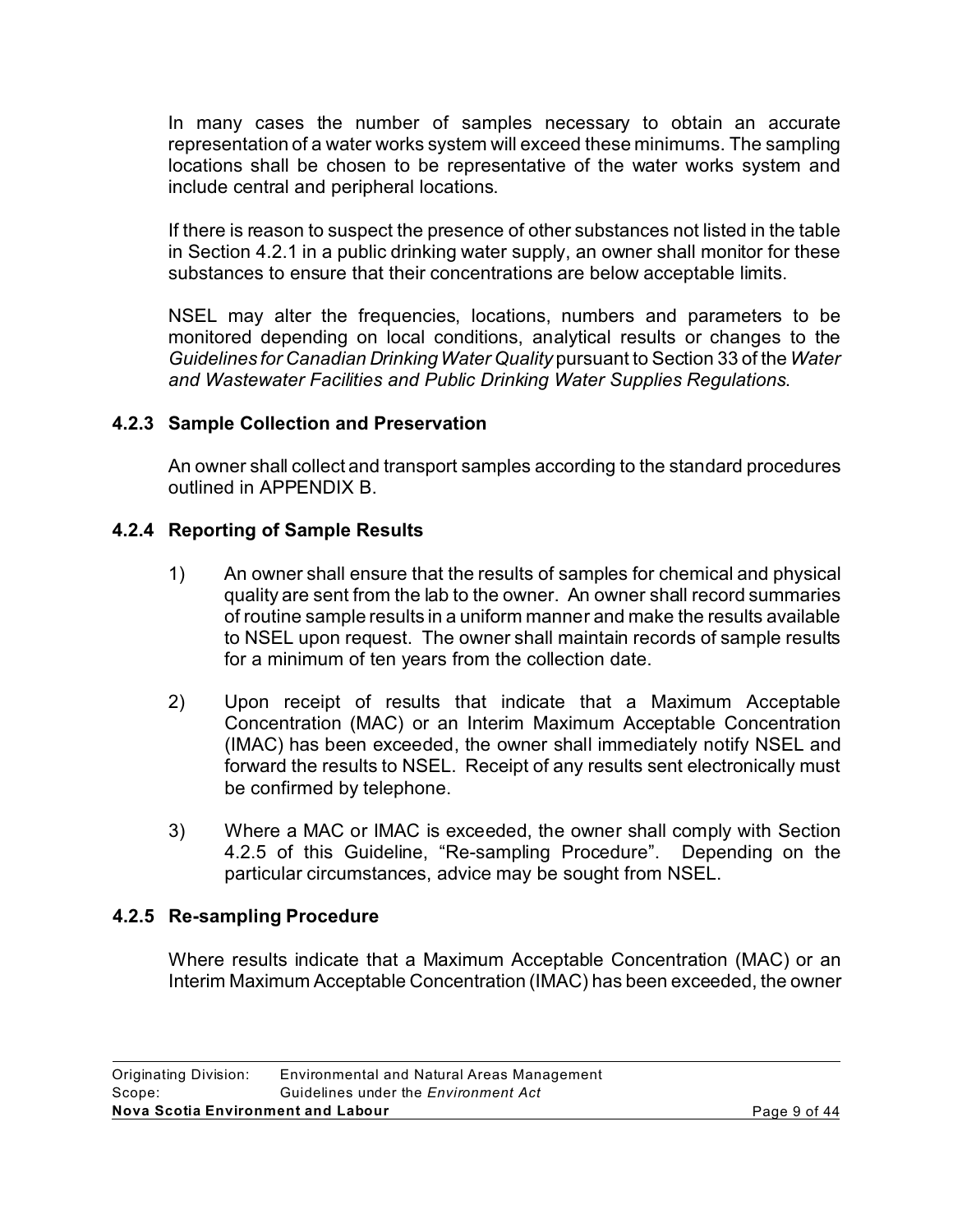shall collect a confirmation re-sample for that parameter as soon as possible after the initial results are received.

If the confirmation re-sample indicates that the MAC or IMAC is exceeded for the parameter of concern, the owner shall comply with Section 4.2.6 of this Guideline, "Compliance". Depending on the particular circumstances, advice may be sought from NSEL.

If the confirmation re-sample indicates that the MAC or IMAC is not exceeded for the parameter of concern, NSEL may require that additional samples be taken to further evaluate the need for compliance pursuant to Section 33 (2) of the *Water and Wastewater Facilities and Public Drinking Water Supplies Regulations*.

#### . **4.2.6 Compliance**

Any public drinking water supply in which the level of a substance is confirmed to exceed a Maximum Acceptable Concentration (MAC) or an Interim Maximum Acceptable Concentration (IMAC) is considered to be out of compliance with the health-related criteria specified in the most recent version of the *Guidelines for Canadian Drinking Water Quality*. The water supply owner, in consultation with NSEL, shall develop an action plan for addressing such non-compliance issues.

The action plan shall:

- 1) determine why the water exceeds the MAC or IMAC;
- 2) select a corrective action(s) to remove the source of contamination, provide treatment or switch to an acceptable alternate potable water supply;
- 3) provide a schedule for implementation of the corrective action(s) for meeting the MAC or IMAC.

After completing the corrective action(s), a water sample must be collected to demonstrate that the corrective action(s) has successfully reduced the concentration to below the MAC or IMAC given in most recent version of the *Guidelines for Canadian Drinking Water Quality*.

The action plan shall be prepared and submitted to NSEL within 30 calendar days from when the water supply owner confirmed the MAC or IMAC exceedance.

NSEL will communicate with the MOH during this process.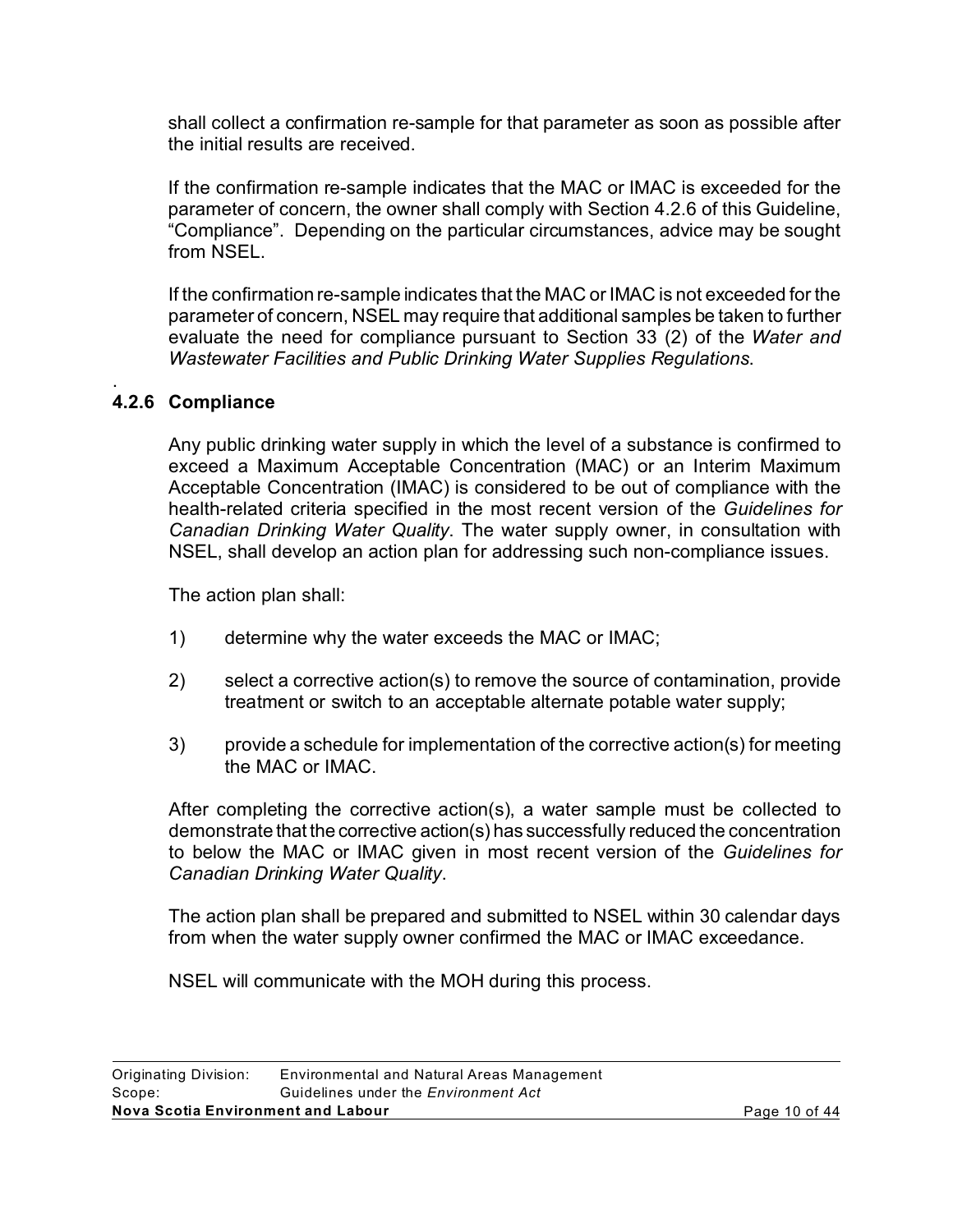# **4.3 Daily Operational Monitoring**

### **4.3.1 Disinfection Residual**

An owner using a disinfection system shall monitor daily for disinfection residual. A disinfection residual should be continuously maintained throughout the entire water works system. Where a chlorine disinfection system is being used, the goal for a free chlorine residual at distant points in a water works system should be a minimum 0.2 mg/L. Higher chlorine residuals may be required by NSEL depending on other characteristics of the system but should not exceed 4.0 mg/L at any time.

Daily disinfection residuals should be recorded in a uniform manner and made available to NSEL upon request.

All municipal water supplies shall be disinfected. In addition, NSEL has established minimum treatment requirements for all municipal supplies derived from surface water sources, groundwater under the direct influence of surface water and secure groundwater sources. Treatment requirements are available on the web at: www.gov.ns.ca/enla/water/municipalwaterapprovals.asp.

# **4.3.2 Turbidity**

An owner using chemically-assisted filtration shall measure source and treated water turbidity at least once per day. An owner shall record daily turbidity measurements in a uniform manner and make them available to NSEL upon request.

#### **4.3.3 Fluoride**

An owner using fluoridation shall monitor daily for fluoride concentrations at a representative location within the water works system. At no time should fluoride concentrations exceed 1.5 mg/L with an optimum range between 0.8 and 1.0 mg/L. An owner shall record daily fluoride measurements in a uniform manner and make them available to NSEL upon request.

#### **4.3.4 Approval to Operate**

Any conditions to an operating approval that the water works system has or may require will always take precedence over the above requirements.

| Nova Scotia Environment and Labour |                                             | Page 11 of 44 |
|------------------------------------|---------------------------------------------|---------------|
| Scope:                             | Guidelines under the <i>Environment Act</i> |               |
| Originating Division:              | Environmental and Natural Areas Management  |               |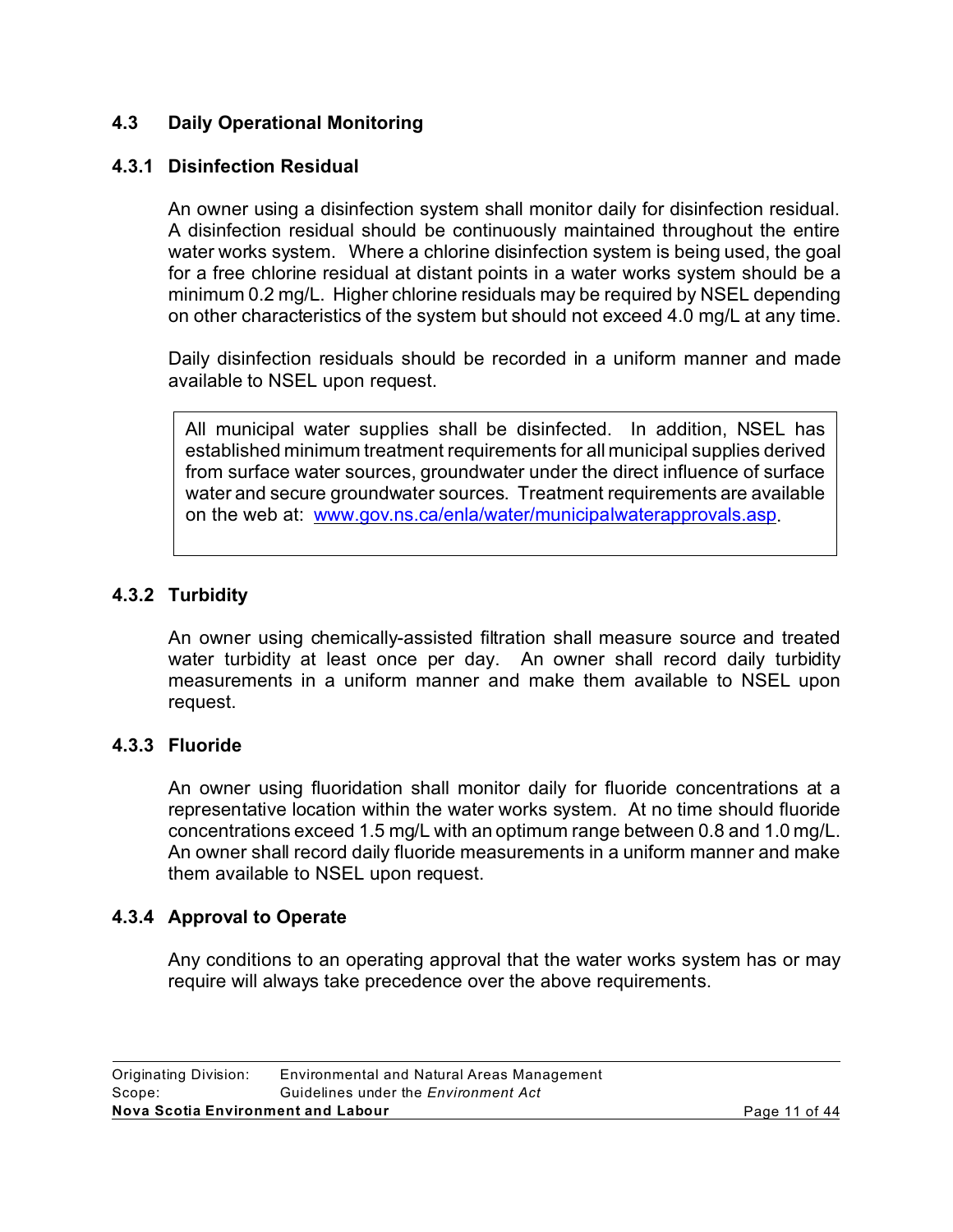# **4.4 Corrective Actions to be Taken When Bacteria Are Present**

# **4.4.1 Immediate Notification**

An owner of an approved water supply shall contact NSEL immediately upon receipt of any sample result indicating the presence of total coliform or *E. coli*. If the local NSEL office cannot be contacted for any reason, the environmental emergencies number is to be called 1-800-565-1633.

When corrective action is to involve increased sampling (re-sampling) and/or weekend or public holiday monitoring, the lab is to be notified immediately.

# **4.4.2 With Total Coliform Present,** *E. coli* **Absent**

Where total coliform are present in the absence of *E. coli*, the owner shall:

- 1) Immediately notify NSEL.
- 2) Re-sample at least the total coliform positive locations immediately.
- 3) Check disinfection residual:
	- a) if there is inadequate residual throughout the system, increase disinfection;
	- b) if there is no, or very low, disinfection residual at distant ends of the system, increase disinfection and flush water mains if necessary.

If the presence of total coliform is confirmed, the owner shall immediately begin an investigation to explain the presence of total coliform in the distribution system. NSEL, the MOH and the owner shall consider, on a case-by-case basis, one or more of the following actions to be included in the investigation:

- 1) Evaluate the effectiveness of treatment and the treatment plant:
	- determine if the disinfection equipment is working properly;
	- collect additional samples(s) of water leaving the treatment plant to see if it is properly disinfected (dosage/contact time);
	- analyse turbidity of water entering the water works system;
	- test for heterotrophic plate counts of raw and treated water and stressed coliform.
- 2) Evaluate the integrity of the water works system:
	- determine if water quality has deteriorated due to cross-connections, repairs, construction, loss of pressure, etc.;
	- collect additional samples to better characterize distribution system water quality.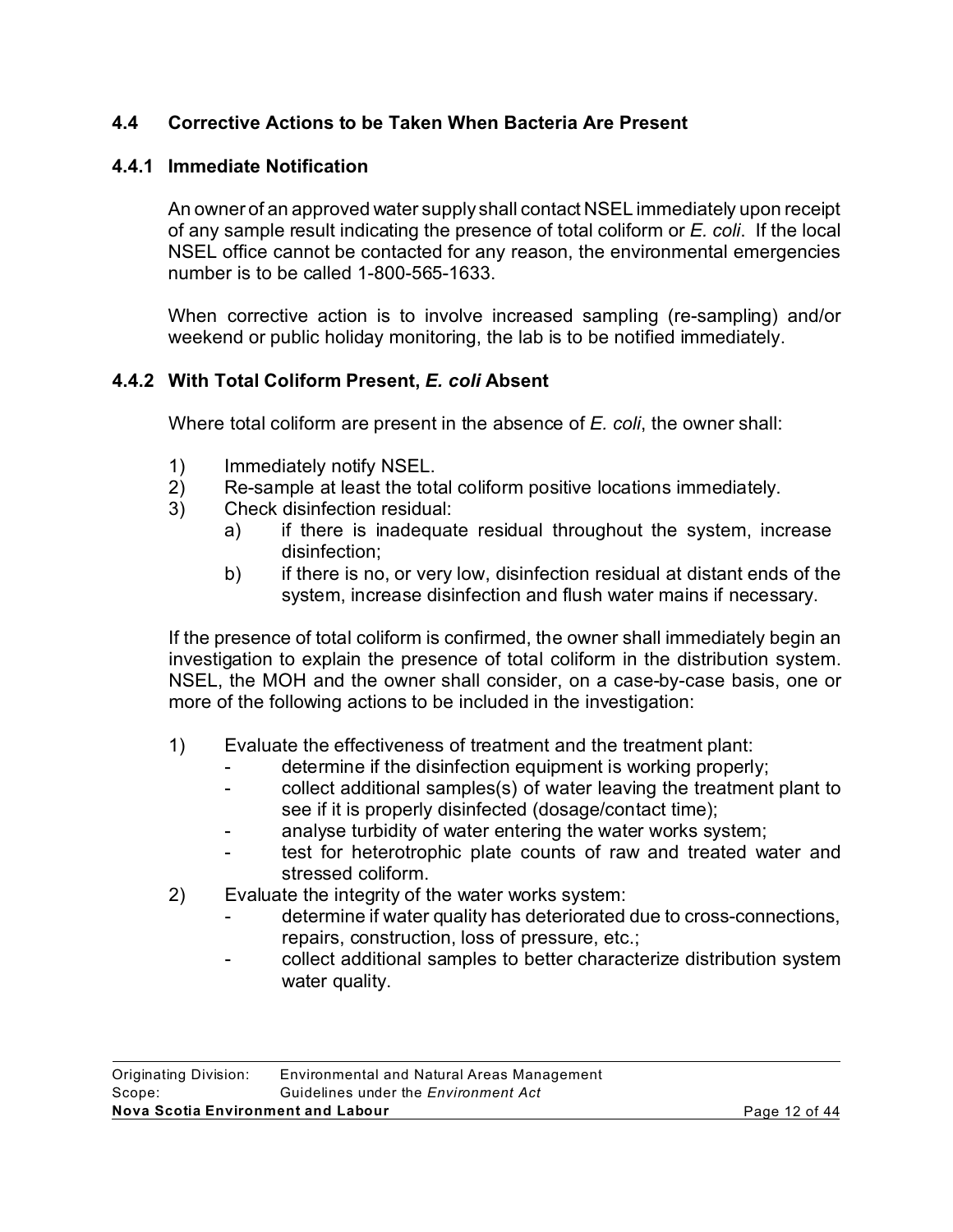- 3) Enumerate coliforms in samples to assess degree of contamination and possible point of entry.
- 4) Determine the species of coliforms retrieved from the water works system.
- 5) Request the MOH to survey doctor offices, hospital laboratories, etc. for increase in the incidence of waterborne gastrointestinal illness.
- 6) Review past history of the system and possibility of biofilm episode (see APPENDIX C).

A boil water advisory will be initiated at any time, in accordance with Section 4.6, if:

- 1) The owner is unable or unwilling to conduct the investigation.
- 2) The owner is unable or unwilling to take corrective action to remediate the cause of the positive samples.
- 3) The investigation indicates a problem that results in a threat to public health.
- 4) Any other circumstance in which it is believed that public health may be at risk from the water supply.

# **4.4.3 With** *E. coli* **Present**

Where *E. coli* is present in any sample, the owner shall immediately notify NSEL. NSEL will notify the MOH. If the local NSEL office cannot be contacted for any reason, the environmental emergencies number is to be called at 1-800-565-1633.

The owner shall immediately initiate a boil water advisory, in accordance with Section 4.6, and immediately begin an investigation to explain the presence of *E. coli* in the distribution system. NSEL, the MOH and the owner shall consider, on a case-by-case basis, one or more of the following actions to be included in the investigation:

- 1) Resample at least the positive locations immediately.
- 2) Check disinfection residual:
	- a) if there is inadequate residual throughout the system, increase disinfection;
	- b) if there is no, or very low, disinfection residual at distant ends of the system, increase disinfection and flush water mains if necessary.
- 3) Evaluate the effectiveness of treatment and the treatment plant:
	- determine if the disinfection equipment is working properly;
	- collect additional samples(s) of water leaving the treatment plant to see if it is properly disinfected (dosage/contact time);
	- analyse turbidity of water entering the water works system;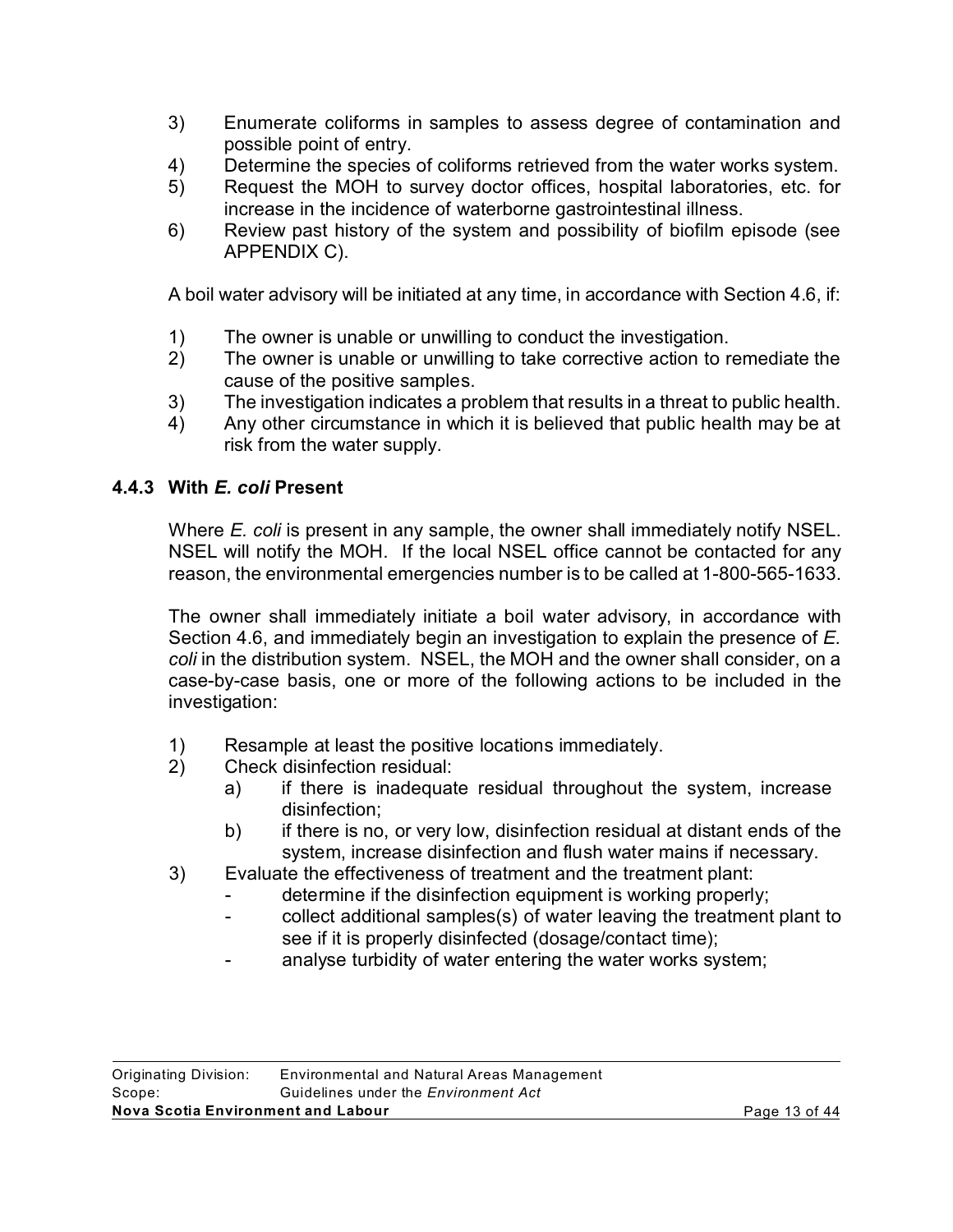- test for heterotrophic plate counts of raw and treated water and stressed coliform.
- 4) Evaluate integrity of the water works system:
	- determine if water quality has deteriorated due to cross-connections, repairs, construction, loss of pressure, etc.;
	- collect additional samples to better characterize distribution system water quality.
- 5) Enumerate coliforms in samples to assess degree of contamination and possible point of entry.
- 6) Consider further microbiological analysis of samples from the water works system.
- 7) Request the MOH to survey doctor offices, hospital laboratories, etc. for increase in the incidence of waterborne gastrointestinal illness.
- 8) Review past history of the system and possibility of biofilm episode (see APPENDIX C).

# **4.5 Boil Water Advisories**

# **4.5.1 Deficiencies That Require a Boil Water Advisory**

Deficiencies that require a boil water advisory include:

- 1) Fecal contamination of drinking water evidenced by sample results indicating the presence of *E. coli*.
- 2) Lack of disinfection or failure of key water treatment process.
- 3) Use of emergency water supply from an unchlorinated or inadequately chlorinated source.
- 4) Other circumstances which in the opinion of NSEL or the MOH constitutes a risk to public health (e.g. *Giardia*, *Cryptosporidium* contamination, etc.).
- 5) Evidence of an outbreak of waterborne illness as determined by the MOH (the risk to young children, elderly and immuno-compromised people should be considered in a decision).
- 6) A serious incident of raw water contamination.

Depending on the particular circumstances, advice may be sought from NSEL.

# **4.5.2 Deficiencies That May Require a Boil Water Advisory**

Deficiencies that may require a boil water advisory include, but are not limited to: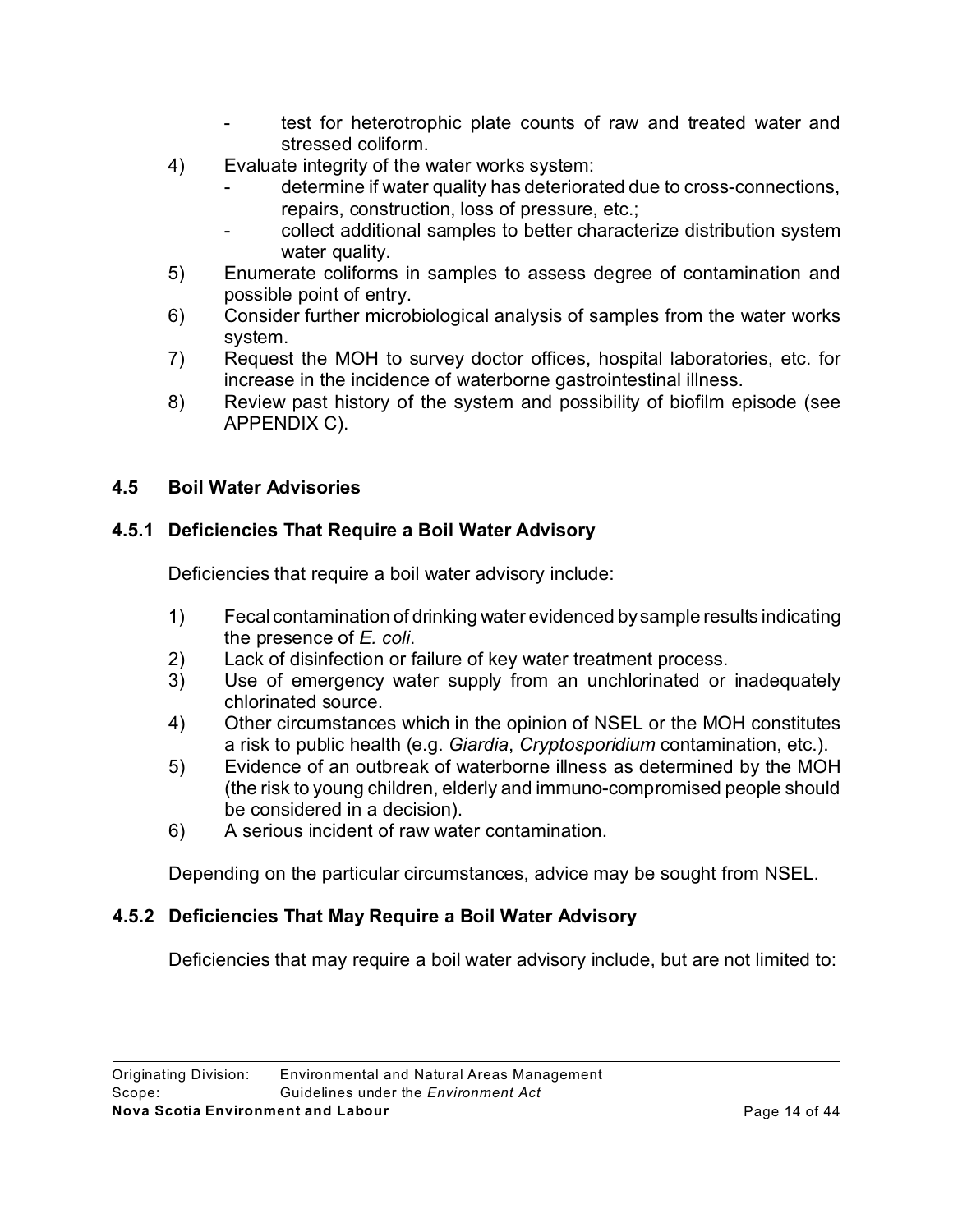- 1) Water that does not meet the*Guidelines for Canadian Drinking Water Quality* requirements for total coliform.
- 2) Suspected cross-connection or negative pressure.
- 3) Indicators of poor water quality such as ineffective disinfection due to high turbidity, high chlorine demand, etc. evidenced by sample results indicating the presence of total coliform in the water leaving the treatment plant and generally poor bacteriological water quality.

Depending on the particular circumstances, advice may be sought from NSEL.

# **4.6 Boil Water Advisory Protocol and Communication Plan**

# **4.6.1 Initiating the Boil Water Advisory**

Where one or more of the conditions described in Section 4.5.1 exists, the owner shall initiate the boil water advisory and contact NSEL immediately.

Where one or more of the conditions described in Section 4.5.2 exists, the owner may initiate the boil water advisory after consultation with NSEL.

In the event that NSEL or the MOH is aware of a potential serious health risk, NSEL will advise the water supply owner to initiate the boil water advisory.

When a boil water advisory is to be initiated, the owner shall provide a communication plan to NSEL for approval in accordance with Section 4.6.2. NSEL may approve or modify the plan depending on the seriousness of the event.

During the boil water advisory there should be frequent communication between NSEL, the MOH and the owner.

# **4.6.2 Procedure for Notification of Boil Water Advisory**

- 1) The owner will inform consumers in a manner and frequency acceptable to NSEL and the MOH.
- 2) If the owner fails to notify the consumers, NSEL or the MOH will take appropriate steps to notify consumers.

The boil water advisory must be effectively communicated to the public. Consideration is to be given to placing the advisory in daily newspapers and in all other print media in the area. Local radio and television stations should be requested to broadcast the advisory on a frequent basis. All methods of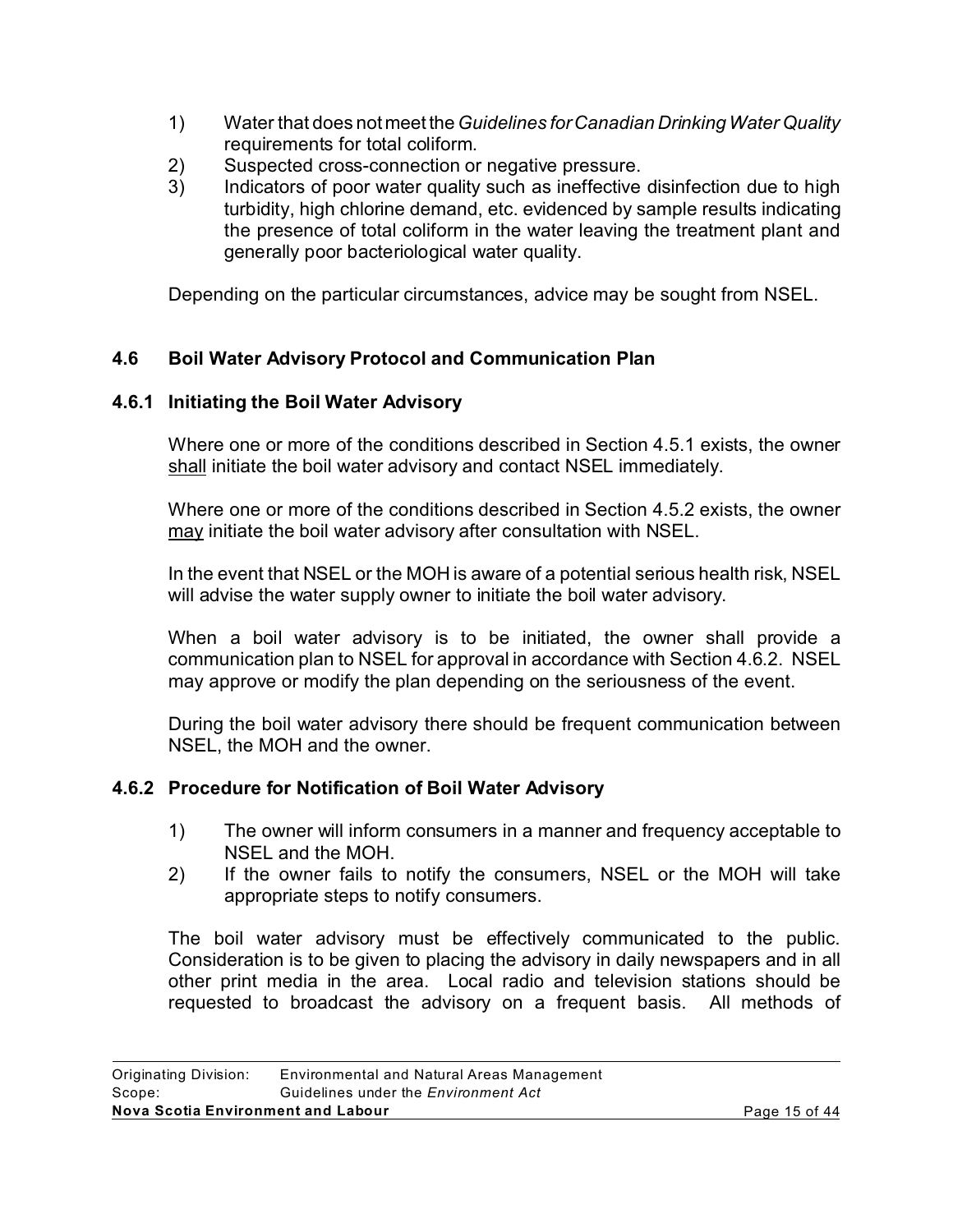communication to the public are to be maintained throughout the duration of the advisory being in effect. In the case of an immediate serious public health threat other methods of notification, such as door-to-door and installation of signage, may be necessary.

# **4.6.3 Suggested Wording for Boil Water Advisory**

"Due to water quality problems and the possibility of unsafe water, consumers are advised to boil all water for at least 1 minute before drinking, preparing infant formulas, preparing juices and ice cubes, washing fruits and vegetables, cooking, dental hygiene or any other activity requiring human consumption. This is to be done until further notice". (See APPENDIX D for recommended press release).

# **4.6.4 Follow up Communication Plan for Boil Water Advisory**

After a boil water advisory has been issued, the owner shall keep the general public informed about the status of the advisory. A telephone hot line may be put in place by the owner during the boil water advisory. The hot line should be staffed for extended hours as needed.

Some businesses, institutions, manufacturing plants or health care facilities may have to take additional precautions during a boil water advisory. There may be circumstances where these facilities should be contacted as part of the owner's communication plan to assure compliance with these precautions.

# **4.6.5 Instructions for Boiling and Disinfecting Tap Water**

During an advisory it is essential that all water to be used for the following activities be boiled:

- 
- 1) drinking;<br>2) preparing 2) preparing infant formulas;
- 3) preparing juices and ice cubes;
- 4) washing fruits and vegetables;
- 5) cooking; or
- 6) dental hygiene.

Detailed instructions for boiling and disinfecting tap water during a boil water advisory are included in APPENDIX E. Instructions for businesses, institutions, manufacturing plants or health care facilities that may have special requirements when a boil water advisory is in effect are provided in APPENDIX F.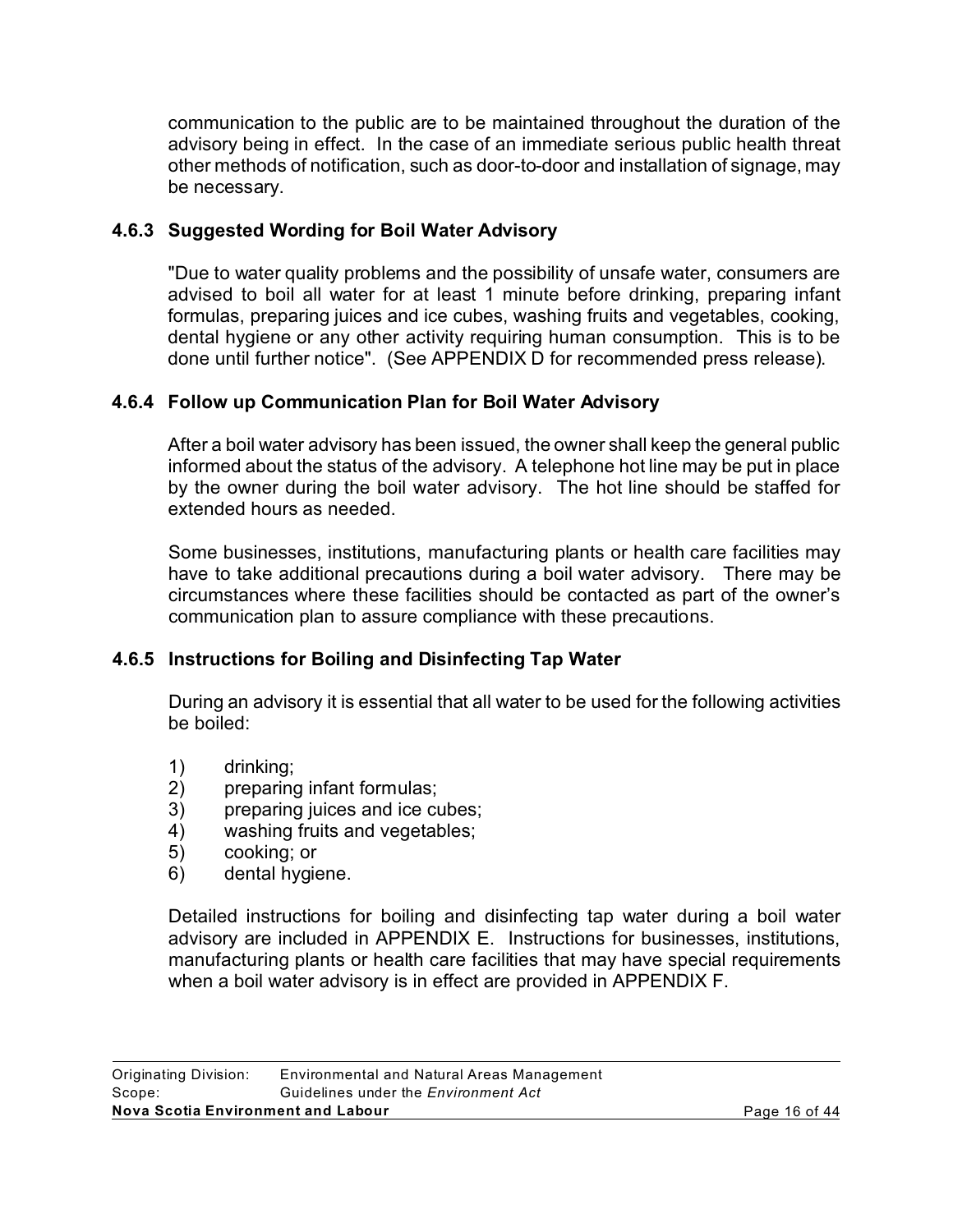### **4.6.6 Removing the Boil Water Advisory**

The boil water advisory will be removed by NSEL, in consultation with the MOH and the owner. Under normal circumstances the boil water advisory will be removed when:

- a) the *Guidelines for Canadian Drinking Water Quality* for bacteriological quality are met for 2 consecutive sets of samples separated by a minimum of 24 hours; and
- b) the deficiencies which led to the boil water advisory are corrected; and
- c) sufficient finished water displacement has occurred in the water works system to eliminate potentially contaminated water.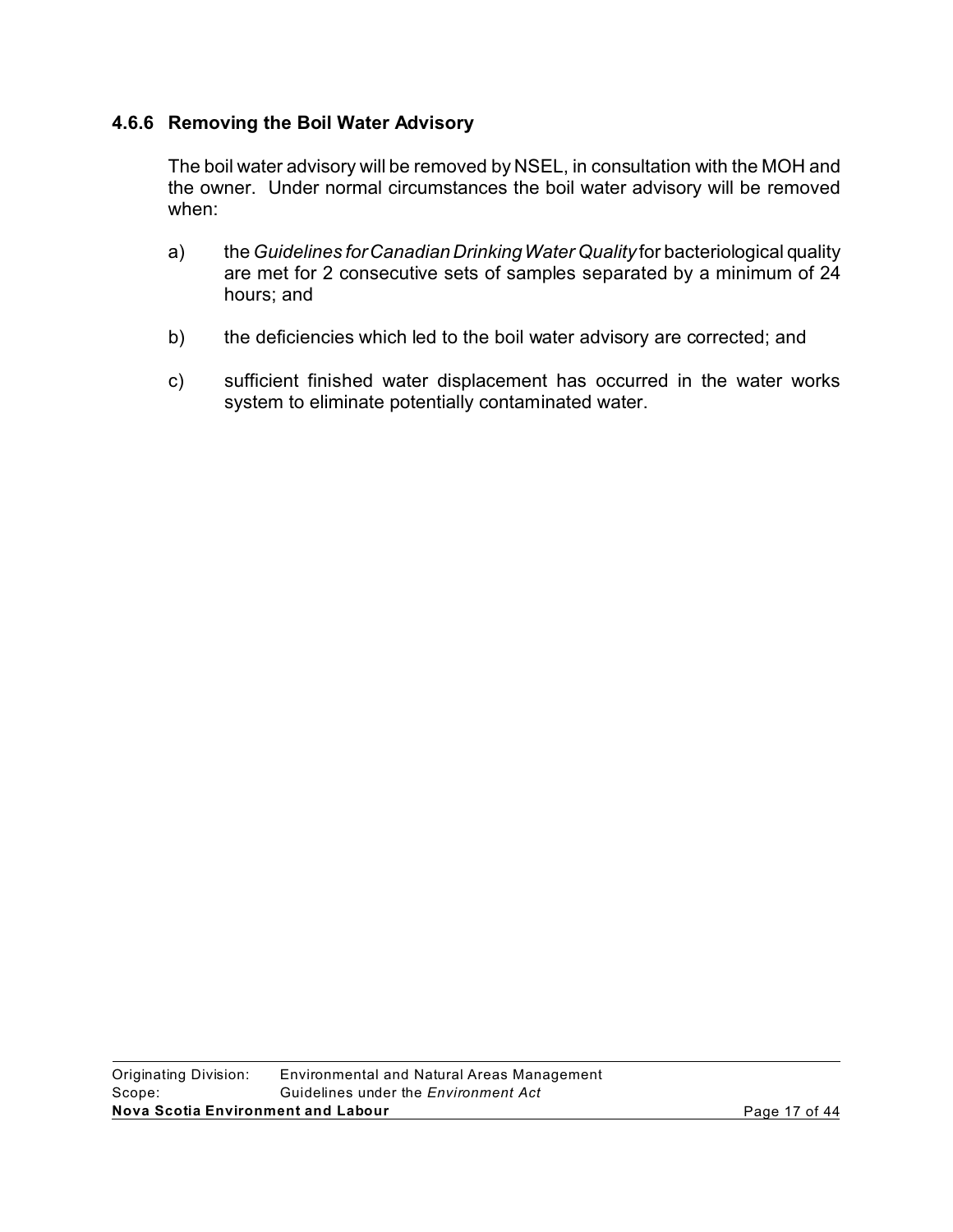### **REGISTERED WATER SUPPLIES**

#### **5.0 Registered Water Supplies**

The following sections apply to public drinking water supplies that hold a registration with NSEL under the *Water and Wastewater Facilities and Public Drinking Water Supplies Regulations* made pursuant to the *Environment Act* for the collection, production, treatment, storage, supply or distribution of potable, piped water to the public (i.e. registered water supplies).

# **5.1 Routine Monitoring for Microbiological Quality**

#### **5.1.1 Parameters**

An owner shall monitor all public drinking water supplies for total coliform and *Escherichia coli (E. coli)* bacteria. Coliform bacteria (total or *E. coli*) are indicator organisms used to determine if drinking water is of good quality and free of microbial pathogens that can cause disease. Coliform bacteria are found in soil and in the intestines of warm-blooded animals, including humans. Monitoring for total coliform and *E. coli* bacteria therefore provides an indication of the degree of pollution impacting a drinking water supply source and its sanitary condition.

The presence of *E. coli* indicates that the source has been impacted by recent fecal contamination and therefore the water is unsafe to drink. The presence of total coliform in a non-disinfected well means that the well is prone to surface water infiltration and is therefore at risk of fecal contamination. The presence of total coliform in a disinfected system means the disinfection process has failed or has been overwhelmed. In the latter two cases, the water is considered unsafe to drink until the situation is remediated.

It is important to note that the absence of coliform bacteria does not guarantee safe water. Regular testing is required to check the safety of the water supply. Sampling should be carried out when the risk of contamination is greatest, such as during spring thaw, extended periods of heavy rain or drought, after lengthy periods of nonuse or if the owner suspects any changes to the water quality.

An owner shall ensure that all samples collected for routine bacteriological monitoring are tested for the presence of total coliform and *E. coli* organisms using methods listed in the latest edition of *Standard Methods for the Examination of Water and Wastewater*. It is recommended that the samples be analysed using the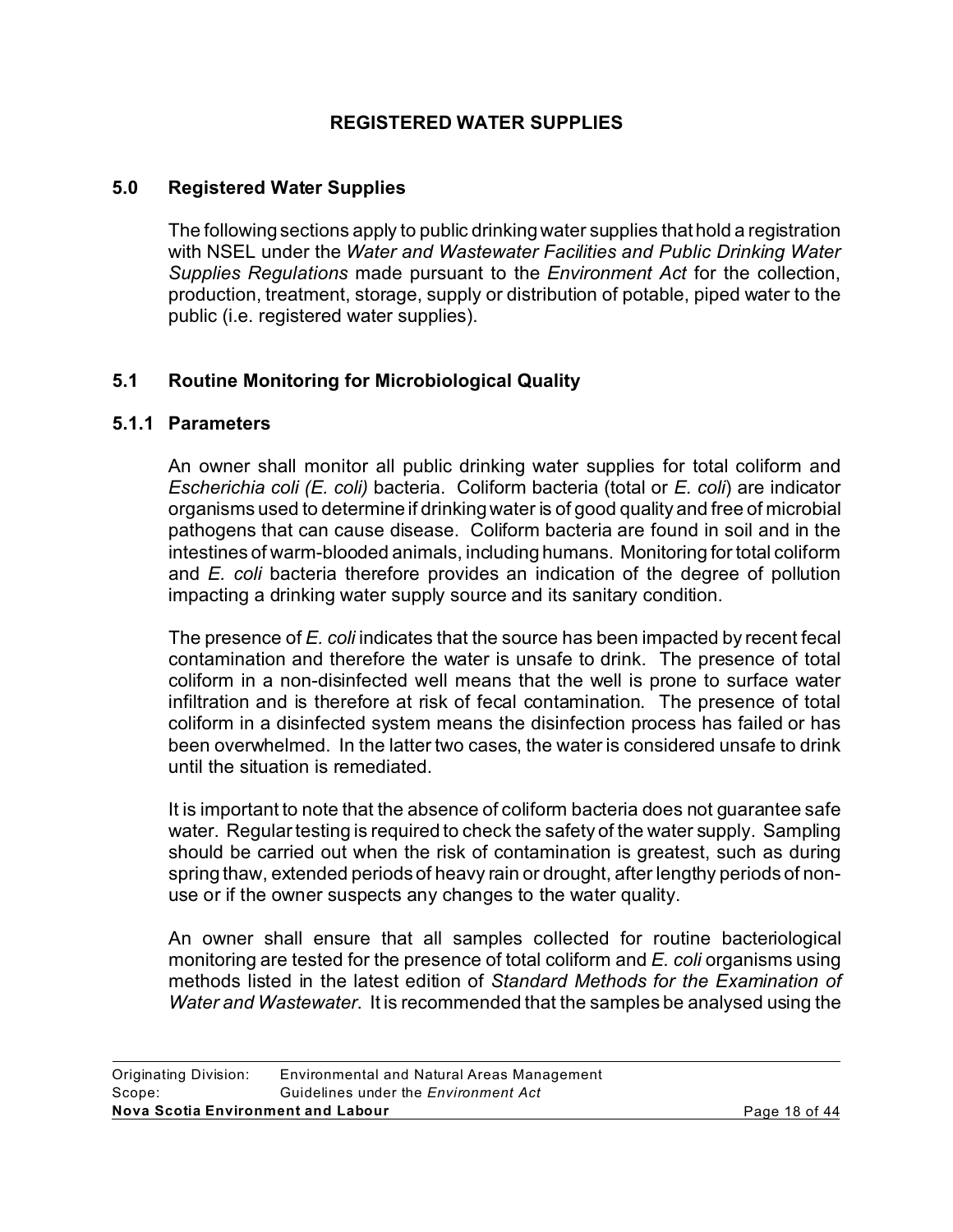presence/absence (P/A) method that permits both total coliform and *E. coli*  organisms to be determined simultaneously.

# **5.1.2 Sample Frequency, Number and Location**

An owner of a registered water supply shall sample the water supply quarterly for microbiological quality. Where a water supply is not in operation year round, at least one of the samples is to be collected prior to start up.

NSEL may alter the frequencies, locations, numbers and parameters to be monitored depending on local conditions, analytical results or changes to the *Guidelines for Canadian Drinking Water Quality*.

# **5.1.3 Sample Collection and Preservation**

All samples shall be collected and transported according to the standard procedures outlined in APPENDIX A.

The owner shall record the water supply registration number on the lab form when submitting all samples for microbiological quality analyses.

# **5.1.4 Reporting of Sample Results**

- 1) An owner shall ensure that results of all routine samples collected are sent from the lab to the owner. The owner shall maintain records of sample results, including the original lab records, for a minimum of two years from the collection date. An owner shall make sample results available to NSEL upon request.
- 2) Whenever the presence of coliforms is detected (total or *E. coli*), the lab shall immediately notify the water supply owner and NSEL and forward the results to NSEL. The owner shall also immediately notify NSEL and forward the results to NSEL immediately after they receive the results from the lab. Receipt of any results sent electronically must be confirmed by telephone. If the local NSEL office cannot be contacted for any reason, the environmental emergencies number is to be called at 1-800-565-1633.
- 3) Upon receipt of sample results indicating the presence of coliforms (total or *E. coli*), the owner shall comply with Section 5.4 of this Guideline, "Corrective Actions to be Taken When Bacteria Are Present". Depending on the particular circumstances, advice may be sought from NSEL.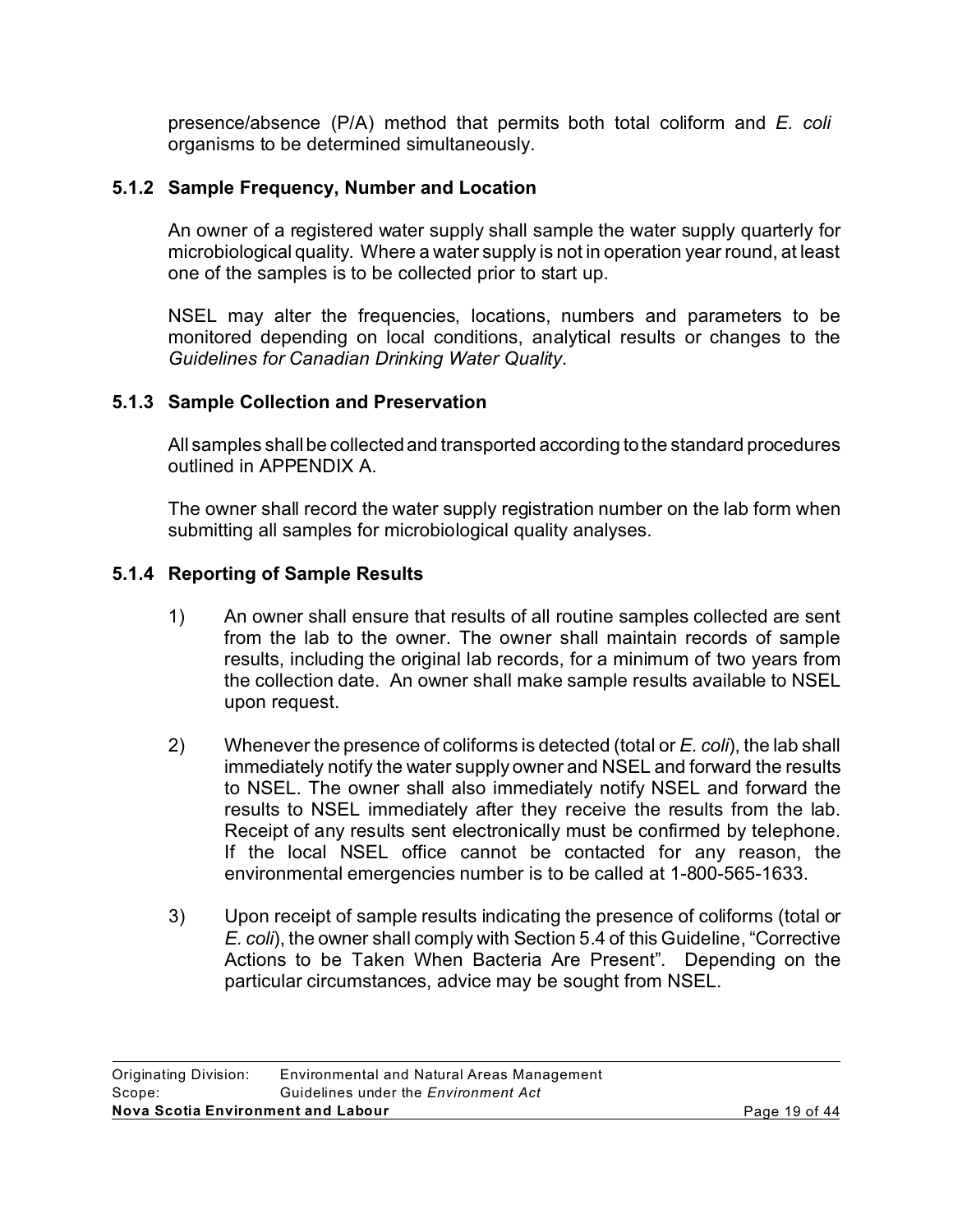#### **5.1.5 Compliance**

An owner shall ensure that the drinking water meets the bacteriological quality requirements as set out in the *Guidelines for Canadian Drinking Water Quality*.

Currently, the *Guidelines for Canadian Drinking Water Quality* require that:

*The maximum acceptable concentration (MAC) for the bacteriological quality of registered water supplies is no coliforms detectable per 100 mL.* 

For clarity, this means that no sample should contain *E. coli* or other coliform bacteria. This MAC will be applied in Nova Scotia as outlined in Section 5.4.

Section 5.4 outlines the corrective actions to be taken by the owner when coliform bacteria are present. When a boil water advisory is necessary (see Section 5.5), the owner shall comply with Section 5.6.

### **5.2 Routine Monitoring for Chemical and Physical Quality**

#### **5.2.1 Parameters**

The owner shall monitor for general chemical and physical quality. The minimum parameters to be monitored are shown in the following table and include inorganic and physical parameters with recommended limits in the *Guidelines for Canadian Drinking Water Quality* and some with no guidelines at the present time. These parameters are included in standard general chemical analysis and metal scan packages available at most labs.

**The following parameters are considered to be minimum requirements. NSEL may require additional parameters to be monitored.**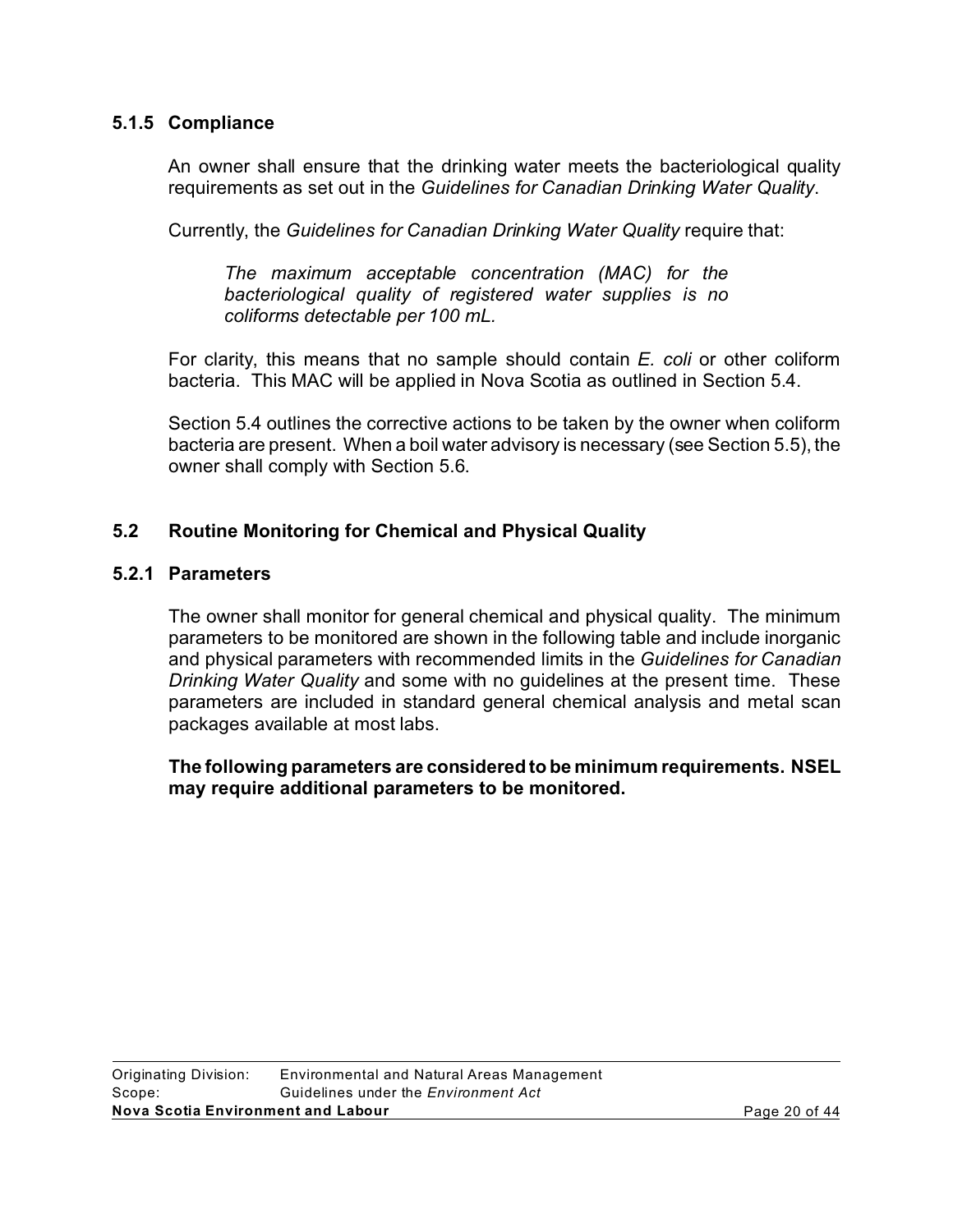| Alkalinity    | Colour          | Potassium                     |
|---------------|-----------------|-------------------------------|
| Aluminum      | Conductivity    | Selenium                      |
| Ammonia       | Copper          | Sodium                        |
| Antimony      | Fluoride        | Sulphate                      |
| Arsenic       | <b>Hardness</b> | <b>Total Dissolved Solids</b> |
| <b>Barium</b> | Iron            | <b>Total Organic Carbon</b>   |
| <b>Boron</b>  | Lead            | Turbidity                     |
| Cadmium       | Magnesium       | Uranium                       |
| Calcium       | Manganese       | Zinc                          |
| Chloride      | <b>Nitrate</b>  |                               |
| Chromium      | pH              |                               |

# **5.2.2 Sample Frequency, Number and Location**

An owner of a registered water supply shall monitor a surface water supply at least annually or a groundwater supply at least once every two years. If a treatment device is in place to remove any chemical or physical substances, two samples shall be collected, one sample from the raw water source and one sample from a point after treatment. The sampling locations shall be chosen to be representative of the system and the same sample points shall be used when sampling.

In many cases it may be necessary to sample more frequently to obtain an accurate representation of the registered water supply.

If there is reason to suspect the presence of other substances not listed in the table in Section 5.2.1 in a public drinking water supply, an owner shall monitor for these substances to ensure that their concentrations are below the acceptable limits.

NSEL may alter the frequencies, locations, numbers and parameters to be monitored depending on local conditions, analytical results or changes to the *Guidelines for Canadian Drinking Water Quality* pursuant to Section 33 of the*Water and Wastewater Facilities and Public Drinking Water Supplies Regulations*.

#### **5.2.3 Sample Collection and Preservation**

An owner shall collect and transport samples according to the standard procedures outlined in APPENDIX B.

The owner shall record the water supply registration number on the lab form when submitting all samples for chemical and physical quality analyses.

| Nova Scotia Environment and Labour |                                             | Page 21 of 44 |
|------------------------------------|---------------------------------------------|---------------|
| Scope:                             | Guidelines under the <i>Environment Act</i> |               |
| Originating Division:              | Environmental and Natural Areas Management  |               |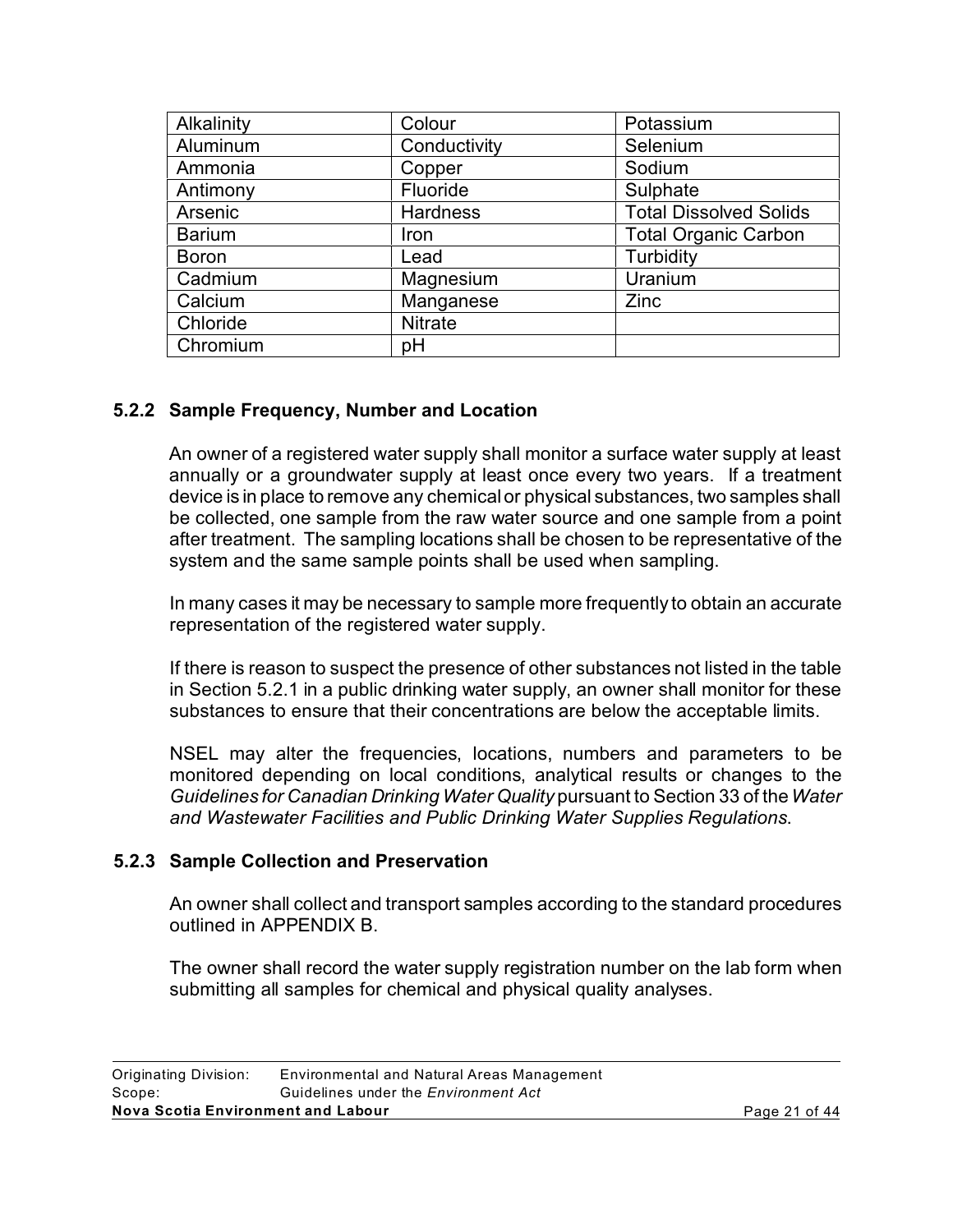# **5.2.4 Reporting of Sample Results**

- 1) An owner shall ensure that the results of samples for chemical and physical quality are sent from the lab to the owner. The owner shall maintain records of sample results for a minimum of ten years from the collection date. An owner shall make sample results available to NSEL upon request.
- 2) Upon receipt of results that indicate a Maximum Acceptable Concentration (MAC) or an Interim Maximum Acceptable Concentration (IMAC) has been exceeded, the owner shall immediately notify NSEL and forward the results to NSEL. Receipt of any results sent electronically must be confirmed by telephone.
- 3) Where a MAC or IMAC is exceeded, the owner shall comply with Section 5.2.5 of this Guideline, "Re-sampling Procedure". Depending on the particular circumstances, advice may be sought from NSEL.

# **5.2.5 Re-sampling Procedure**

Where results indicate that a Maximum Acceptable Concentration (MAC) or an Interim Maximum Acceptable Concentration (IMAC) has been exceeded, the owner shall collect a confirmation re-sample for that parameter as soon as possible after the initial results are received.

If the confirmation re-sample indicates that the MAC or IMAC is exceeded for the parameter of concern, the owner shall comply with Section 5.2.6 of this Guideline, "Compliance". Depending on the particular circumstances, advice may be sought from NSEL.

If the confirmation re-sample indicates that the MAC or IMAC is not exceeded for the parameter of concern, NSEL may require that additional samples be taken to further evaluate the need for compliance pursuant to Section 33(2) of the *Water and Wastewater Facilities and Public Drinking Water Supplies Regulations*.

#### **5.2.6 Compliance**

Any public drinking water supply in which the level of a substance is confirmed to exceed a Maximum Acceptable Concentration (MAC) or an Interim Maximum Acceptable Concentration (IMAC) is considered to be out of compliance with the health-related criteria specified in the most recent version of the *Guidelines for Canadian Drinking Water Quality*. The water supply owner, in consultation with NSEL, shall develop an action plan for addressing such non-compliance issues.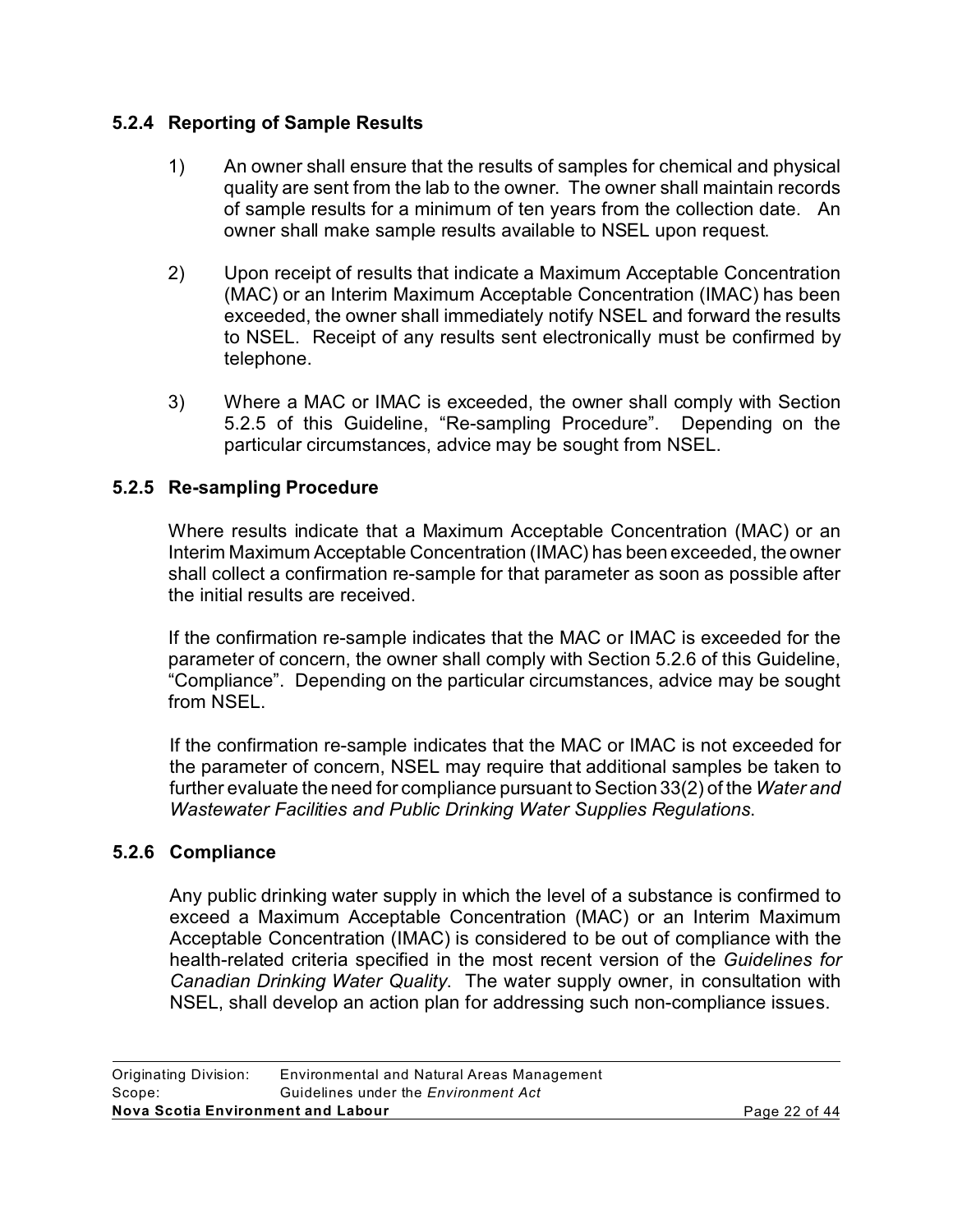The action plan shall:

- 1) determine why the water exceeds the MAC or IMAC;
- 2) select a corrective action(s) to remove the source of contamination, provide treatment or switch to an acceptable alternate potable water supply;
- 3) provide a schedule for implementation of the corrective action(s) for meeting the MAC or IMAC.

After completing the corrective action(s), a water sample must be collected to demonstrate that the corrective action(s) has successfully reduced the concentration to below the MAC or IMAC given in the most recent version of the *Guidelines for Canadian Drinking Water Quality*.

The action plan shall be prepared by a qualified professional, complete with a schedule for implementation of the corrective measures and copies of any water quality results. The action plan shall be submitted to NSEL within 30 calendar days from when the water supply is confirmed to exceed the health-related criteria (i.e. MAC or IMAC).

The proposed action plan must be acceptable to NSEL. The acceptance of the proposed action plan does not preclude the owner from having to take additional corrective measures if the proposed action plan is unsuccessful at remediating the problem or from having to submit a revised or new action plan.

Qualified professionals may include licensed hydrogeolgoists, licensed engineers, or water treatment specialists.

NSEL will communicate with the MOH during this process.

Where a treatment device is installed to remove any chemical or physical substances, Section 5.2.2 of the *Guidelines for Monitoring Public Drinking Water Supplies* requires that two samples be collected when sampling, one sample from the raw water source and one sample from a point after treatment. The requirement to test the raw and treated water does not apply to groundwater supplies that only disinfect to meet bacteriological guidelines.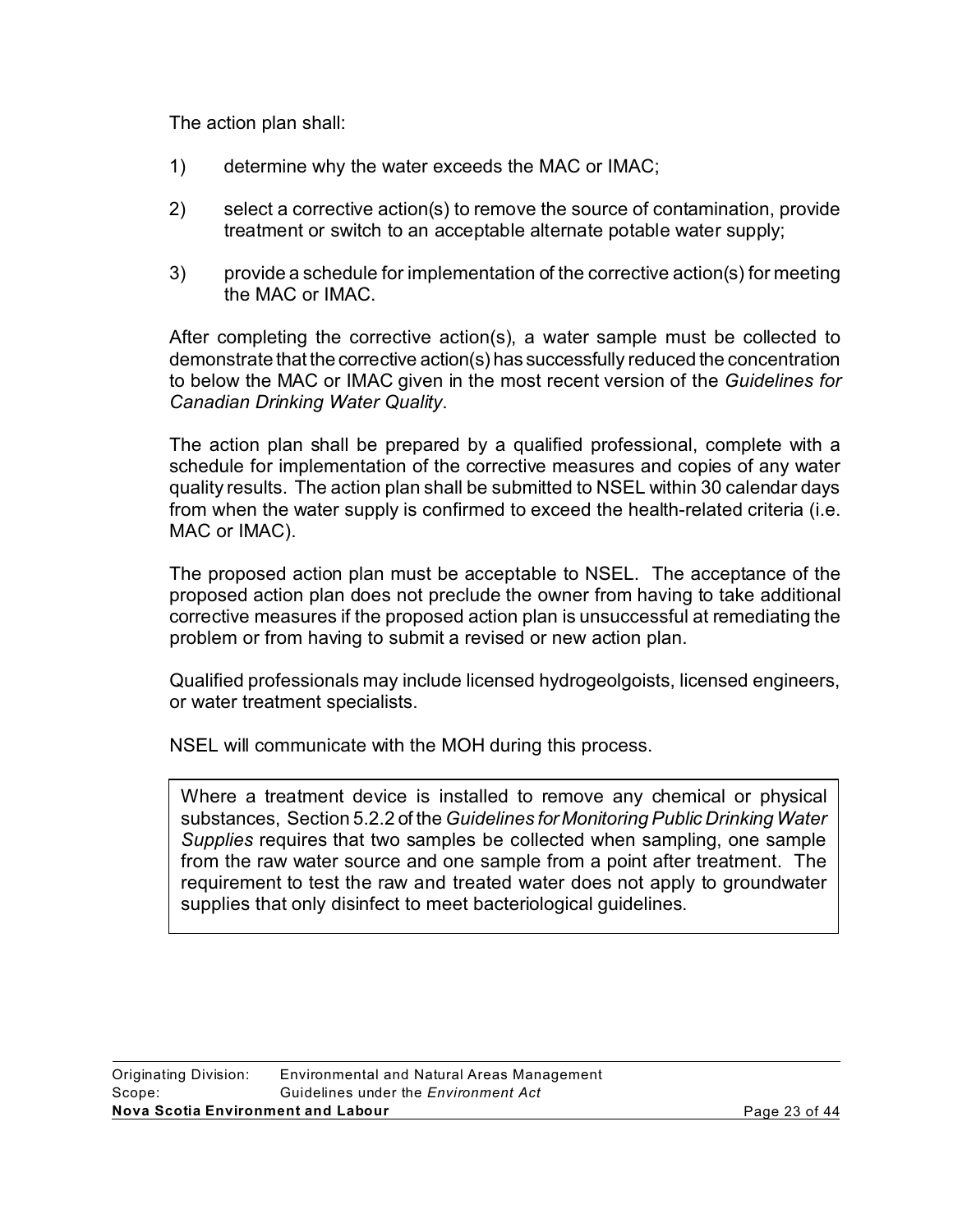# **5.3 Daily Operational Monitoring**

# **5.3.1 Disinfection Residual**

An owner using a disinfection system shall monitor daily for disinfection residual. Where a chlorine disinfection system is being used, the goal for free chlorine residual should be a minimum 0.2 mg/L at the furthest tap in the system. Higher chlorine residuals may be required by NSEL depending on other characteristics of the system but should not exceed 4 mg/L at any time.

Daily disinfection residuals should be recorded in a uniform manner and made available to NSEL upon request.

# **5.4 Corrective Actions to be Taken When Bacteria Are Present**

### **5.4.1 Immediate Notification**

An owner of a registered water supply shall contact NSEL immediately upon receipt of any sample results indicating the presence of total coliform or *E. coli*. If the local NSEL office cannot be contacted for any reason, the environmental emergencies number is to be called at 1-800-565-1633.

# **5.4.2 Dug and Drilled Well Water Sources**

Where total coliform or *E. coli* are present, the owner shall:

- 1) Immediately notify NSEL.
- 2) Immediately initiate a boil water advisory, in accordance with Section 5.6, or seek an acceptable alternate potable water supply until satisfactory bacteriological quality is restored.
- 3) Immediately re-sample the supply.

NSEL will respond within 24 hours. Based on this response, the following protocol will apply.

# **5.4.2.1 No Obvious Signs of Well Construction Problems**

Where there are no obvious signs of well construction problems and the re-sample result confirms the presence of total coliform or *E. coli*, the owner shall: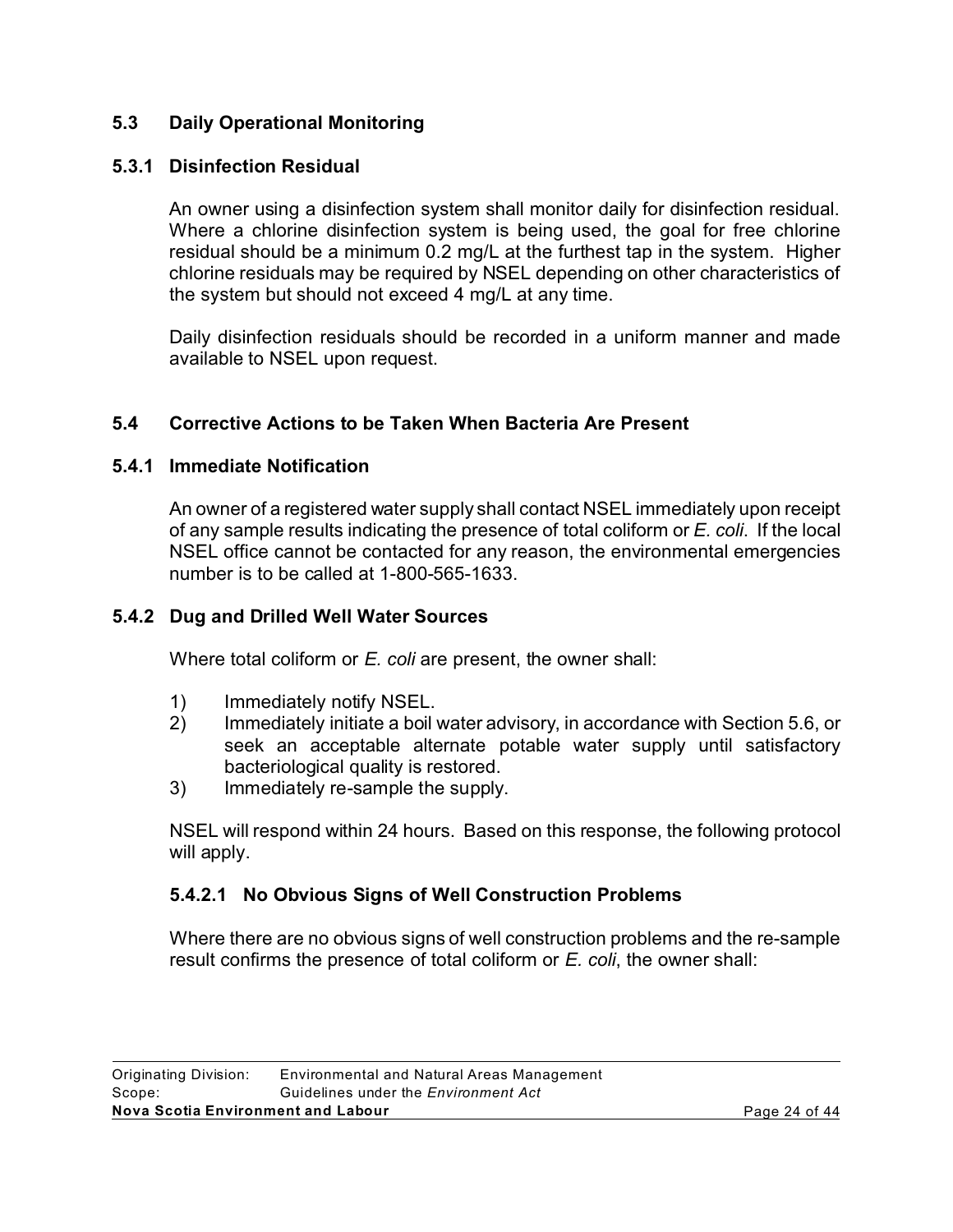- 1) Immediately disinfect the water source as per the well disinfection procedures outlined in *Disinfection of Water Wells by Chlorination* available on the website at: www.gov.ns.ca/enla/water/docs/DisinfectWaterWell.pdf.
- 2) Re-sample the well 5 days after the well has been disinfected or after confirmatory tests, using a chlorine test kit, indicates the absence of chlorine residual.

It is critical that there be no remaining chlorine residual prior to taking the re-sample from a well that is normally untreated (i.e. does not have a continuous chlorination system).

# a) Positive Re-sample Following Disinfection

If the re-sample result indicates the presence of total coliform or *E. coli* following disinfection, the owner shall immediately seek the expertise of a person qualified under the *Well Construction Regulations* to confirm the well is constructed properly. Any upgrading of the well to address deficiencies must meet the requirements of the *Well Construction Regulations*.

Once the well is confirmed to be constructed properly and contamination persists, the owner shall submit an action plan to NSEL outlining the corrective measures that will be taken to remediate the situation. The action plan shall be prepared by a qualified professional, complete with a schedule for implementation of the corrective measures and copies of any water quality results. The action plan shall be submitted to NSEL within 30 calendar days of the initial notification unless otherwise advised by NSEL.

The proposed action plan must be acceptable to NSEL. The acceptance of the proposed action plan does not preclude the owner from having to take additional corrective measures if the proposed action plan is unsuccessful at remediating the problem or from having to submit a revised or new action plan.

Qualified professionals may include licensed hydrogeolgoists, licensed engineers, or water treatment specialists.

#### b) Negative Re-sample Following Disinfection

If the re-sample result indicates the absence of total coliform or *E.coli* following disinfection, the owner shall continue following the *Guidelines for Monitoring Public Drinking Water Supplies*.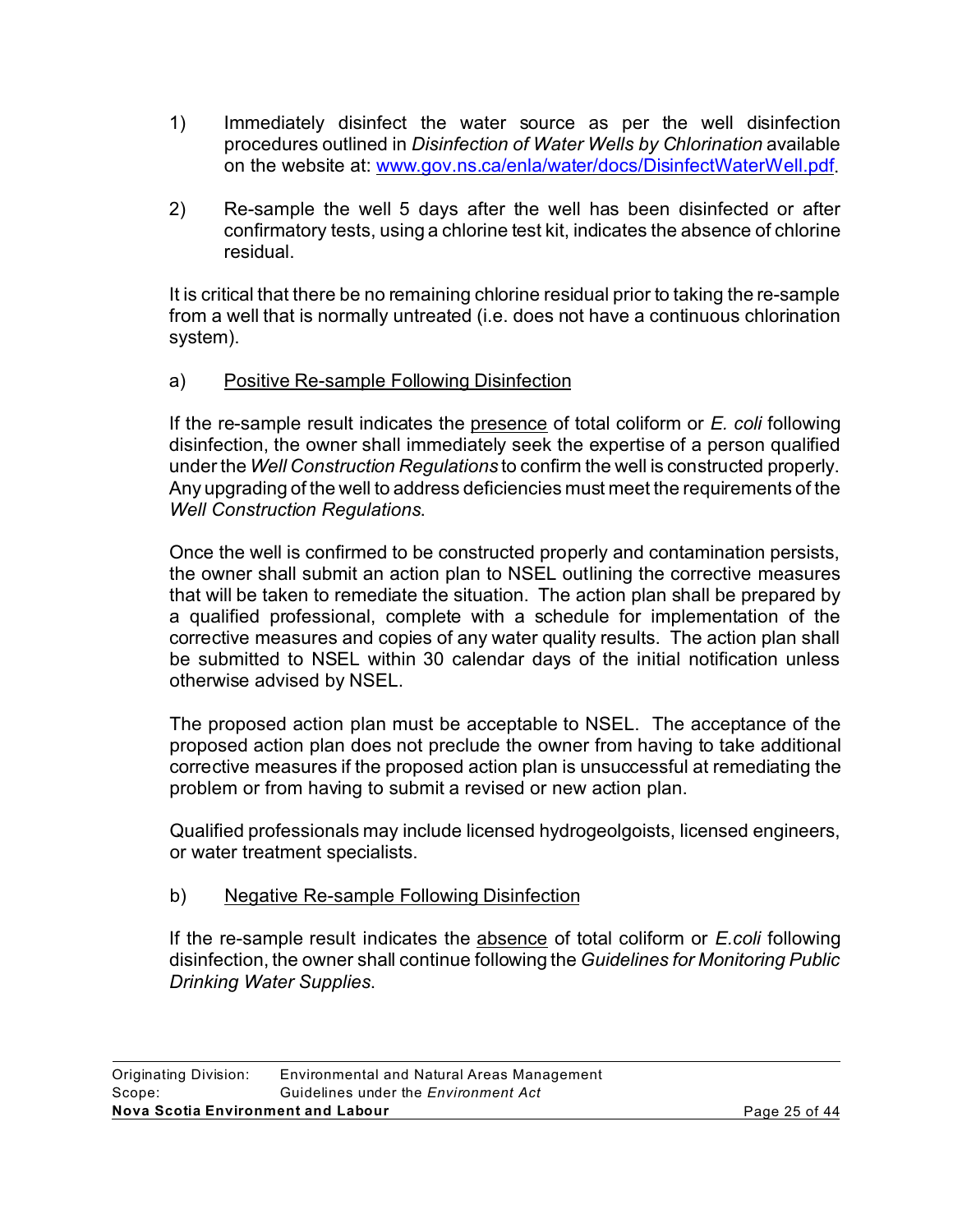# **5.4.2.2 Obvious Signs of Well Construction Problems**

Where there are obvious signs of well construction problems, the owner shall immediately seek the expertise of a person qualified under the *Well Construction Regulations* to remediate the situation. Any upgrading of the well to address deficiencies must meet the requirements of the *Well Construction Regulations*.

Once the well is confirmed to be constructed properly and contamination persists, the owner shall submit an action plan to NSEL outlining the corrective measures that will be taken to remediate the situation. The action plan shall be prepared by a qualified professional, complete with a schedule for implementation of the corrective measures and copies of any water quality results. The action plan shall be submitted to NSEL within 30 calendar days of the initial notification unless otherwise advised by NSEL.

The proposed action plan must be acceptable to NSEL. The acceptance of the proposed action plan does not preclude the owner from having to take additional corrective measures if the proposed action plan is unsuccessful at remediating the problem or from having to submit a revised or new action plan.

Qualified professionals may include licensed hydrogeolgoists, licensed engineers, or water treatment specialists.

Where corrective measures have failed to remediate problems related to the presence of total coliform or *E. coli*, treatment shall be required pursuant to Section 34 of the *Water and Wastewater Facilities and Public Drinking Water Supplies Regulations.*

# **5.4.3 Surface Water Supplies**

Where total coliform or *E. coli* are present, the owner shall:

- 1) Immediately notify NSEL.
- 2) Immediately initiate a boil water advisory, in accordance with Section 5.6, or seek an acceptable alternate potable water supply until satisfactory bacteriological quality is restored.
- 3) Immediately re-sample the supply.

NSEL will respond within 24 hours. Based on this response the following protocol will apply.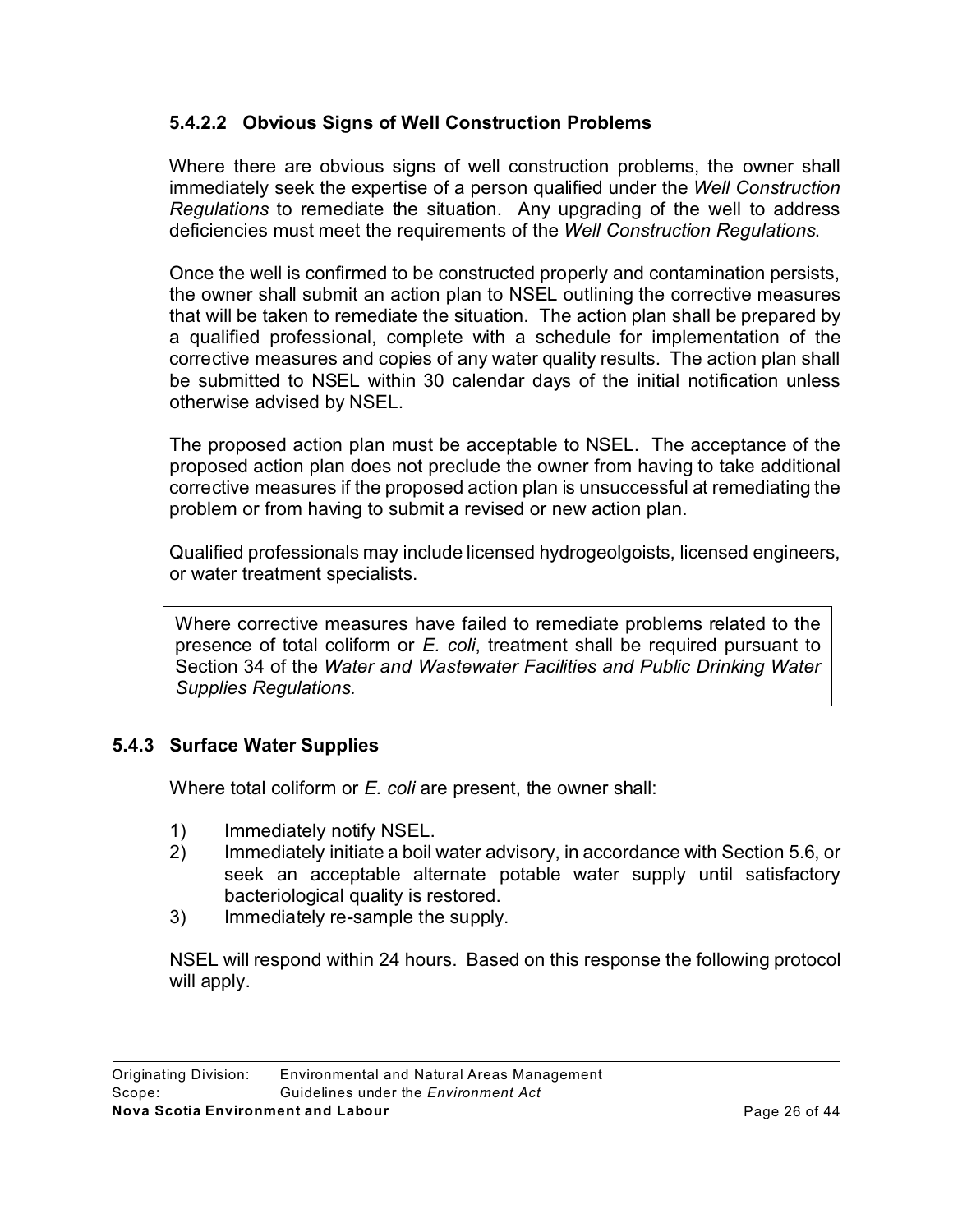If the re-sample result indicates the presence of total coliform or *E. coli*, the owner shall submit an action plan to NSEL outlining the corrective measures that will be taken to remediate the situation. The action plan shall be prepared by a qualified professional, complete with a schedule for implementation of the corrective measures and copies of any water quality results. The action plan shall be submitted to NSEL within 30 calendar days of the initial notification unless otherwise advised by NSEL.

The proposed action plan must be acceptable to NSEL. The acceptance of the proposed action plan does not preclude the owner from having to take additional corrective measures if the proposed action plan is unsuccessful at remediating the problem or from having to submit a revised or new action plan.

Qualified professionals may include licensed engineers or water treatment specialists.

All public water supplies registered under the *Water and Wastewater Facilities and Public Drinking Water Supplies Regulations* made pursuant to the *Environment Act* that derive their supply from surface water sources shall be filtered and disinfected.

# **5.5 Boil Water Advisories**

#### **5.5.1 Deficiencies That Require a Boil Water Advisory**

Deficiencies that require a boil water advisory include:

- 1) Presence of total coliform or *E. coli*.
- Lack of disinfection, where required.
- 3) Ineffective disinfection, where required, due to high turbidity or high chlorine demand.
- 4) Suspected cross-connection or negative pressure.
- 5) Other circumstances which in the opinion of NSEL or the MOH constitutes a risk to public health (e.g. *Giardia*, *Cryptosporidium* contamination, etc.).
- 6) Evidence of an outbreak of waterborne illness as determined by the MOH (the risk to young children, elderly and immuno-compromised people should be considered in a decision).
- 7) A serious incident of raw water contamination.

| Originating Division:              | Environmental and Natural Areas Management  |               |
|------------------------------------|---------------------------------------------|---------------|
| Scope:                             | Guidelines under the <i>Environment Act</i> |               |
| Nova Scotia Environment and Labour |                                             | Page 27 of 44 |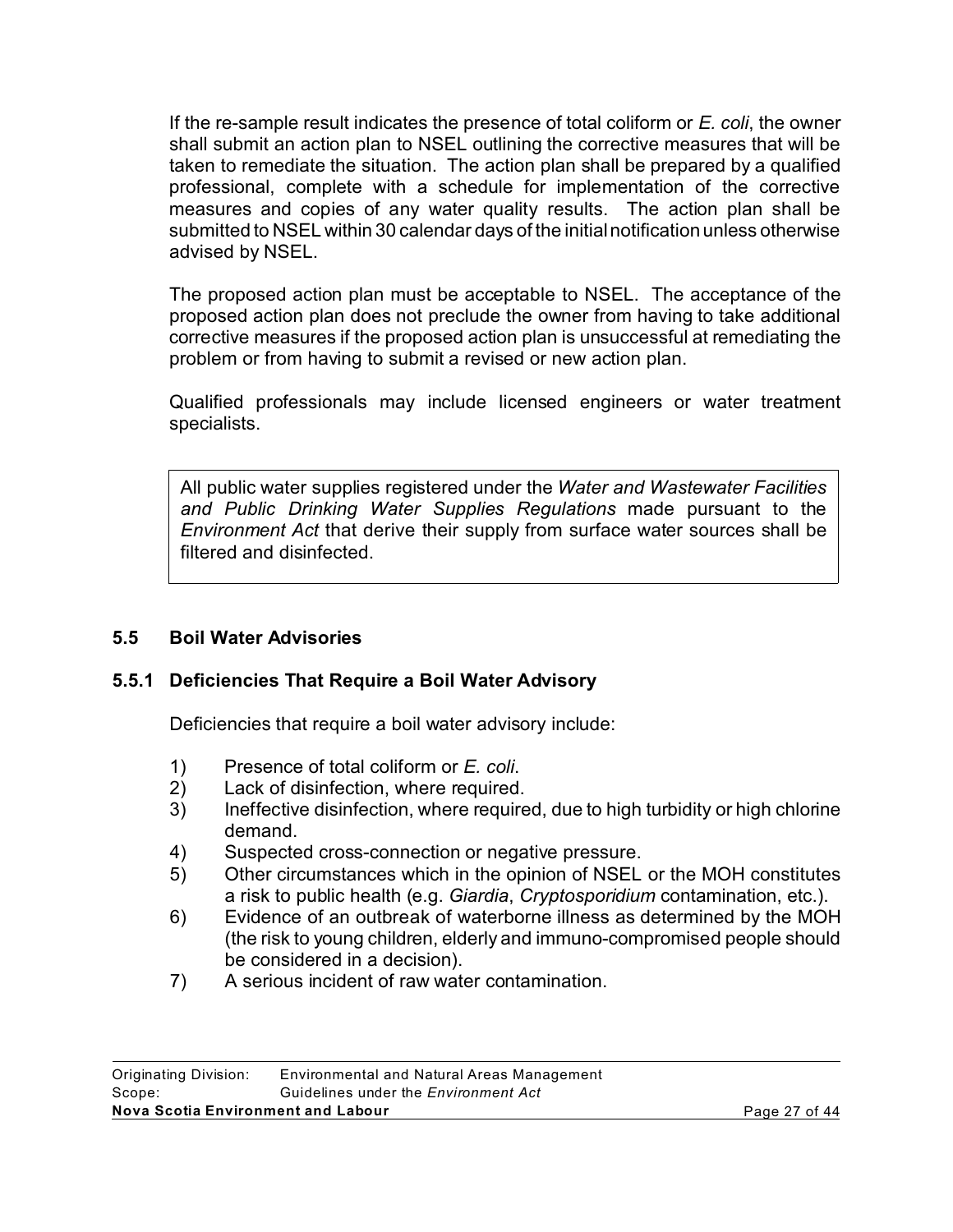# **5.6 Boil Water Advisory Protocol and Signage**

### **5.6.1 Initiating the Boil Water Advisory**

Where one or more of the conditions described in Section 5.5.1 exist, the owner shall initiate the boil water advisory and contact NSEL immediately.

In the event that NSEL or the MOH is aware of a potential serious health risk, NSEL will advise the water supply owner to initiate the boil water advisory.

During the boil water advisory there should be frequent communication between NSEL, the MOH and the owner.

### **5.6.2 Procedure for Notification of Boil Water Advisory**

- 1) The owner will ensure that proper signage is posted to inform consumers of the boil water advisory. Signage must be acceptable to NSEL.
- 2) If the owner fails to notify the consumers, NSEL will take appropriate steps to notify the consumers.
- 3) Signage is to be posted for the duration of the boil water advisory.

# **5.6.3 Instructions for Boiling and Disinfecting Tap Water**

During an advisory it is essential that all water to be used for the following activities be boiled:

- 1) drinking;
- 2) preparing infant formulas;
- 3) preparing juices and ice cubes;
- 4) washing fruits and vegetables;
- 5) cooking; or
- 6) dental hygiene.

Detailed instructions for boiling and disinfecting tap water during a boil water advisory are included in APPENDIX E. Instructions for businesses, institutions, manufacturing plants or health care facilities that may have special requirements when a boil water advisory is in effect are provided in APPENDIX F.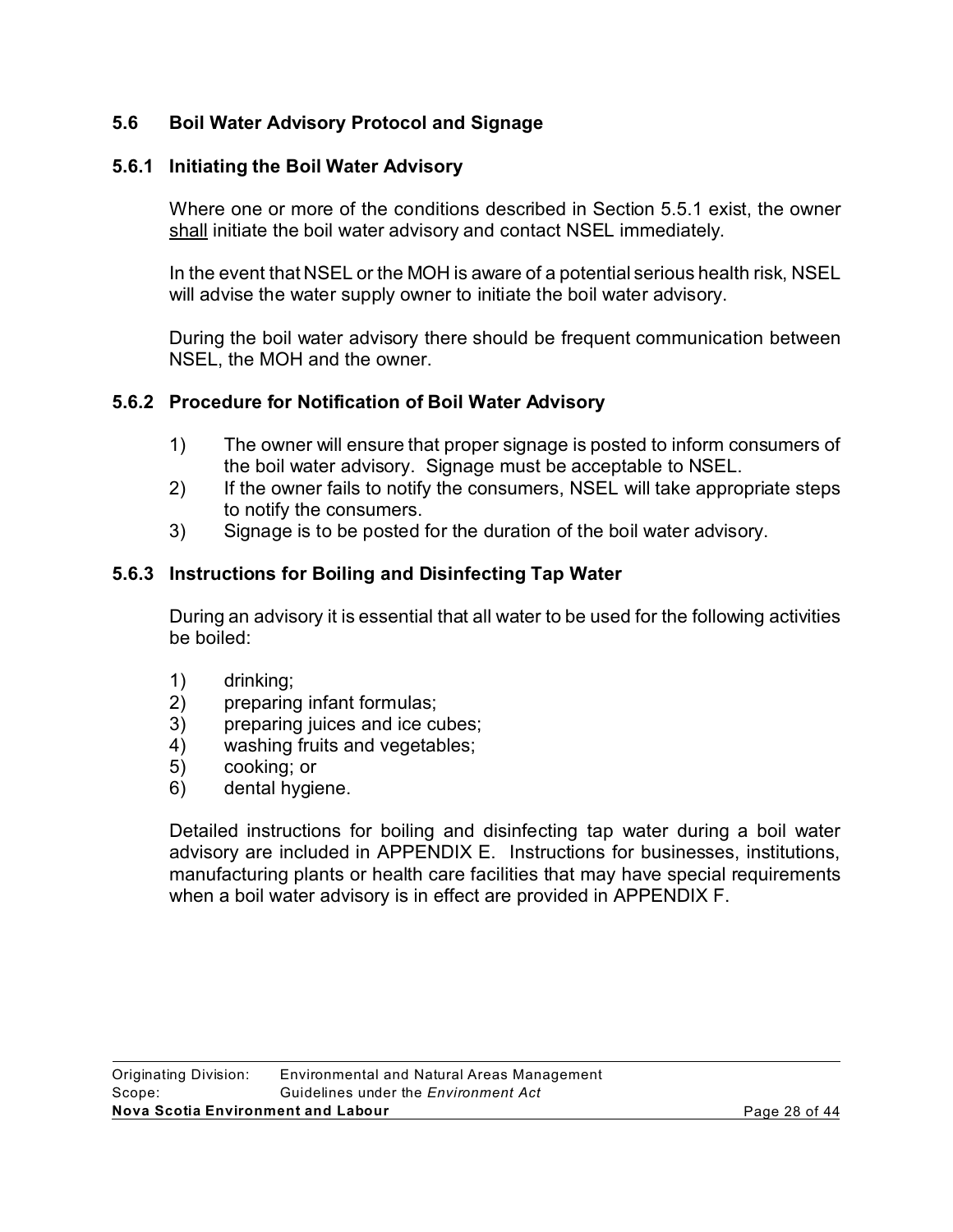### **5.6.4 Removing the Boil Water Advisory**

The boil water advisory will be removed by NSEL, in consultation with the MOH and the owner. Under normal circumstances the boil water advisory will be removed when:

- a) the *Guidelines for Canadian Drinking Water Quality* for bacteriological quality are met for 2 consecutive sets of samples separated by a minimum of 24 hours; and
- b) the deficiencies which led to the boil water advisory are corrected.

**Dated:** 

**William G. R. Lahey Deputy Minister**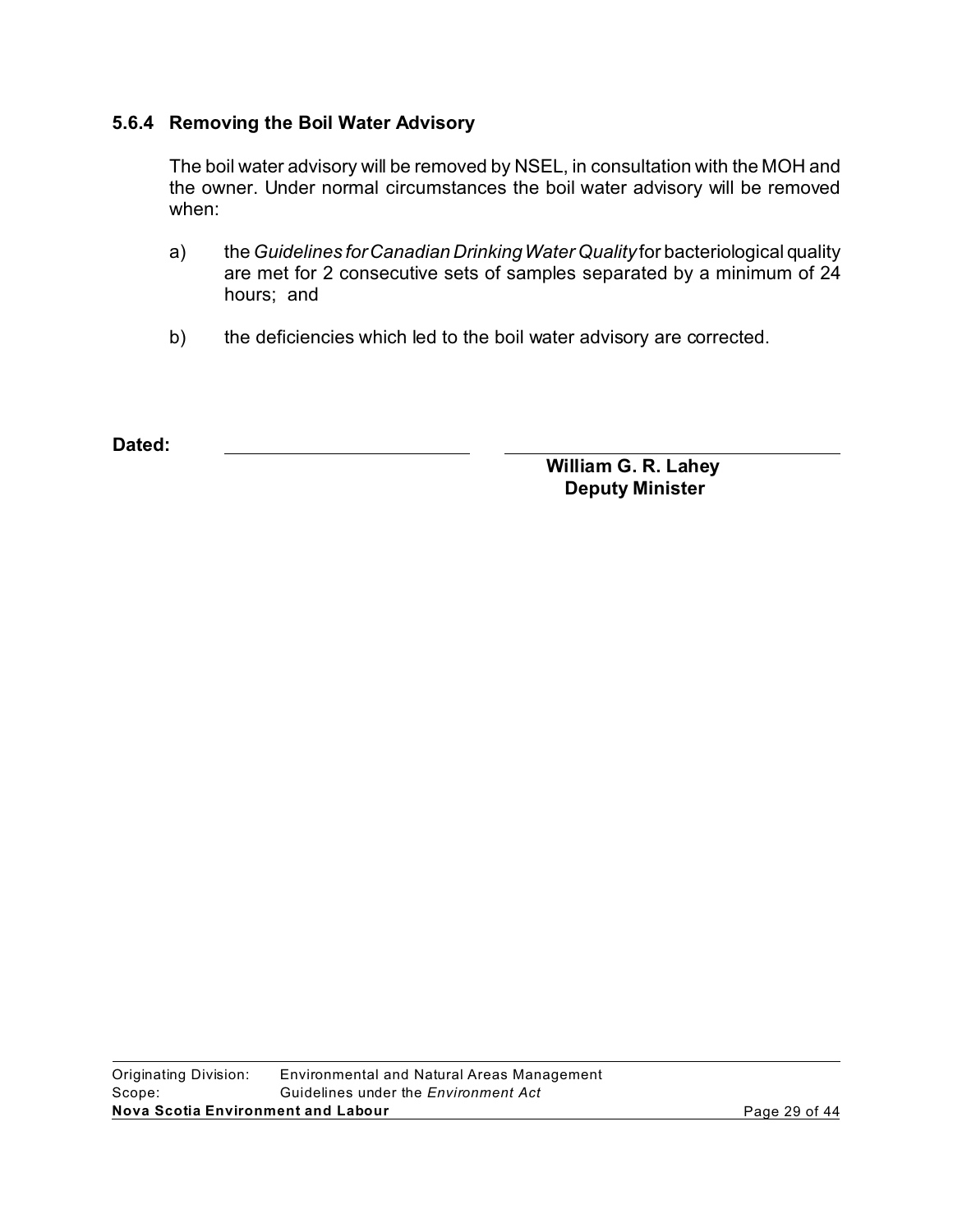# **APPENDIX A**

# **Sample Collection and Preservation - Microbiological Quality**

# **Container**

- Use a sterilized sample bottle containing sodium thiosulfate preservative (a chlorine neutralizer). Bottles are available from some local Nova Scotia Environment and Labour offices, water quality laboratories, and from some hospitals. A list of approved laboratories is available at: http://www.gov.ns.ca/enla/water/labs/thm.
- Keep sample containers clean and free from contamination before and after collecting the sample. Do NOT open them prior to collecting the sample.
- Examine the sample bottle for cracks, a missing seal, or other signs that its sterility may be compromised. If any of these indications are found, discard the bottle and use a suitable one.
- Label the bottle with the water supply owner's name, location of the water source and/or sampling location, date, and time.

#### **Flush the System**

- For locations at which the sample must be collected from a tap, inspect the outside of the faucet. If water leaks around the outside of the faucet, select a different sampling site.
- Remove any aerators, strainers, attachments, or purification devices from the tap.
- If necessary, remove debris and sterilize the faucet outlet, for example by swabbing with a disinfecting wipe.
- DO NOT take samples from a flexible hose or garden hose or outside hose bib. Sample from the cold water faucets only.
- If the sample is to be taken from a tap or a pump, allow the water to run for at least 5 minutes before collection. This will help to remove stagnant water from the system.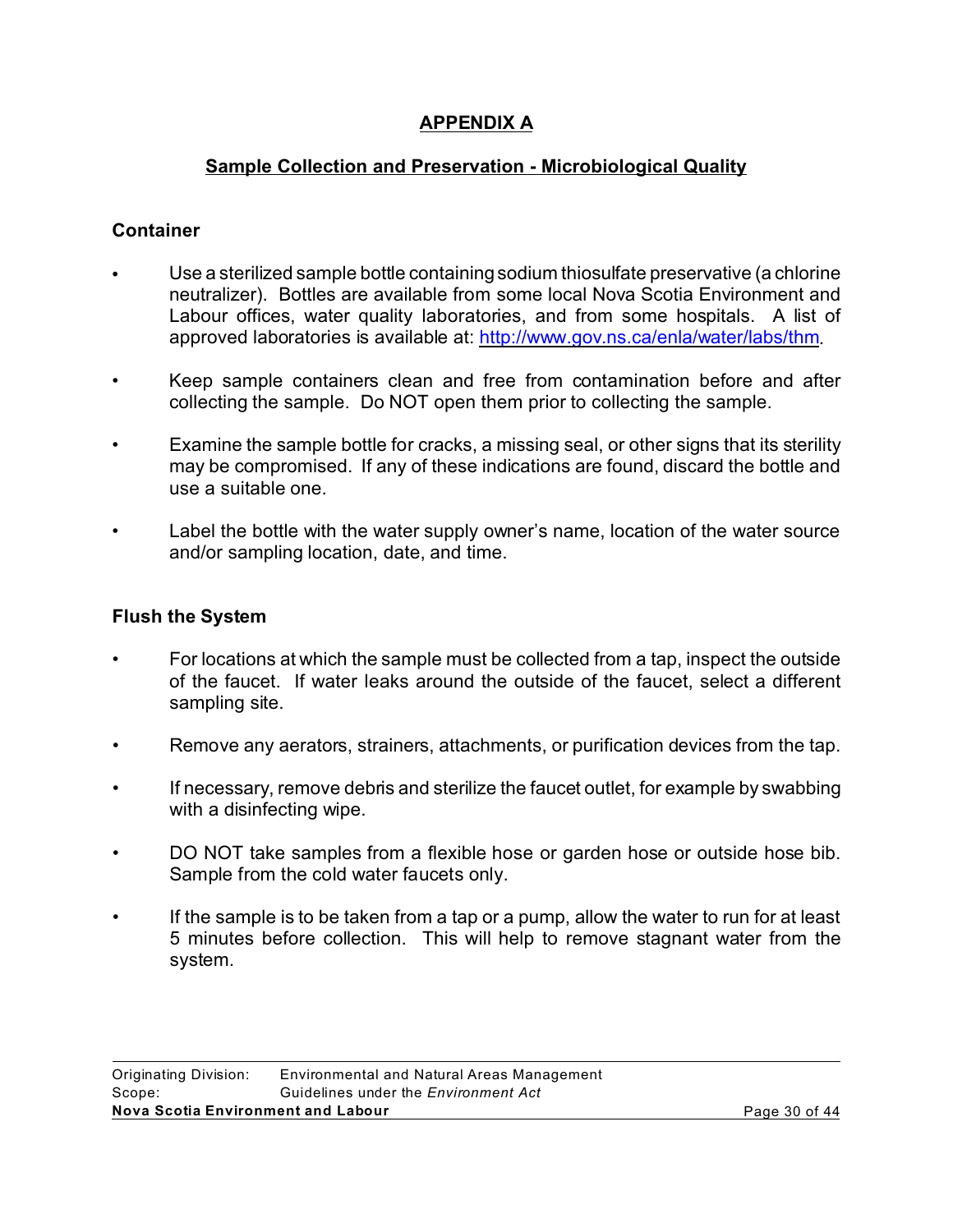### **Collect the Sample**

- If there is a chlorine disinfection treatment unit, measure and record chlorine residual. Normally free chlorine residual is measured, however, total chlorine residuals may be required on occasion. In either case, the chlorine residual should be recorded on the lab requisition form and be marked "F" or "T" to indicate free or total chlorine residual, respectively.
- Before taking the sample, reduce the tap flow rate to approximately the width of a pencil before taking the sample. The flow rate should be low enough to ensure that no splashing occurs as the container is filled. Do not adjust the flow rate while taking the sample. At sampling points where water runs continuously, do not adjust flow rate.
- While holding the sample container at the base, remove the seal around the cap before attempting to open the bottle.
- Remove the cap with the free hand. Be careful NOT TO TOUCH the inside of the bottle cap or bottle lip. Continue to hold the cap in one hand with the inside facing down while the bottle is being filled. Do NOT touch the interior of the cap or lay it down. Do NOT breathe on the bottle or cap.
- Do NOT rinse the bottle.
- Fill the bottle to the fill line. Do NOT allow the bottle to overflow. Carefully replace the cap.
- Complete the laboratory requisition form. Include all required information including sampling location, date, time, etc. and who took the sample. Registered water supply owners must also record the registration number. All water samples are to be analysed for total coliform and *E. coli*.

#### **Storage and Transport**

- Samples shall be kept in a refrigerator or cooler with ice packs to maintain a temperature of  $4^{\circ}$ C until delivered to the lab. Samples should not be frozen.
- Transport the sample to the laboratory as soon as possible and definitely within 24 hours of collection. Check ahead with the lab about day and/or time deadlines for sample acceptance to ensure meeting the 24-hour criterion.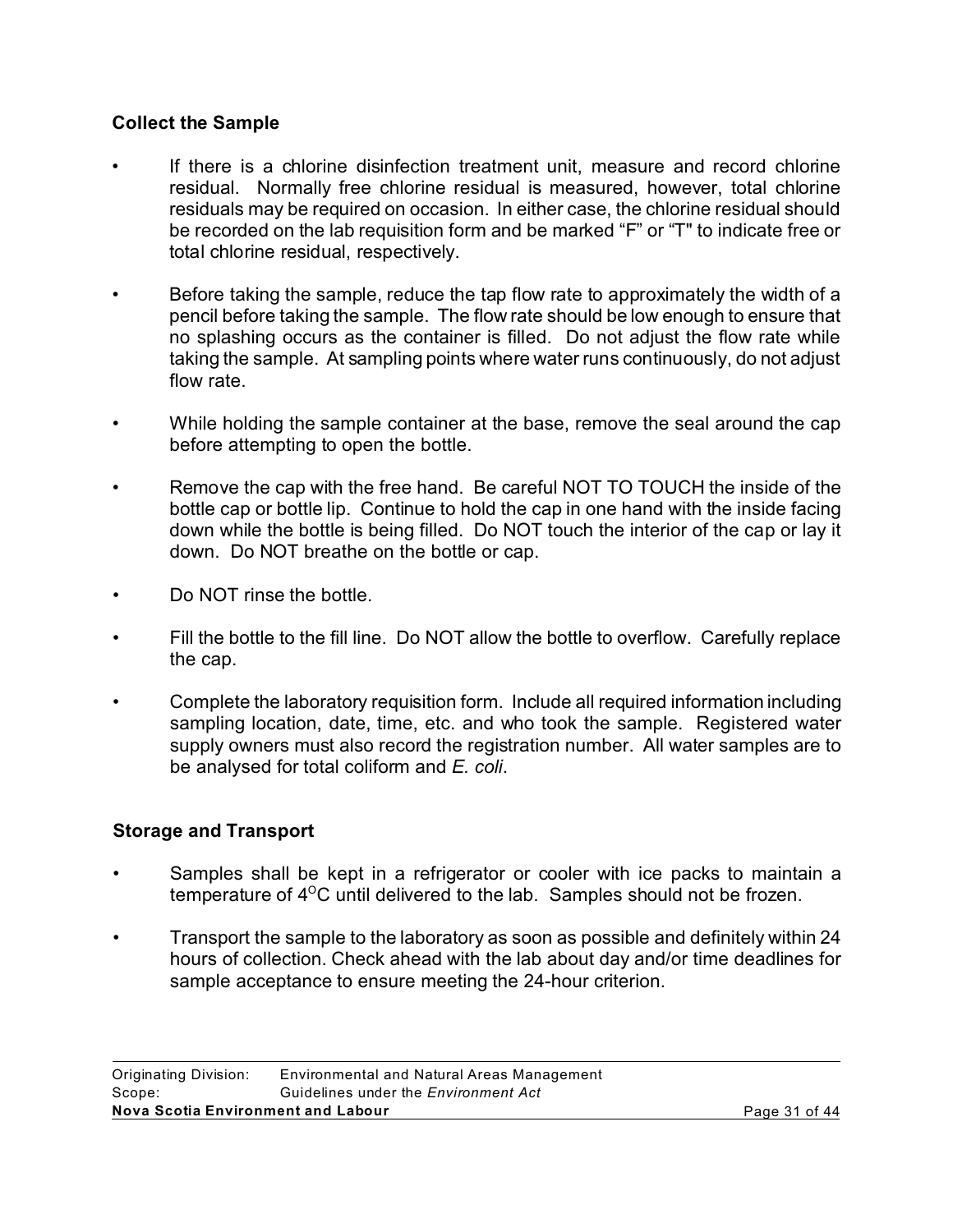# **APPENDIX B**

# **Sample Collection and Preservation - Chemical and Physical Quality**

# **Container**

- For most basic parameters, use a clean polyethylene bottle available from water quality laboratories. A list of approved laboratories is available on the web at: http://www.gov.ns.ca/enla/water/labs/htm.
- For additional or specialized parameters, discuss the requirements with the laboratory or a trained professional before sampling.
- Label the bottle with the water supply owner's name, location of the water source and/or sampling location, date, and time.
- Make sure all information on the requisition is filled out completely. Registered water supply owners must also record the registration number.

# **Flush the System**

If the sample is to be taken from a tap or pump, allow the water to run for 10 minutes if possible before collection. This will help to remove stagnant water that may have artificially elevated metal concentrations from the system.

# **Collect the Sample**

- Rinse the bottle and cap 2 to 3 times unless specialized sampling requires non-rinse procedures.
- Turn flow volume down so that water runs gently.
- C Sample for sensitive parameters (organics, metals) first. Filtration and preservation may be necessary for metals, depending on the purpose of sampling.
- Fill bottle to top (overflow) and cap tightly with no air gap.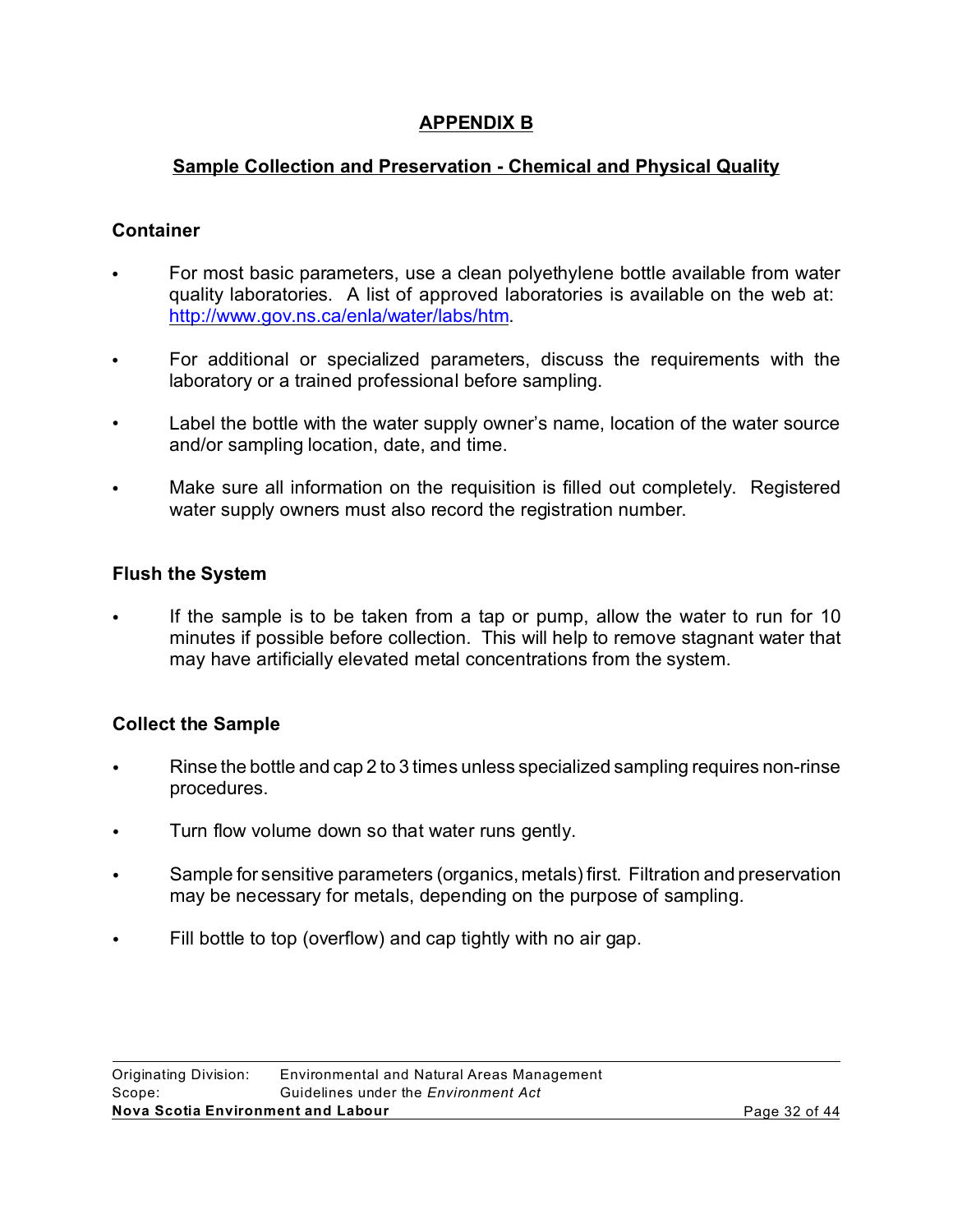Fa treatment device is in place to remove any chemical or physical substances, two samples shall be collected, one sample from the raw water source and one sample from a point after treatment.

### **Storage and Transport**

- Samples shall be kept in a refrigerator or cooler with ice packs to maintain a temperature of 4<sup>o</sup>C until delivered to the lab. Samples should not be frozen. Samples should be kept in the dark.
- Transport the sample to the laboratory as soon as possible, preferably within 24 hours.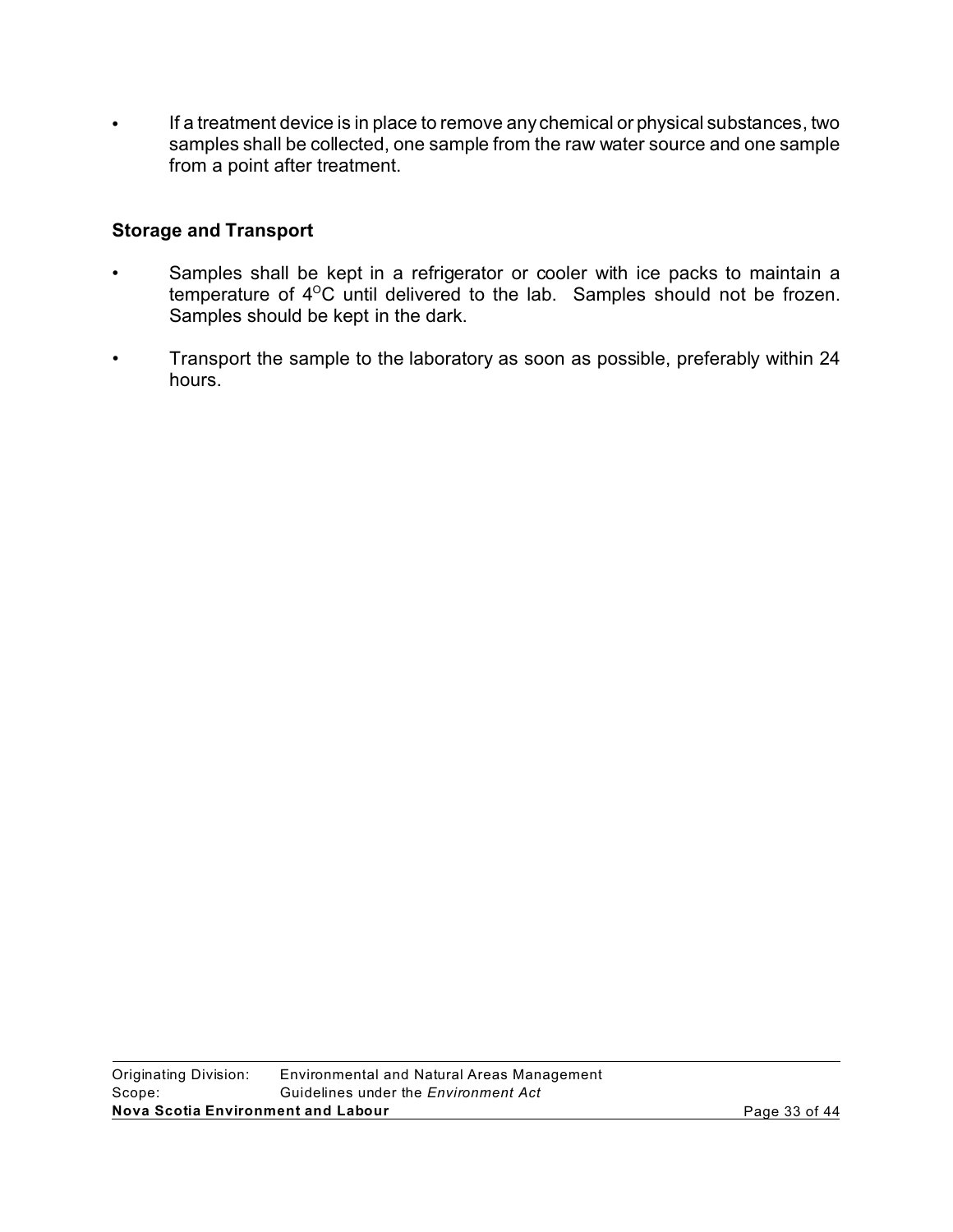# **APPENDIX C**

# **The Growth of Biofilm in a Water Works System**

#### **Introduction**

Biofilm in a water works system refers to organic or inorganic surface deposits consisting of microorganisms, microbial products and debris. Biofilm may occur on interior pipe surfaces, in sediments, inorganic tubercles, suspended particles or virtually any substratum immersed in the aquatic environment. Biofilm may be evenly distributed or occur as sporadic random patches.

# **Public Health Significance**

Portions of a biofilm lining the interior of a water pipe may periodically slough off into the passing water thereby seeding it with microorganisms contained in the biofilm. If such bacteria are coliforms, the occurrence must be considered a public health concern until it is proven that a treatment failure or contamination has not occurred. It is difficult to distinguish between a true biofilm event and an unexplained coliform occurrence. Determination of coliform contamination due to biofilm is usually a negative conclusion; that is, there are no observable coliforms in the treatment plant effluent, no identified breakdown in treatment barriers, no apparent cross-connection or other contamination of the water works system (breaks, construction, etc.). While a true coliform biofilm event may not in itself signal a public health risk, it may mask a real contamination event and therefore must be viewed with concern. The onus is on the owner to show that these coliform occurrences are a result of biofilm release into the water supply.

### **Characteristic of a Situation Where Biofilm May be the Cause of Bacteria Counts Within a Water Works System**

- No coliforms are detected in treatment plant effluent.
- Coliform bacteria persist in a water works system samples despite the maintenance of a disinfectant residual.
- Seasonal increase in coliform densities with highest recovery in warm summer months, decreasing in the fall.
- The duration of the coliform episode is prolonged for years.
- Growth of heterotrophic bacteria, detected using the heterotrophic plate count (HPC) method, frequently occurs before coliforms are detected.
- $\sim$  Coliform growth occurs as randomized pattern in the water works system.
- Some predominant coliform species can be identified, such as *Klebsiella*, *Enterobacter* or *Citrobacter*.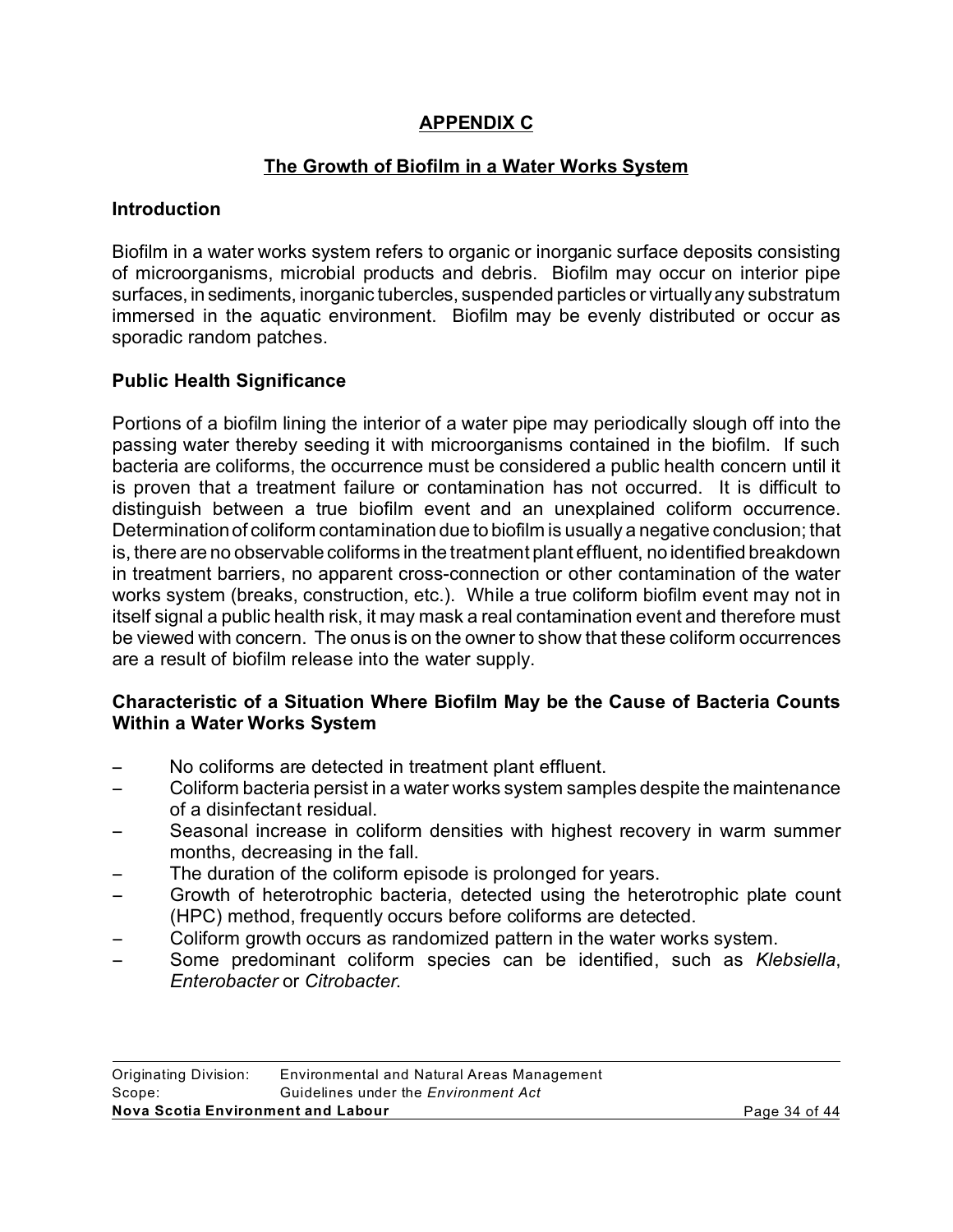Coliform occurrence persists despite proper operation and maintenance practices being carried out, including: consistently maintaining positive pressure in the water works system, implementing aggressive cross-connection control, thoroughly flushing and disinfecting pipes after construction and repair, providing efficient treatment.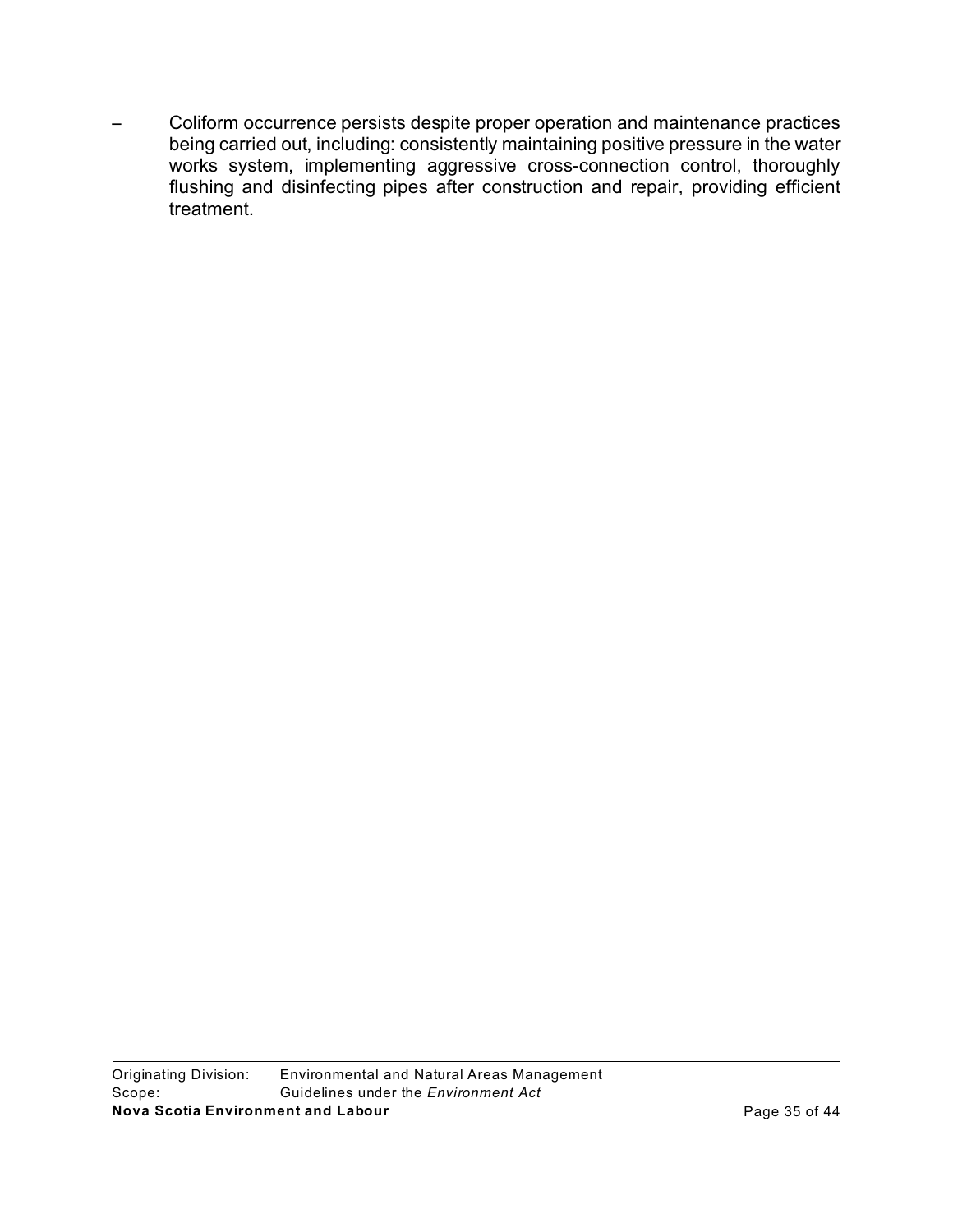# **APPENDIX D**

#### **Draft Press Release for Boil Water Advisory (Revise as necessary to fit specific circumstances)**

Due to apparent contamination of the public drinking water supply and the possibility of unsafe water, consumers are advised to boil all water for at least 1 minute before drinking, preparing infant formulas, preparing juices and ice cubes, washing fruits and vegetables, cooking, dental hygiene or any other activity requiring human consumption. This is to be done until further notice.

The water utility is doing all it can to determine the cause of the problem and to remedy it as quickly as possible. The water utility, Nova Scotia Environment and Labour and the Medical Officer of Health are continuing to monitor the water quality closely and are working in close consultation.

Detailed instructions on water usage when a boil water advisory is in effect are available from the water utility or the local office of Nova Scotia Environment and Labour.

For further information regarding this notice call: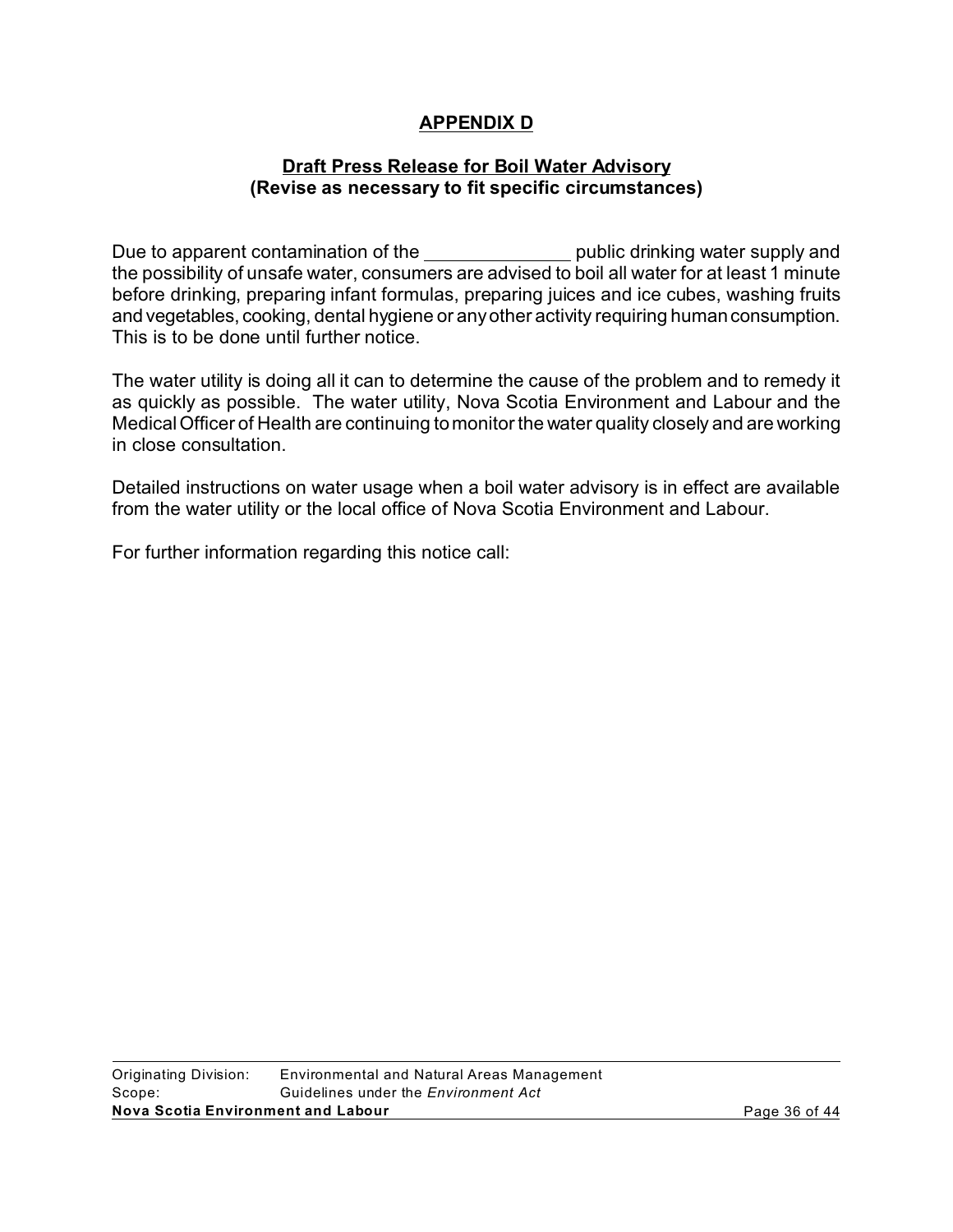# **APPENDIX E**

# **Instructions for Boiling and Disinfecting Tap Water During a Boil Advisory**

During an advisory, it is essential that all water to be used for the following activities be boiled:

- 1) drinking;
- 2) preparing infant formulas;
- 3) preparing juices and ice cubes;
- 4) washing fruits and vegetables;
- 5) cooking; or
- 6) dental hygiene.

Holding water at a rolling boil for at least 1 minute will inactivate all waterborne pathogenic micro-organisms. Water can be boiled either in a pot or kettle on a stove, an electric kettle without an automatic shut-off or in a microwave oven. If water is boiled in a microwave, it is advisable to include a glass rod or wooden or plastic stir stick in the container to provide nucleation sites for bubble formation and energy diffusion. This will prevent the formation of superheated water.

Under most circumstances it is not necessary to boil water used for other household purposes. Adults, adolescents and older children may shower, bathe or wash using tap water but should avoid swallowing the water. Toddlers and infants should be sponge bathed. In non-outbreak situations, dishes and laundry may be washed in tap water, either by hand or by machine.

In the event of a waterborne outbreak as declared by the Medical Officer of Health, it may be necessary to advise the public to take additional precautions. In this situation, hands should be washed in a dilute solution of household bleach and water (1 mL or 20 drops per litre of water). This is particularly important before preparing or eating meals, and after using the toilet, changing diapers, and handling animals. The solution should be allowed to stand 10 minutes before use. If dishes are hand washed they should be washed and rinsed in hot tap water, soaked in a dilute solution of household bleach (20 mL of bleach in 10 litres of water) for one minute and air dried. Alternatively, dishwashers with a hot water cycle will disinfect dishes.

Additional instructions for businesses, institutions, manufacturing plants or health care facilities that may have special requirements when a boil water advisory is in effect are provided in APPENDIX F.

| Originating Division:              | Environmental and Natural Areas Management  |  |
|------------------------------------|---------------------------------------------|--|
| Scope:                             | Guidelines under the <i>Environment Act</i> |  |
| Nova Scotia Environment and Labour |                                             |  |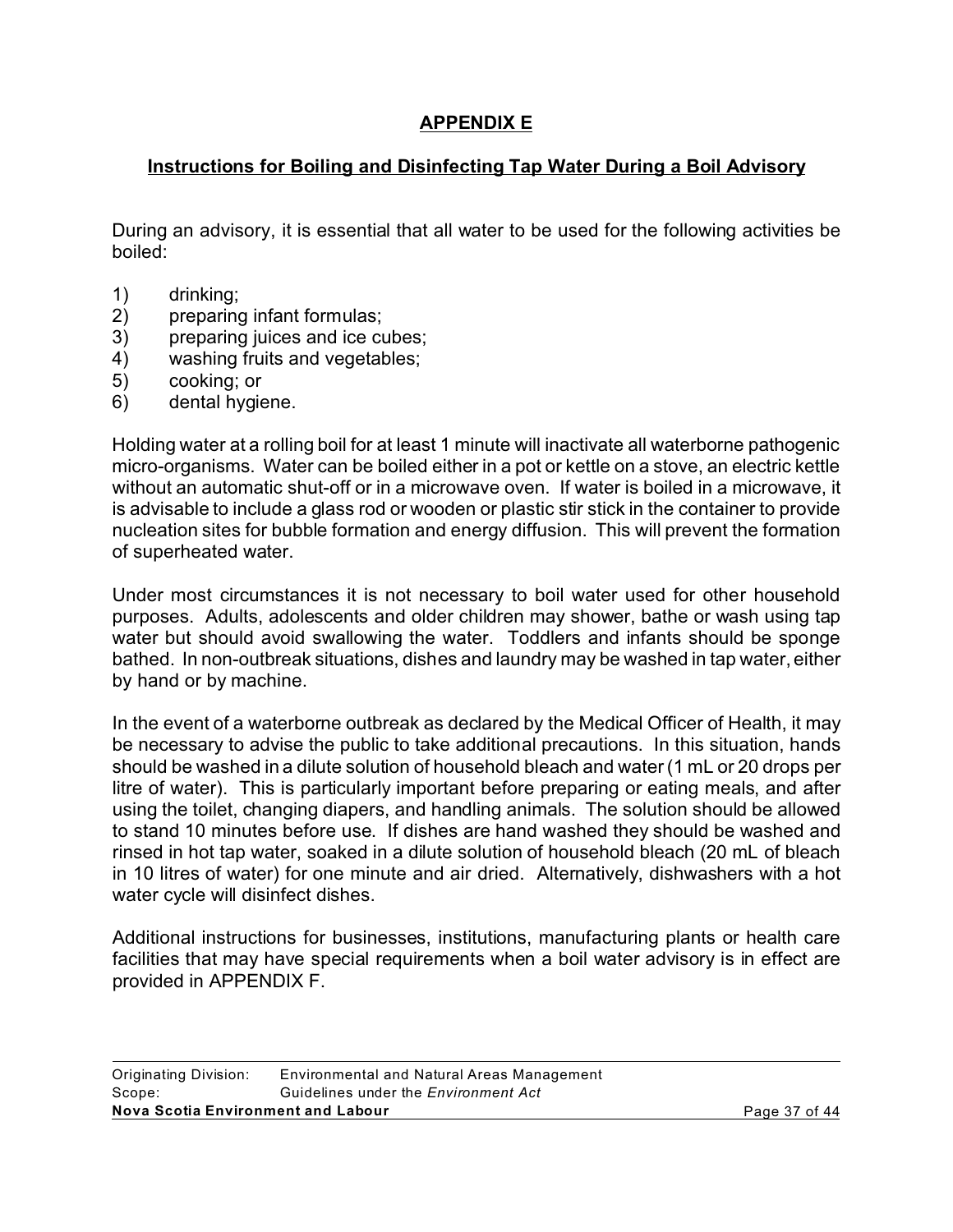# **APPENDIX F**

# **Users That Must Take Particular Precautions During A Boil Advisory**

### **a) Commercial Establishments (Restaurants, Hotels, Convenience Stores, etc.)**

- All water that is to be provided directly to customers for drinking purposes must be treated by boiling the tap water for at least 1 minute and then storing the water in clean, covered containers until used for serving. An alternative to this would be using commercially available "bottled water" from a supplier who is a member of the Canadian Bottled Water Association (CBWA) or the International Bottled Water Association (IBWA). Commercial coffee machines that achieve boiling temperatures as part of their design are exempt (see Notes).
- All foods (e.g. fruits and vegetables) that need washing are to be rinsed or soaked in tap water that has been boiled for at least 1 minute. An alternative to this would be using commercially available "bottled water" from a supplier who is a member of the Canadian Bottled Water Association (CBWA) or the International Bottled Water Association (IBWA).
- Tap water used as an ingredient in any food product that will be "ready to eat" without cooking (e.g. drink mixes, pudding, jellos, etc.) must be boiled for at least 1 minute. An alternative to this would be using commercially available "bottled water" from a supplier who is a member of the Canadian Bottled Water Association (CBWA) or the International Bottled Water Association (IBWA).
- Ensure that food handlers wash and rinse hands in water that has been treated with chlorine bleach.
- It is not necessary for bakeries to boil water that is part of a recipe or ingredient in a product that is to be baked. Water for other uses must be boiled.
- Disconnect ice machines and discard any ice and crushed ice products that has been made from this ice. All ice used during the boil water advisory must originate from tap water that has been boiled for at least 1 minute or from a commercial ice supply distributor. Ice machines at the establishment must be emptied and not used for the duration of the boil water advisory. Lines to ice machines must be disinfected prior to reuse.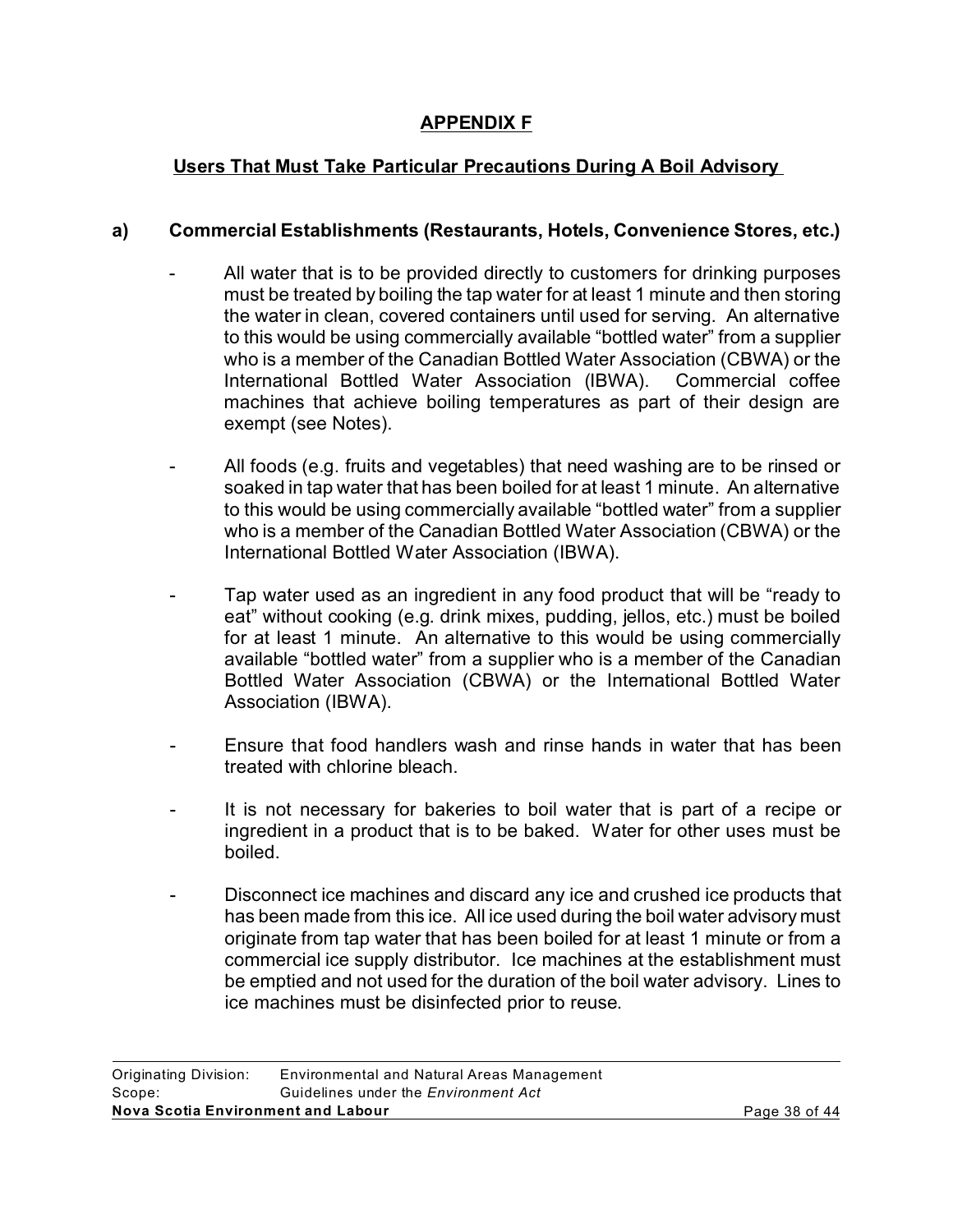- All soft drink beverage lines connected directly to tap water for mixing must be disconnected for the duration of the boil water advisory. Use bottled water or canned beverages exclusively. Lines to soft drink canisters must be disinfected prior to re-use.
- Disconnect water vending machines unless the water is treated by an approved method. Disinfect lines prior to re-use.
- Disconnect vegetable spraying/sprinkler supplies. Disinfect lines prior to reuse.
- Commercial dishwashers that use hot water  $82^{\circ}$ C or above are considered satisfactory. Beverage glass washers that utilize a "cold" water rinse must not be used unless the rinse water can be changed to use hot water 82 $\mathrm{^{\circ}C}$  or above. For manually washed dishes, it is important that the sanitizer concentration be a minimum of 100 parts per million of chlorine. It is also important that dishes are allowed to air dry. Do not rinse with tap water.
- Substitute boiled/cooled water for tap water in all other uses in the kitchen such as washing and sanitizing cutting boards, counter tops, etc.
- All employees reporting that they are suffering from a diarrheal illness must be excluded from work and should be tested by their family doctor. They are not to return to work until symptoms have subsided. Good hand washing should be emphasized for all staff.

#### **Notes**:

Commercial coffee brewers generally operate at a brew temperature of  $88^{\circ}$ C -  $90^{\circ}$ C with this temperature being thermostatially maintained in the water tank. Brewing is achieved by displacement of the hot water with cold water within the tank. The temperature attained by the hot water will control bacterial and protozoic organisms of concern during a boil water advisory.

The temperature of the water should be verified using a metal stem probe thermometer by running a full cycle of the brewer with water, taking the temperature at a point below the funnel when the decanter is half full. The temperature at this point should be  $72^{\circ}$ C or higher.

The decanter used for filling the brewer with water should not be used for receiving the coffee before being washed and sanitized.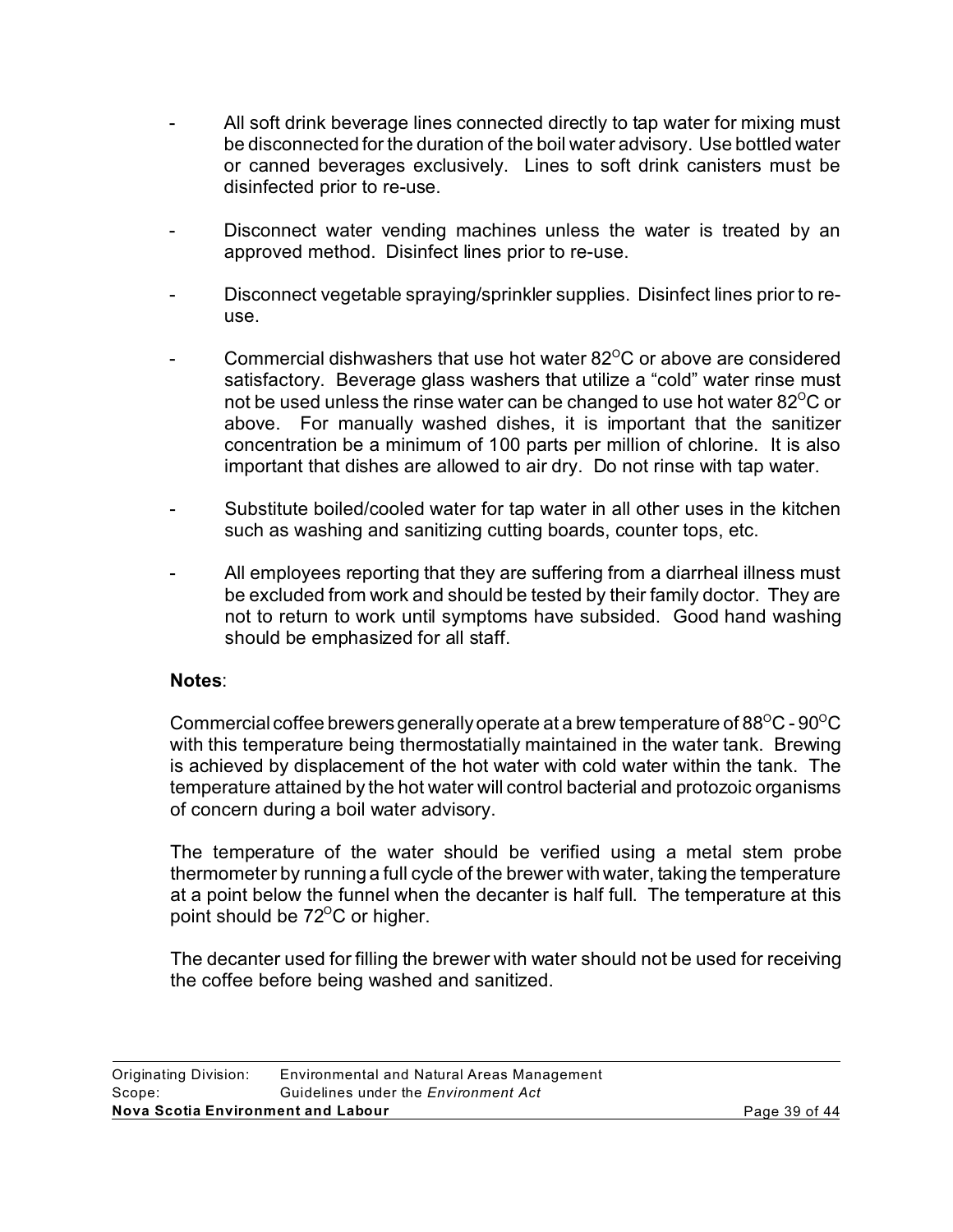This exemption is not applicable to non-commercial or domestic typecoffee brewers as there may be wide variations of temperatures in these machines.

### Upon rescinding of a boil water advisory:

- Re-start and flush any water-using fixture or piece of equipment in accordance with the manufacturer's specifications. This may vary from fixture to fixture. Consult your facility engineer and/or manufacturer when restarting the equipment.
- Managers of large buildings with water-holding reservoirs should consult with their facility engineer about draining the reservoir.
- Follow the directions of your water utility or, as general guidance, run cold water faucets and drinking fountains for 3 minutes each.
- Run water softeners through a regeneration cycle.
- Drain and refill hot water heaters if set at a low temperature (below  $64.2^{\circ}$ C) taking all necessary precautions to avoid electrical shocks.
- Consult your facility engineer regarding pool and/or whirlpool operations.

# **b) Food Production**

- Dairy Plants The contaminated water must not contact products following the pasteurization procedure and water used in clean-in-place procedures and in cleaning of product related equipment must be properly chlorinated.
- Bottling Plants Pre-superchlorination and chlorine removal must be a part of production procedure.
- Ice Making It is prohibited to make ice for domestic purposes or for cooling or preservation of food for the duration of the boil water advisory unless the water has undergone proper treatment to inactivate microbial pathogens.

# **c) Hospitals, Clinics, Long Term Care Facilities, Nursing Homes, etc.**

Boil water or use an acceptable alternate potable water supply in all applications of tap water intended for human consumption or treatment procedures where a risk of infection is possible. **Assess all water usage in consultation with infection control personnel.**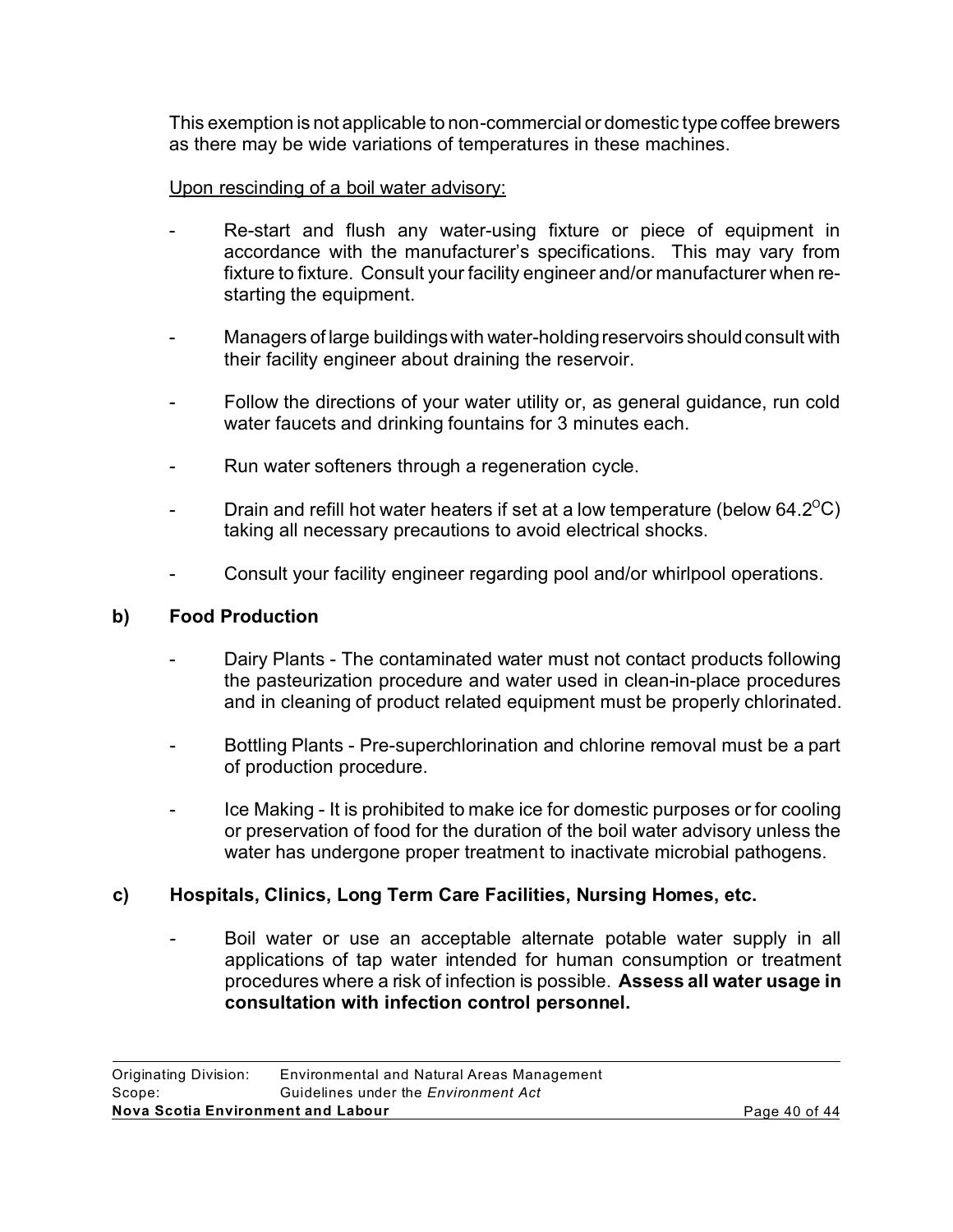- Patients and employees should not consume tap water that has not been disinfected, ice or drinks made with tap water that has not been disinfected, or raw foods rinsed with tap water that has not been disinfected.
- Disconnect ice machines and discard any ice and crushed ice products that has been made from this ice. All ice used during the boil water advisory must originate from tap water that has been boiled for at least 1 minute or from a commercial ice supply distributor. Ice machines at the establishment must be emptied and not used for the duration of the boil water advisory. Lines to ice machines must be disinfected prior to re-use.
- For other food preparation and hand washing guidance, refer to the information provided under the "commercial establishments" (see Appendix F, Section a).
- Disinfect water by:
	- Boiling at a rapid, rolling boil for 1 minute; or
	- Filtering through a reverse osmosis filter, an "absolute 1 micron" filter.

An alternate to this would be using commercially available "bottled water" from a supplier who is a member of the Canadian Bottled Water Association (CBWA) or the International Bottled Water Association (IBWA).

- All employees reporting that they are suffering from a diarrheal illness must be excluded from work and should be tested by their family doctor. They are not to return to work until symptoms have subsided. Good hand washing should be emphasized for all staff.
- Restrict burn patients and patients with open sores or wounds from whirlpool treatments.
- Monitor patients closely for signs and symptoms of gastrointestinal illness.
- Sanitize dishes by washing in dishwashing machines that have a hot water cycle at  $82^{\circ}$ C or above. For manually washed dishes, it is important that the sanitizer concentration be a minimal of 100 parts per million of chlorine. It is also important that dishes are allowed to air dry. Do not rinse with tap water.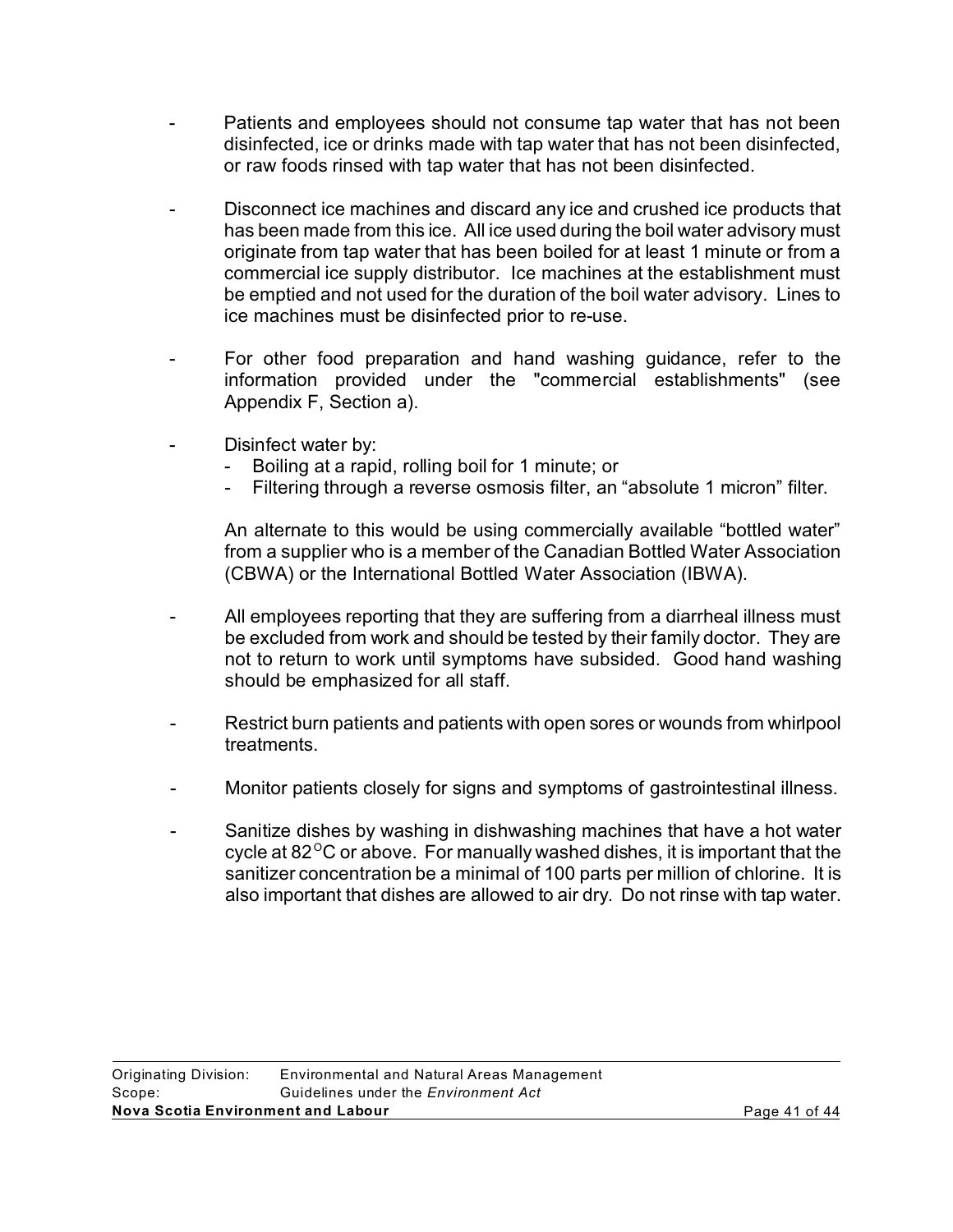#### **Notes**:

Renal dialysis units are routinely treated with water using reverse osmosis. This is considered an acceptable treatment process for publicly supplied water under a boil water advisory.

Upon rescinding of a boil water advisory:

- Re-start and flush any water-using fixture or piece of equipment in accordance with the manufacturer's specifications. This may vary from fixture to fixture. Consult your facility engineer and/or manufacturer when restarting the equipment.
- Managers of large buildings with water-holding reservoirs should consult with their facility engineer about draining the reservoir.
- Follow the directions of your water utility or, as general guidance, run cold water faucets and drinking fountains for 3 minutes each.
- Run water softeners through a regeneration cycle.
- Drain and refill hot water heaters if set at a low temperature (below  $64.2^{\circ}$ C) taking all necessary precautions to avoid electrical shocks.
- Resume usual bathing practices and care for patients with breaks in the skin.
- Consult your facility engineer regarding pool and/or whirlpool operations.

# **d) Day Care Facilities**

- Day care facilities in areas where a boil water advisory is in effect should be contacted and advised to use boiled or disinfected water for drinking, preparing infant formulas, preparing juices and ice cubes, washing fruits and vegetables and for all hand washing and dental hygiene.
- Children and employees should not consume tap water that has not been disinfected, ice or drinks made with tap water that has not been disinfected, or raw foods rinsed with tap water that has not been disinfected.
- Disinfect water by:
	- Boiling at a rapid, rolling boil for 1 minute; or
	- Filtering through a reverse osmosis filter, an "absolute 1 micron" filter.

| Nova Scotia Environment and Labour |                                             | Page 42 of 44 |
|------------------------------------|---------------------------------------------|---------------|
| Scope:                             | Guidelines under the <i>Environment Act</i> |               |
| Originating Division:              | Environmental and Natural Areas Management  |               |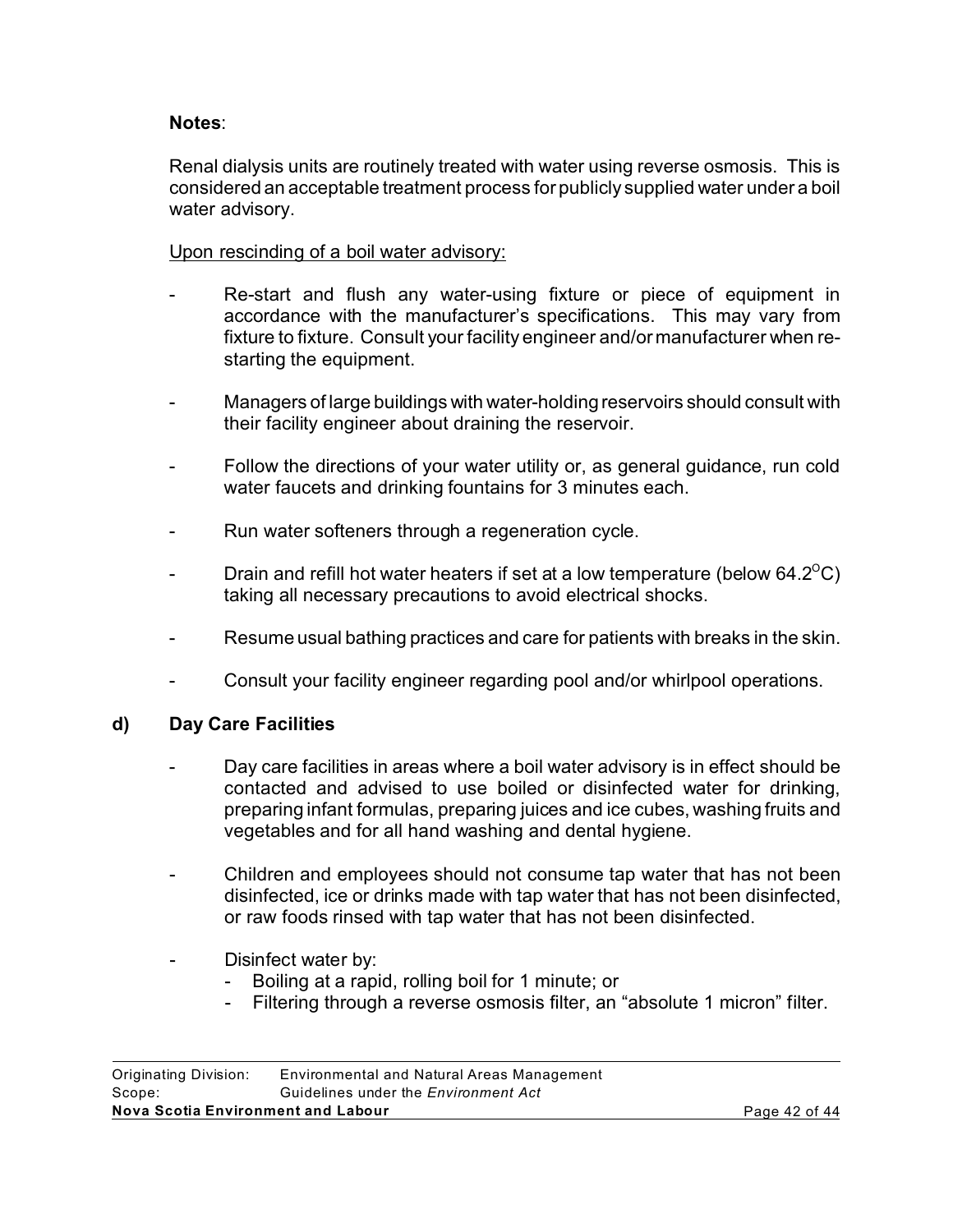An alternate to this would be using commercially available "bottled water" from a supplier who is a member of the Canadian Bottled Water Association (CBWA) or the International Bottled Water Association (IBWA).

- All employees reporting that they are suffering from a diarrheal illness must be excluded from work and should be tested by their family doctor. They are not to return to work until symptoms have subsided. Good hand washing should be emphasized for all staff.
- Sanitize dishes by washing in dishwashing machines that have a hot water cycle at  $82^{\circ}$ C or above. For manually washed dishes, it is important that the sanitizer concentration be a minimum of 100 parts per million of chlorine. It is important that dishes be allowed to air dry. Do not rinse with tap water.

### Upon rescinding of a boil water advisory:

- Re-start and flush any water-using fixture or piece of equipment in accordance with the manufacturer's specifications. This may vary from fixture to fixture. Consult your facility engineer and/or manufacturer when restarting the equipment.
- Managers of large buildings with water-holding reservoirs should consult with their facility engineer about draining the reservoir.
- Follow the directions of your water utility or, as general guidance, run cold water faucets and drinking fountains for 3 minutes each if they have not been used in the last 24 hours.
- Run water softeners through a regeneration cycle.
- Drain and refill hot water heaters if set at a low temperature (below  $64.2^{\circ}$ C) taking all necessary precautions to avoid electrical shocks.

#### **e) Dental Offices**

- Dentists, in areas where a boil water advisory is in effect, should be contacted and advised to use boiled or bottled water for patients to drink or rinse and for all hand washing.
- It is also recommended that the high/low speed turbines run dry and a hand syringe of boiled water or sterile saline be used for cooling/rinsing the tooth and/or oral tissues.